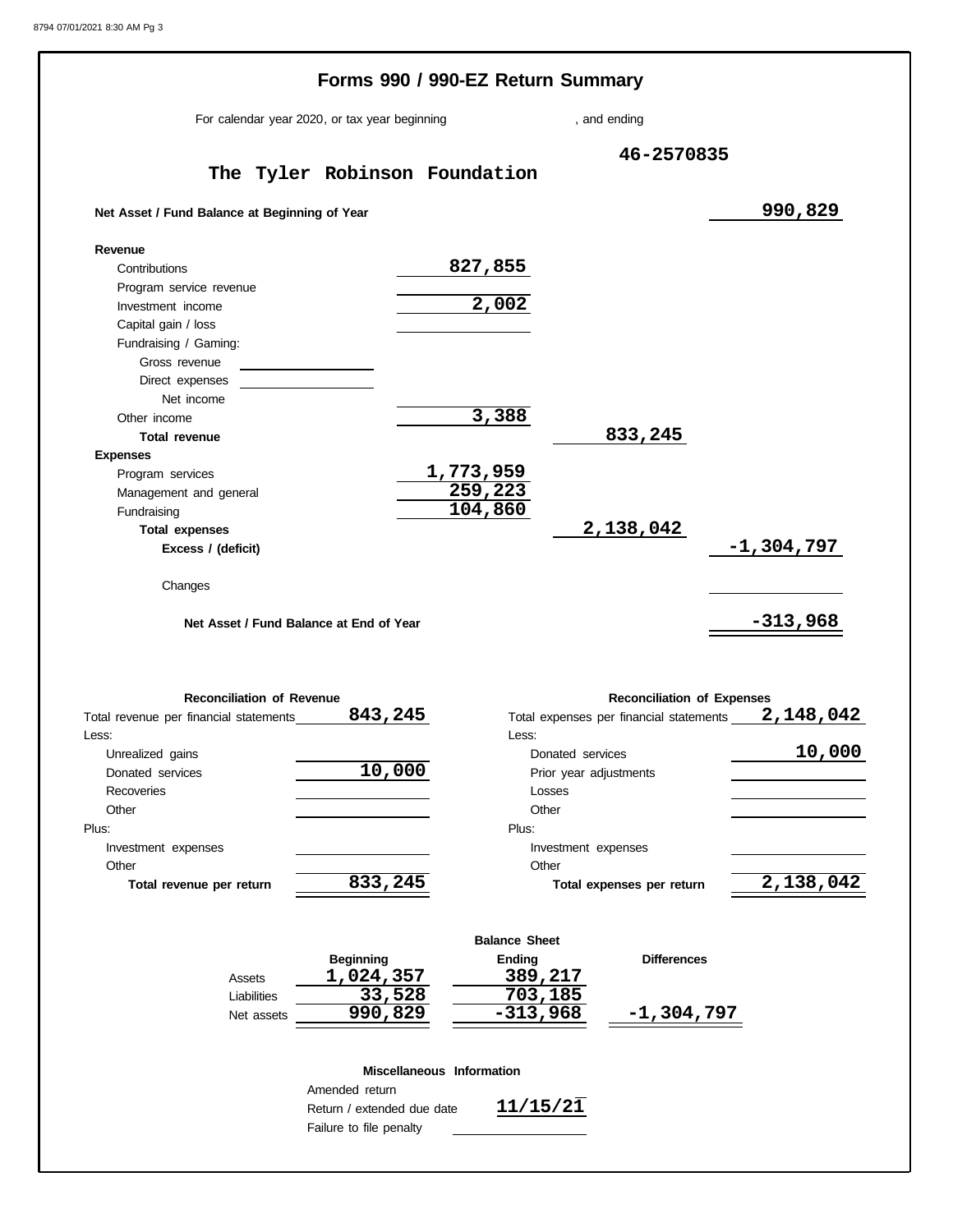| Form 8879-EO                                           | <b>IRS</b> e-file Signature Authorization<br>for an Exempt Organization                                                                                                                                                                                                         |                                                   | OMB No. 1545-0047               |
|--------------------------------------------------------|---------------------------------------------------------------------------------------------------------------------------------------------------------------------------------------------------------------------------------------------------------------------------------|---------------------------------------------------|---------------------------------|
| Department of the Treasury<br>Internal Revenue Service | For calendar year 2020, or fiscal year beginning 2020, and ending 20<br>U Do not send to the IRS. Keep for your records.<br>L Go to www.irs.gov/Form8879EO for the latest information.                                                                                          |                                                   | 2020                            |
| Name of exempt organization or person subject to tax   | The Tyler Robinson Foundation                                                                                                                                                                                                                                                   | Taxpayer identification number<br>46-2570835      |                                 |
| Name and title of officer or person subject to tax     | Kim Gradisher                                                                                                                                                                                                                                                                   |                                                   |                                 |
|                                                        | Executive Director                                                                                                                                                                                                                                                              |                                                   |                                 |
| Part I                                                 | Type of Return and Return Information (Whole Dollars Only)                                                                                                                                                                                                                      |                                                   |                                 |
|                                                        | Check the box for the return for which you are using this Form 8879-EO and enter the applicable amount, if any, from the return. If you<br>check the box on line 1a, 2a, 3a, 4a, 5a, 6a, or 7a below, and the amount on that line for the return being filed with this form was |                                                   |                                 |
|                                                        | blank, then leave line 1b, 2b, 3b, 4b, 5b, 6b, or 7b, whichever is applicable, blank (do not enter -0-). But, if you entered -0- on the                                                                                                                                         |                                                   |                                 |
|                                                        | return, then enter -0- on the applicable line below. Do not complete more than one line in Part I.                                                                                                                                                                              |                                                   |                                 |
| 1a Form 990 check here $\blacktriangleright$           | $ {\bf X} $<br>b Total revenue, if any (Form 990, Part VIII, column (A), line 12)                                                                                                                                                                                               | 1b                                                | 833,245                         |
| 2a Form 990-EZ check here $\blacktriangleright$        | <b>b</b> Total revenue, if any (Form 990-EZ, line 9) $\ldots$ $\ldots$ $\ldots$ $\ldots$ $\ldots$ $\ldots$                                                                                                                                                                      | 2b                                                |                                 |
| 3a Form 1120-POL check here                            | <b>b</b> Total tax (Form 1120-POL, line 22) $\ldots$ $\ldots$ $\ldots$ $\ldots$ $\ldots$ $\ldots$                                                                                                                                                                               | 3b                                                |                                 |
| 4a Form 990-PF check here                              | <b>b</b> Tax based on investment income (Form 990-PF, Part VI, line 5)                                                                                                                                                                                                          | 4b.                                               |                                 |
| 5a Form 8868 check here $\blacktriangleright$          | <b>b Balance due</b> (Form 8868, line 3c)                                                                                                                                                                                                                                       | 5b                                                |                                 |
| 6a Form 990-T check here<br>7a Form 4720 check here ▶  |                                                                                                                                                                                                                                                                                 | 6b.                                               |                                 |
| Part II                                                | Declaration and Signature Authorization of Officer or Person Subject to Tax                                                                                                                                                                                                     | -7b                                               |                                 |
|                                                        | Under penalties of perjury, I declare that $ \mathbf{X} $ I am an officer of the above organization or $\ \cdot\ $ I am a person subject to tax with respect to                                                                                                                 |                                                   |                                 |
| (name of organization)                                 | , $(EIN)$                                                                                                                                                                                                                                                                       |                                                   | and that I have examined a copy |
|                                                        | of the 2020 electronic return and accompanying schedules and statements, and, to the best of my knowledge and belief, they are                                                                                                                                                  |                                                   |                                 |
|                                                        | true, correct, and complete. I further declare that the amount in Part I above is the amount shown on the copy of the electronic return.                                                                                                                                        |                                                   |                                 |
|                                                        | I consent to allow my intermediate service provider, transmitter, or electronic return originator (ERO) to send the return to the IRS and                                                                                                                                       |                                                   |                                 |
|                                                        | to receive from the IRS (a) an acknowledgement of receipt or reason for rejection of the transmission, (b) the reason for any delay in                                                                                                                                          |                                                   |                                 |
|                                                        | processing the return or refund, and (c) the date of any refund. If applicable, I authorize the U.S. Treasury and its designated Financial                                                                                                                                      |                                                   |                                 |
|                                                        | Agent to initiate an electronic funds withdrawal (direct debit) entry to the financial institution account indicated in the tax preparation                                                                                                                                     |                                                   |                                 |
|                                                        | software for payment of the federal taxes owed on this return, and the financial institution to debit the entry to this account. To revoke                                                                                                                                      |                                                   |                                 |
|                                                        | a payment, I must contact the U.S. Treasury Financial Agent at 1-888-353-4537 no later than 2 business days prior to the payment                                                                                                                                                |                                                   |                                 |
|                                                        | (settlement) date. I also authorize the financial institutions involved in the processing of the electronic payment of taxes to receive                                                                                                                                         |                                                   |                                 |
|                                                        | confidential information necessary to answer inquiries and resolve issues related to the payment. I have selected a personal                                                                                                                                                    |                                                   |                                 |
|                                                        | identification number (PIN) as my signature for the electronic return and, if applicable, the consent to electronic funds withdrawal.                                                                                                                                           |                                                   |                                 |
| PIN: check one box only                                |                                                                                                                                                                                                                                                                                 |                                                   |                                 |
|                                                        |                                                                                                                                                                                                                                                                                 | 70835                                             |                                 |
| x                                                      | I authorize <b>Houldsworth, Russo &amp; Company, P.C.</b> to enter my PIN                                                                                                                                                                                                       |                                                   | J as my signature               |
|                                                        | ERO firm name                                                                                                                                                                                                                                                                   | Enter five numbers, but<br>do not enter all zeros |                                 |
|                                                        |                                                                                                                                                                                                                                                                                 |                                                   |                                 |
|                                                        | on the tax year 2020 electronically filed return. If I have indicated within this return that a copy of the return is being filed with a<br>state agency(ies) regulating charities as part of the IRS Fed/State program, I also authorize the aforementioned ERO to enter my    |                                                   |                                 |
|                                                        | PIN on the return's disclosure consent screen.                                                                                                                                                                                                                                  |                                                   |                                 |
|                                                        |                                                                                                                                                                                                                                                                                 |                                                   |                                 |
|                                                        | As an officer or person subject to tax with respect to the organization, I will enter my PIN as my signature on the tax year 2020                                                                                                                                               |                                                   |                                 |
|                                                        | electronically filed return. If I have indicated within this return that a copy of the return is being filed with a state agency(ies)                                                                                                                                           |                                                   |                                 |
|                                                        | regulating charities as part of the IRS Fed/State program, I will enter my PIN on the return's disclosure consent screen.                                                                                                                                                       |                                                   |                                 |
| Signature of officer or person subject to tax $\}$     | Date                                                                                                                                                                                                                                                                            | 05/30/21                                          |                                 |
| Part III                                               | <b>Certification and Authentication</b>                                                                                                                                                                                                                                         |                                                   |                                 |
|                                                        | ERO's EFIN/PIN. Enter your six-digit electronic filing identification                                                                                                                                                                                                           |                                                   |                                 |
|                                                        | number (EFIN) followed by your five-digit self-selected PIN.                                                                                                                                                                                                                    |                                                   | 88672910041                     |
|                                                        |                                                                                                                                                                                                                                                                                 |                                                   | Do not enter all zeros          |
|                                                        |                                                                                                                                                                                                                                                                                 |                                                   |                                 |
|                                                        | I certify that the above numeric entry is my PIN, which is my signature on the 2020 electronically filed return indicated above. I confirm                                                                                                                                      |                                                   |                                 |
|                                                        | that I am submitting this return in accordance with the requirements of Pub. 4163, Modernized e-File (MeF) Information for Authorized                                                                                                                                           |                                                   |                                 |
| IRS e-file Providers for Business Returns.             |                                                                                                                                                                                                                                                                                 |                                                   |                                 |
| ERO's signature                                        | Katie Hampton<br>Date                                                                                                                                                                                                                                                           | 05/30/21                                          |                                 |
|                                                        |                                                                                                                                                                                                                                                                                 |                                                   |                                 |
|                                                        | <b>ERO Must Retain This Form - See Instructions</b>                                                                                                                                                                                                                             |                                                   |                                 |
|                                                        | Do Not Submit This Form to the IRS Unless Requested To Do So                                                                                                                                                                                                                    |                                                   | 0070F                           |

**For Paperwork Reduction Act Notice, see back of form.**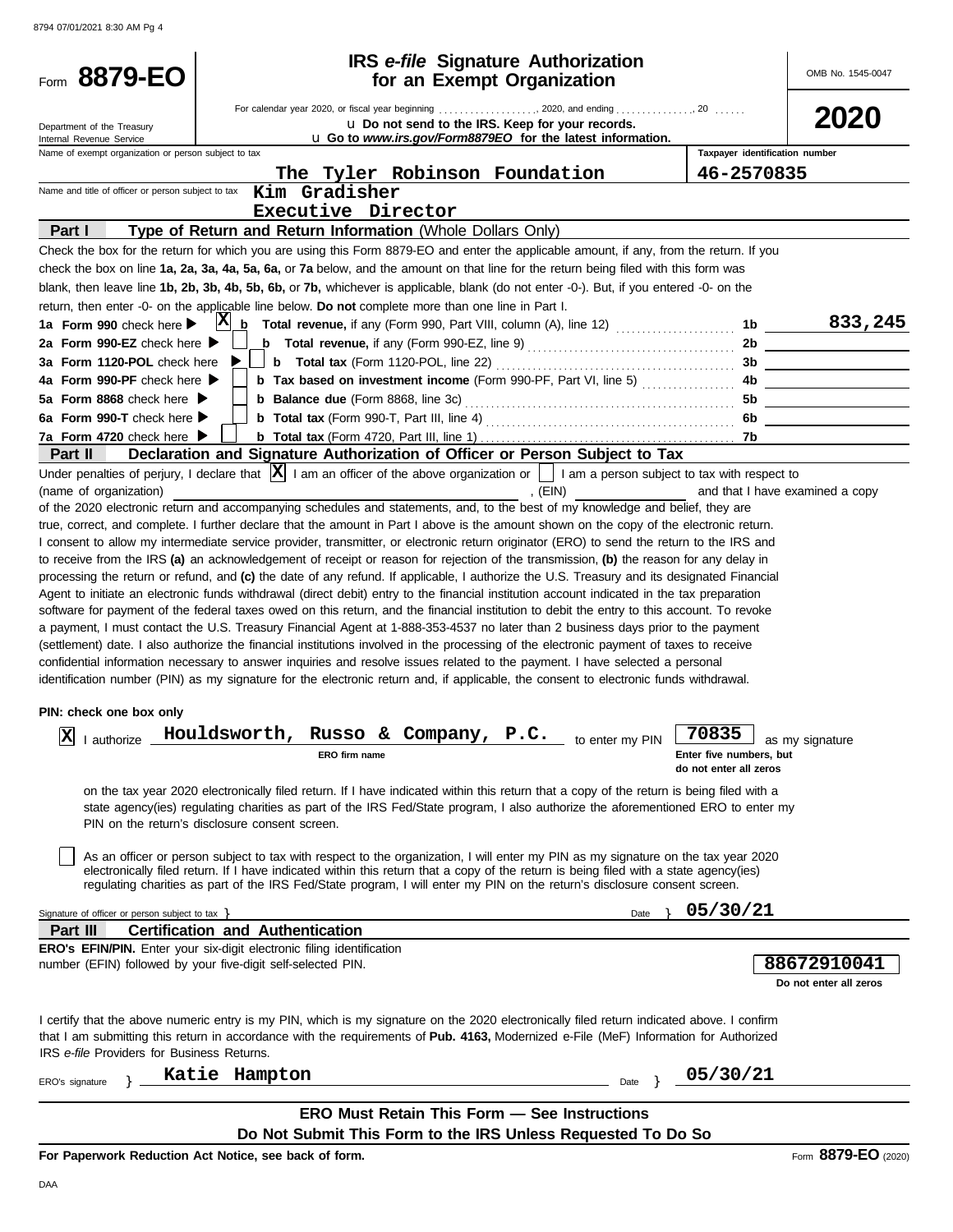# Form

## **990 2000 2020 2020 2020 2020 2020 2020 2020 2020 2020 2020 2020 2020 2020 2020 2020 2020 2020 2020 2020 2020 2020 2020 2020 2020 2020 2020 2020 2020 2020 2020**

**ILIGo to** *www.irs.gov/Form990* for instructions and the late **u** Do not enter social security numbers on this form as it may be made public. **Under section 501(c), 527, or 4947(a)(1) of the Internal Revenue Code (except private foundations)** OMB No. 1545-0047

|  | LULU                  |
|--|-----------------------|
|  | <b>Open to Public</b> |
|  | <b>Inspection</b>     |

| U Do not enter social security numbers on this form as it may be made public.<br><b>Open to Public</b><br>Department of the Treasury<br>Internal Revenue Service<br><b>Inspection</b><br><b>LI Go to</b> www.irs.gov/Form990 for instructions and the latest information. |                                                                   |                            |                            |                                                                                                                                                                                                                                                                          |             |                    |                               |               |         |      |                                                 |                          |                                  |                                          |            |          |
|---------------------------------------------------------------------------------------------------------------------------------------------------------------------------------------------------------------------------------------------------------------------------|-------------------------------------------------------------------|----------------------------|----------------------------|--------------------------------------------------------------------------------------------------------------------------------------------------------------------------------------------------------------------------------------------------------------------------|-------------|--------------------|-------------------------------|---------------|---------|------|-------------------------------------------------|--------------------------|----------------------------------|------------------------------------------|------------|----------|
|                                                                                                                                                                                                                                                                           | For the 2020 calendar year, or tax year beginning<br>, and ending |                            |                            |                                                                                                                                                                                                                                                                          |             |                    |                               |               |         |      |                                                 |                          |                                  |                                          |            |          |
| В                                                                                                                                                                                                                                                                         |                                                                   | Check if applicable:       |                            | C Name of organization                                                                                                                                                                                                                                                   |             |                    |                               |               |         |      |                                                 |                          | D Employer identification number |                                          |            |          |
|                                                                                                                                                                                                                                                                           | Address change                                                    |                            |                            |                                                                                                                                                                                                                                                                          |             |                    | The Tyler Robinson Foundation |               |         |      |                                                 |                          |                                  |                                          |            |          |
|                                                                                                                                                                                                                                                                           | Name change                                                       |                            |                            | Doing business as                                                                                                                                                                                                                                                        |             |                    |                               |               |         |      |                                                 |                          |                                  | 46-2570835                               |            |          |
|                                                                                                                                                                                                                                                                           |                                                                   |                            |                            | Number and street (or P.O. box if mail is not delivered to street address)                                                                                                                                                                                               |             |                    |                               |               |         |      | Room/suite                                      |                          | E Telephone number               |                                          |            |          |
|                                                                                                                                                                                                                                                                           | Initial return                                                    |                            |                            | 400 S. 4th Street, #500                                                                                                                                                                                                                                                  |             |                    |                               |               |         |      |                                                 |                          |                                  | 702-581-8284                             |            |          |
|                                                                                                                                                                                                                                                                           | Final return/<br>terminated                                       |                            |                            | City or town, state or province, country, and ZIP or foreign postal code                                                                                                                                                                                                 |             |                    |                               |               |         |      |                                                 |                          |                                  |                                          |            |          |
|                                                                                                                                                                                                                                                                           | Amended return                                                    |                            | Las                        | Vegas                                                                                                                                                                                                                                                                    |             |                    | NV 89101                      |               |         |      |                                                 |                          | G Gross receipts\$               |                                          | 840,673    |          |
|                                                                                                                                                                                                                                                                           |                                                                   |                            |                            | Name and address of principal officer:                                                                                                                                                                                                                                   |             |                    |                               |               |         |      | $H(a)$ Is this a group return for subordinates? |                          |                                  |                                          | Yes        | $ X $ No |
|                                                                                                                                                                                                                                                                           |                                                                   | Application pending        |                            | Kim Gradisher                                                                                                                                                                                                                                                            |             |                    |                               |               |         |      |                                                 |                          |                                  |                                          | Yes        | No       |
|                                                                                                                                                                                                                                                                           |                                                                   |                            |                            | 400 S. 4th Street #500                                                                                                                                                                                                                                                   |             |                    |                               |               |         |      | H(b) Are all subordinates included?             |                          |                                  | If "No," attach a list. See instructions |            |          |
|                                                                                                                                                                                                                                                                           |                                                                   |                            |                            | Las Vegas                                                                                                                                                                                                                                                                |             |                    |                               | NV 89101      |         |      |                                                 |                          |                                  |                                          |            |          |
|                                                                                                                                                                                                                                                                           |                                                                   | Tax-exempt status:         |                            | $ \mathbf{X} $ 501(c)(3)                                                                                                                                                                                                                                                 | $501(c)$ (  | ) $t$ (insert no.) |                               | 4947(a)(1) or |         | 527  |                                                 |                          |                                  |                                          |            |          |
|                                                                                                                                                                                                                                                                           | Website: U                                                        |                            |                            | tylerrobinsonfoundation.com                                                                                                                                                                                                                                              |             |                    |                               |               |         |      | H(c) Group exemption number U                   |                          |                                  |                                          |            |          |
| κ                                                                                                                                                                                                                                                                         | Part I                                                            | Form of organization:      | $ \mathbf{X} $ Corporation | Trust                                                                                                                                                                                                                                                                    | Association |                    | Other <b>LI</b>               |               |         |      | L Year of formation: 2013                       |                          |                                  | M State of legal domicile: NV            |            |          |
|                                                                                                                                                                                                                                                                           |                                                                   |                            | <b>Summary</b>             |                                                                                                                                                                                                                                                                          |             |                    |                               |               |         |      |                                                 |                          |                                  |                                          |            |          |
|                                                                                                                                                                                                                                                                           |                                                                   | See Schedule O             |                            |                                                                                                                                                                                                                                                                          |             |                    |                               |               |         |      |                                                 |                          |                                  |                                          |            |          |
| Governance                                                                                                                                                                                                                                                                |                                                                   |                            |                            |                                                                                                                                                                                                                                                                          |             |                    |                               |               |         |      |                                                 |                          |                                  |                                          |            |          |
|                                                                                                                                                                                                                                                                           |                                                                   |                            |                            |                                                                                                                                                                                                                                                                          |             |                    |                               |               |         |      |                                                 |                          |                                  |                                          |            |          |
|                                                                                                                                                                                                                                                                           |                                                                   |                            |                            | 2 Check this box $u$   if the organization discontinued its operations or disposed of more than 25% of its net assets.                                                                                                                                                   |             |                    |                               |               |         |      |                                                 |                          |                                  |                                          |            |          |
|                                                                                                                                                                                                                                                                           |                                                                   |                            |                            |                                                                                                                                                                                                                                                                          |             |                    |                               |               |         |      |                                                 |                          | 3                                | 18                                       |            |          |
| න්                                                                                                                                                                                                                                                                        |                                                                   |                            |                            |                                                                                                                                                                                                                                                                          |             |                    |                               |               |         |      |                                                 |                          | $\overline{\mathbf{4}}$          | 18                                       |            |          |
| <b>Activities</b>                                                                                                                                                                                                                                                         |                                                                   |                            |                            |                                                                                                                                                                                                                                                                          |             |                    |                               |               |         |      |                                                 |                          | 6<br>5                           |                                          |            |          |
|                                                                                                                                                                                                                                                                           |                                                                   |                            |                            | 6 Total number of volunteers (estimate if necessary)                                                                                                                                                                                                                     |             |                    |                               |               |         |      |                                                 |                          | 6                                | 6695                                     |            |          |
|                                                                                                                                                                                                                                                                           |                                                                   |                            |                            |                                                                                                                                                                                                                                                                          |             |                    |                               |               |         |      |                                                 |                          | 7a                               |                                          |            | 0        |
|                                                                                                                                                                                                                                                                           |                                                                   |                            |                            |                                                                                                                                                                                                                                                                          |             |                    |                               |               |         |      |                                                 |                          | 7b                               |                                          |            | 0        |
|                                                                                                                                                                                                                                                                           |                                                                   |                            |                            |                                                                                                                                                                                                                                                                          |             |                    |                               |               |         |      | <b>Prior Year</b>                               |                          |                                  | <b>Current Year</b>                      |            |          |
|                                                                                                                                                                                                                                                                           |                                                                   |                            |                            |                                                                                                                                                                                                                                                                          |             |                    |                               |               |         |      |                                                 | 1,895,994                |                                  |                                          | 827,855    |          |
| Revenue                                                                                                                                                                                                                                                                   | 9                                                                 |                            |                            |                                                                                                                                                                                                                                                                          |             |                    |                               |               |         |      |                                                 |                          |                                  |                                          |            |          |
|                                                                                                                                                                                                                                                                           |                                                                   |                            |                            |                                                                                                                                                                                                                                                                          |             |                    |                               |               |         |      |                                                 | 7,105                    |                                  |                                          |            | 2,002    |
|                                                                                                                                                                                                                                                                           |                                                                   |                            |                            | 11 Other revenue (Part VIII, column (A), lines 5, 6d, 8c, 9c, 10c, and 11e)                                                                                                                                                                                              |             |                    |                               |               |         |      |                                                 | 7,592                    |                                  |                                          |            | 3,388    |
|                                                                                                                                                                                                                                                                           |                                                                   |                            |                            | 12 Total revenue - add lines 8 through 11 (must equal Part VIII, column (A), line 12)                                                                                                                                                                                    |             |                    |                               |               |         |      |                                                 | 1,910,691                |                                  |                                          | 833,245    |          |
|                                                                                                                                                                                                                                                                           |                                                                   |                            |                            | 13 Grants and similar amounts paid (Part IX, column (A), lines 1-3)                                                                                                                                                                                                      |             |                    |                               |               |         |      |                                                 | 1,251,873                |                                  |                                          | 1,274,725  |          |
|                                                                                                                                                                                                                                                                           |                                                                   |                            |                            |                                                                                                                                                                                                                                                                          |             |                    |                               |               |         |      |                                                 |                          |                                  |                                          |            |          |
| œ                                                                                                                                                                                                                                                                         |                                                                   |                            |                            | 15 Salaries, other compensation, employee benefits (Part IX, column (A), lines 5-10)                                                                                                                                                                                     |             |                    |                               |               |         |      |                                                 | 493,176                  |                                  |                                          | 461,843    |          |
| ഴ                                                                                                                                                                                                                                                                         |                                                                   |                            |                            | 16a Professional fundraising fees (Part IX, column (A), line 11e)                                                                                                                                                                                                        |             |                    |                               |               |         |      |                                                 |                          |                                  |                                          |            | O        |
| Exper                                                                                                                                                                                                                                                                     |                                                                   |                            |                            | <b>b</b> Total fundraising expenses (Part IX, column (D), line 25) <b>u</b>                                                                                                                                                                                              |             |                    |                               |               | 104,860 |      |                                                 |                          |                                  |                                          |            |          |
|                                                                                                                                                                                                                                                                           |                                                                   |                            |                            |                                                                                                                                                                                                                                                                          |             |                    |                               |               |         |      |                                                 | 544,285                  |                                  |                                          | 401,474    |          |
|                                                                                                                                                                                                                                                                           |                                                                   |                            |                            |                                                                                                                                                                                                                                                                          |             |                    |                               |               |         |      |                                                 | 2,289,334                |                                  |                                          | 2,138,042  |          |
|                                                                                                                                                                                                                                                                           |                                                                   |                            |                            | 19 Revenue less expenses. Subtract line 18 from line 12                                                                                                                                                                                                                  |             |                    |                               |               |         |      | <b>Beginning of Current Year</b>                | $-378,643$               |                                  | $-1,304,797$<br><b>End of Year</b>       |            |          |
|                                                                                                                                                                                                                                                                           |                                                                   |                            |                            |                                                                                                                                                                                                                                                                          |             |                    |                               |               |         |      |                                                 | 1,024,357                |                                  |                                          | 389,217    |          |
| Net Assets or<br>Fund Balances                                                                                                                                                                                                                                            |                                                                   |                            |                            | 20 Total assets (Part X, line 16) Material Contract Contract Contract Contract Contract Contract Contract Contract Contract Contract Contract Contract Contract Contract Contract Contract Contract Contract Contract Contract<br>21 Total liabilities (Part X, line 26) |             |                    |                               |               |         |      |                                                 | 33,528                   |                                  |                                          | 703,185    |          |
|                                                                                                                                                                                                                                                                           |                                                                   |                            |                            |                                                                                                                                                                                                                                                                          |             |                    |                               |               |         |      |                                                 | 990,829                  |                                  |                                          | $-313,968$ |          |
|                                                                                                                                                                                                                                                                           | Part II                                                           |                            |                            | <b>Signature Block</b>                                                                                                                                                                                                                                                   |             |                    |                               |               |         |      |                                                 |                          |                                  |                                          |            |          |
|                                                                                                                                                                                                                                                                           |                                                                   |                            |                            | Under penalties of perjury, I declare that I have examined this return, including accompanying schedules and statements, and to the best of my knowledge and belief, it is                                                                                               |             |                    |                               |               |         |      |                                                 |                          |                                  |                                          |            |          |
|                                                                                                                                                                                                                                                                           |                                                                   |                            |                            | true, correct, and complete. Declaration of preparer (other than officer) is based on all information of which preparer has any knowledge.                                                                                                                               |             |                    |                               |               |         |      |                                                 |                          |                                  |                                          |            |          |
|                                                                                                                                                                                                                                                                           |                                                                   |                            |                            |                                                                                                                                                                                                                                                                          |             |                    |                               |               |         |      |                                                 |                          |                                  |                                          |            |          |
| Sign                                                                                                                                                                                                                                                                      |                                                                   |                            | Signature of officer       |                                                                                                                                                                                                                                                                          |             |                    |                               |               |         |      |                                                 |                          | Date                             |                                          |            |          |
| Here                                                                                                                                                                                                                                                                      |                                                                   |                            |                            | Kim Gradisher                                                                                                                                                                                                                                                            |             |                    |                               |               |         |      | Executive Director                              |                          |                                  |                                          |            |          |
|                                                                                                                                                                                                                                                                           |                                                                   |                            |                            | Type or print name and title                                                                                                                                                                                                                                             |             |                    |                               |               |         |      |                                                 |                          |                                  |                                          |            |          |
|                                                                                                                                                                                                                                                                           |                                                                   | Print/Type preparer's name |                            |                                                                                                                                                                                                                                                                          |             |                    | Preparer's signature          |               |         |      | Date                                            |                          | Check                            | PTIN                                     |            |          |
| Paid                                                                                                                                                                                                                                                                      |                                                                   | Katie Hampton              |                            |                                                                                                                                                                                                                                                                          |             |                    | Katie Hampton                 |               |         |      |                                                 | $07/01/21$ self-employed |                                  |                                          | P00292787  |          |
|                                                                                                                                                                                                                                                                           | Preparer                                                          | Firm's name                |                            | Houldsworth, Russo & Company,                                                                                                                                                                                                                                            |             |                    |                               |               |         | P.C. |                                                 | Firm's EIN ]             |                                  | 88-0374623                               |            |          |
|                                                                                                                                                                                                                                                                           | <b>Use Only</b>                                                   |                            |                            | 8675 S Eastern Ave Ste A                                                                                                                                                                                                                                                 |             |                    |                               |               |         |      |                                                 |                          |                                  |                                          |            |          |
|                                                                                                                                                                                                                                                                           |                                                                   | Firm's address             |                            | Las Vegas, NV                                                                                                                                                                                                                                                            |             |                    | 89123-2839                    |               |         |      |                                                 | Phone no.                |                                  | 702-269-9992                             |            |          |
|                                                                                                                                                                                                                                                                           |                                                                   |                            |                            | May the IRS discuss this return with the preparer shown above? See instructions                                                                                                                                                                                          |             |                    |                               |               |         |      |                                                 |                          |                                  |                                          | Yes        | No       |

| Sign     | Signature of officer       |                                                                                 |                      |                  |           |              | Date          |                               |
|----------|----------------------------|---------------------------------------------------------------------------------|----------------------|------------------|-----------|--------------|---------------|-------------------------------|
| Here     |                            | Kim Gradisher<br>Type or print name and title                                   |                      |                  | Executive | Director     |               |                               |
|          | Print/Type preparer's name |                                                                                 | Preparer's signature |                  |           | Date         | Check         | PTIN                          |
| Paid     | Katie Hampton              |                                                                                 |                      | Katie Hampton    |           | 07/01/21     | self-employed | P00292787                     |
| Preparer | Firm's name                | Houldsworth,                                                                    |                      | Russo & Company, | P.C.      | Firm's EIN Y |               | 88-0374623                    |
| Use Only |                            | 8675 S                                                                          | Eastern Ave Ste A    |                  |           |              |               |                               |
|          | Firm's address             | Vegas,<br>Las                                                                   | NV                   | 89123-2839       |           | Phone no.    |               | 702-269-9992                  |
|          |                            | May the IRS discuss this return with the preparer shown above? See instructions |                      |                  |           |              |               | <b>No</b><br><b>Yes</b>       |
|          |                            | For Panerwork Reduction Act Notice, see the senarate instructions               |                      |                  |           |              |               | $F_{\text{max}}$ QQ0 $(2020)$ |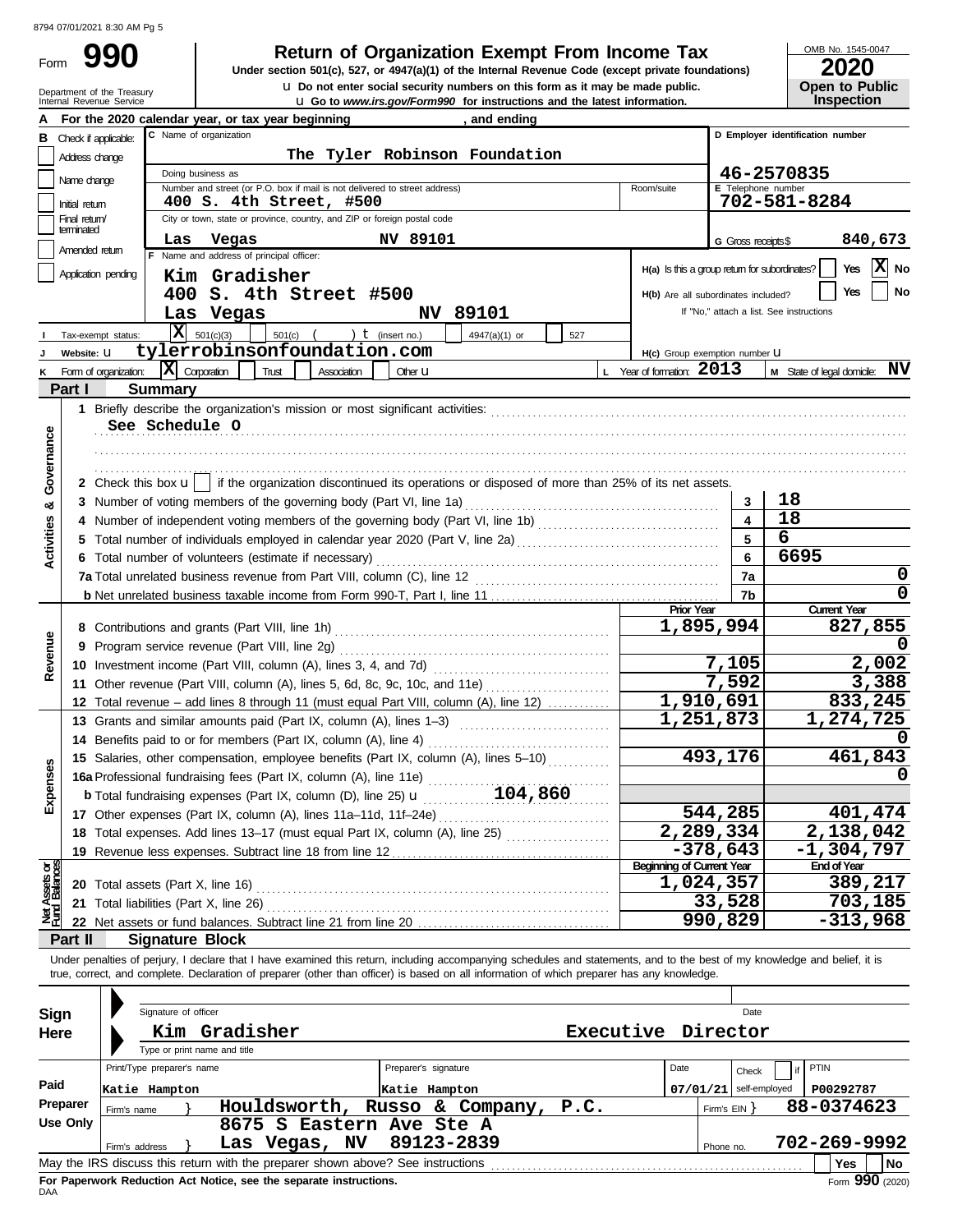|                                                                     |                                                      | Form 990 (2020) The Tyler Robinson Foundation                                                                                                                                                                                   | 46-2570835  | Page 2                             |
|---------------------------------------------------------------------|------------------------------------------------------|---------------------------------------------------------------------------------------------------------------------------------------------------------------------------------------------------------------------------------|-------------|------------------------------------|
| Part III                                                            |                                                      | <b>Statement of Program Service Accomplishments</b>                                                                                                                                                                             |             | $\boxed{\mathbf{X}}$               |
|                                                                     |                                                      |                                                                                                                                                                                                                                 |             |                                    |
| 1 Briefly describe the organization's mission:<br>See Schedule O    |                                                      |                                                                                                                                                                                                                                 |             |                                    |
|                                                                     |                                                      |                                                                                                                                                                                                                                 |             |                                    |
|                                                                     |                                                      |                                                                                                                                                                                                                                 |             |                                    |
|                                                                     |                                                      |                                                                                                                                                                                                                                 |             |                                    |
| $\mathbf{2}$                                                        |                                                      | Did the organization undertake any significant program services during the year which were not listed on the                                                                                                                    |             |                                    |
|                                                                     |                                                      |                                                                                                                                                                                                                                 |             | Yes $\overline{X}$ No              |
|                                                                     | If "Yes," describe these new services on Schedule O. |                                                                                                                                                                                                                                 |             |                                    |
| 3                                                                   |                                                      | Did the organization cease conducting, or make significant changes in how it conducts, any program                                                                                                                              |             |                                    |
| services?                                                           |                                                      |                                                                                                                                                                                                                                 |             | $\Box$ Yes $\boxed{\mathrm{X}}$ No |
|                                                                     | If "Yes," describe these changes on Schedule O.      |                                                                                                                                                                                                                                 |             |                                    |
| 4                                                                   |                                                      | Describe the organization's program service accomplishments for each of its three largest program services, as measured by                                                                                                      |             |                                    |
|                                                                     |                                                      | expenses. Section 501(c)(3) and 501(c)(4) organizations are required to report the amount of grants and allocations to others,                                                                                                  |             |                                    |
|                                                                     |                                                      | the total expenses, and revenue, if any, for each program service reported.                                                                                                                                                     |             |                                    |
|                                                                     |                                                      |                                                                                                                                                                                                                                 |             |                                    |
| 4a (Code:                                                           |                                                      | ) (Expenses $$1,773,959$ including grants of $$1,274,725$ ) (Revenue $$$                                                                                                                                                        |             |                                    |
|                                                                     |                                                      | Financial assistance provided to families of children battling cancer.                                                                                                                                                          |             |                                    |
|                                                                     |                                                      |                                                                                                                                                                                                                                 |             |                                    |
|                                                                     |                                                      |                                                                                                                                                                                                                                 |             |                                    |
|                                                                     |                                                      |                                                                                                                                                                                                                                 |             |                                    |
|                                                                     |                                                      |                                                                                                                                                                                                                                 |             |                                    |
|                                                                     |                                                      |                                                                                                                                                                                                                                 |             |                                    |
|                                                                     |                                                      |                                                                                                                                                                                                                                 |             |                                    |
|                                                                     |                                                      |                                                                                                                                                                                                                                 |             |                                    |
|                                                                     |                                                      |                                                                                                                                                                                                                                 |             |                                    |
|                                                                     |                                                      |                                                                                                                                                                                                                                 |             |                                    |
|                                                                     |                                                      |                                                                                                                                                                                                                                 |             |                                    |
|                                                                     |                                                      |                                                                                                                                                                                                                                 |             |                                    |
|                                                                     |                                                      |                                                                                                                                                                                                                                 |             |                                    |
| N/A                                                                 |                                                      |                                                                                                                                                                                                                                 |             |                                    |
|                                                                     |                                                      |                                                                                                                                                                                                                                 |             |                                    |
|                                                                     |                                                      |                                                                                                                                                                                                                                 |             |                                    |
|                                                                     |                                                      |                                                                                                                                                                                                                                 |             |                                    |
|                                                                     |                                                      |                                                                                                                                                                                                                                 |             |                                    |
|                                                                     |                                                      |                                                                                                                                                                                                                                 |             |                                    |
|                                                                     |                                                      |                                                                                                                                                                                                                                 |             |                                    |
|                                                                     |                                                      |                                                                                                                                                                                                                                 |             |                                    |
|                                                                     |                                                      |                                                                                                                                                                                                                                 |             |                                    |
|                                                                     |                                                      |                                                                                                                                                                                                                                 |             |                                    |
|                                                                     |                                                      |                                                                                                                                                                                                                                 |             |                                    |
|                                                                     |                                                      |                                                                                                                                                                                                                                 |             |                                    |
| N/A                                                                 |                                                      | 4c (Code: (Code: ) (Expenses \$ \,\times \,\times \,\times \,\times \,\times \,\times \,\times \,\times \,\times \,\times \,\times \,\times \,\times \,\times \,\times \,\times \,\times \,\times \,\times \,\times \,\times \, |             |                                    |
|                                                                     |                                                      |                                                                                                                                                                                                                                 |             |                                    |
|                                                                     |                                                      |                                                                                                                                                                                                                                 |             |                                    |
|                                                                     |                                                      |                                                                                                                                                                                                                                 |             |                                    |
|                                                                     |                                                      |                                                                                                                                                                                                                                 |             |                                    |
|                                                                     |                                                      |                                                                                                                                                                                                                                 |             |                                    |
|                                                                     |                                                      |                                                                                                                                                                                                                                 |             |                                    |
|                                                                     |                                                      |                                                                                                                                                                                                                                 |             |                                    |
|                                                                     |                                                      |                                                                                                                                                                                                                                 |             |                                    |
|                                                                     |                                                      |                                                                                                                                                                                                                                 |             |                                    |
|                                                                     |                                                      |                                                                                                                                                                                                                                 |             |                                    |
|                                                                     |                                                      |                                                                                                                                                                                                                                 |             |                                    |
|                                                                     |                                                      |                                                                                                                                                                                                                                 |             |                                    |
|                                                                     |                                                      |                                                                                                                                                                                                                                 |             |                                    |
| 4d Other program services (Describe on Schedule O.)<br>(Expenses \$ |                                                      | including grants of \$                                                                                                                                                                                                          | (Revenue \$ |                                    |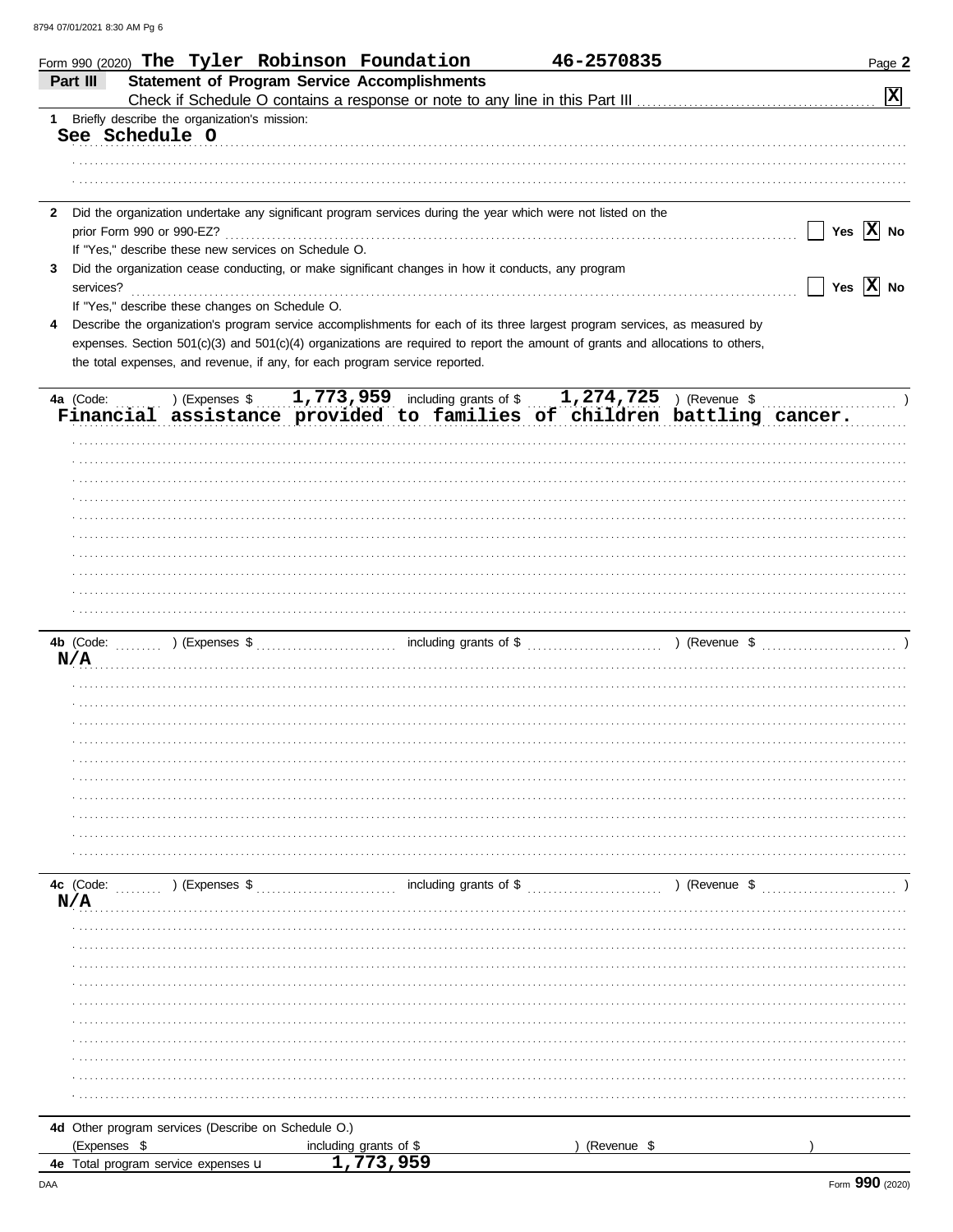### **Part IV Checklist of Required Schedules** Form 990 (2020) Page **3 The Tyler Robinson Foundation 46-2570835**

| 46-2570835 |  |
|------------|--|
|------------|--|

|     |                                                                                                                         |                 | Yes         | No          |
|-----|-------------------------------------------------------------------------------------------------------------------------|-----------------|-------------|-------------|
| 1   | Is the organization described in section $501(c)(3)$ or $4947(a)(1)$ (other than a private foundation)? If "Yes,"       |                 |             |             |
|     | complete Schedule A                                                                                                     | 1               | X           |             |
| 2   |                                                                                                                         | $\mathbf{2}$    | $\mathbf x$ |             |
| 3   | Did the organization engage in direct or indirect political campaign activities on behalf of or in opposition to        |                 |             |             |
|     | candidates for public office? If "Yes," complete Schedule C, Part I                                                     | 3               |             | x           |
| 4   | Section 501(c)(3) organizations. Did the organization engage in lobbying activities, or have a section 501(h)           |                 |             |             |
|     | election in effect during the tax year? If "Yes," complete Schedule C, Part II                                          | 4               |             | x           |
| 5   | Is the organization a section $501(c)(4)$ , $501(c)(5)$ , or $501(c)(6)$ organization that receives membership dues,    |                 |             |             |
|     | assessments, or similar amounts as defined in Revenue Procedure 98-19? If "Yes," complete Schedule C, Part III          | 5               |             | X           |
| 6   | Did the organization maintain any donor advised funds or any similar funds or accounts for which donors                 |                 |             |             |
|     | have the right to provide advice on the distribution or investment of amounts in such funds or accounts? If             |                 |             |             |
|     | "Yes," complete Schedule D, Part I                                                                                      | 6               |             | X           |
| 7   | Did the organization receive or hold a conservation easement, including easements to preserve open space,               |                 |             |             |
|     | the environment, historic land areas, or historic structures? If "Yes," complete Schedule D, Part II                    | 7               |             | X           |
| 8   | Did the organization maintain collections of works of art, historical treasures, or other similar assets? If "Yes,"     |                 |             |             |
|     | complete Schedule D, Part III                                                                                           | 8               |             | x           |
| 9   | Did the organization report an amount in Part X, line 21, for escrow or custodial account liability, serve as a         |                 |             |             |
|     | custodian for amounts not listed in Part X; or provide credit counseling, debt management, credit repair, or            |                 |             | x           |
| 10  | Did the organization, directly or through a related organization, hold assets in donor-restricted endowments            | 9               |             |             |
|     | or in quasi endowments? If "Yes," complete Schedule D, Part V                                                           | 10              |             | x           |
| 11  | If the organization's answer to any of the following questions is "Yes," then complete Schedule D, Parts VI,            |                 |             |             |
|     | VII, VIII, IX, or X as applicable.                                                                                      |                 |             |             |
| a   | Did the organization report an amount for land, buildings, and equipment in Part X, line 10? If "Yes,"                  |                 |             |             |
|     | complete Schedule D, Part VI                                                                                            | 11a             | X           |             |
|     | <b>b</b> Did the organization report an amount for investments—other securities in Part X, line 12, that is 5% or more  |                 |             |             |
|     | of its total assets reported in Part X, line 16? If "Yes," complete Schedule D, Part VII                                | 11b             |             | x           |
|     | c Did the organization report an amount for investments—program related in Part X, line 13, that is 5% or more          |                 |             |             |
|     |                                                                                                                         | 11c             |             | x           |
| d   | Did the organization report an amount for other assets in Part X, line 15, that is 5% or more of its total assets       |                 |             |             |
|     | reported in Part X, line 16? If "Yes," complete Schedule D, Part IX                                                     | 11d             |             | X           |
| е   | Did the organization report an amount for other liabilities in Part X, line 25? If "Yes," complete Schedule D, Part X   | 11e             |             | $\mathbf x$ |
| f   | Did the organization's separate or consolidated financial statements for the tax year include a footnote that addresses |                 |             |             |
|     | the organization's liability for uncertain tax positions under FIN 48 (ASC 740)? If "Yes," complete Schedule D, Part X  | 11f             |             | x           |
| 12a | Did the organization obtain separate, independent audited financial statements for the tax year? If "Yes," complete     |                 |             |             |
|     |                                                                                                                         | 12a             | x           |             |
| b   | Was the organization included in consolidated, independent audited financial statements for the tax year? If            |                 |             |             |
|     | "Yes," and if the organization answered "No" to line 12a, then completing Schedule D, Parts XI and XII is optional      | 12 <sub>b</sub> |             | X           |
| 13  |                                                                                                                         | 13              |             | $\mathbf x$ |
| 14a |                                                                                                                         | 14a             |             | $\mathbf x$ |
| b   | Did the organization have aggregate revenues or expenses of more than \$10,000 from grantmaking,                        |                 |             |             |
|     | fundraising, business, investment, and program service activities outside the United States, or aggregate               |                 |             |             |
|     |                                                                                                                         | 14b             |             | X           |
| 15  | Did the organization report on Part IX, column (A), line 3, more than \$5,000 of grants or other assistance to or       |                 |             |             |
|     | for any foreign organization? If "Yes," complete Schedule F, Parts II and IV                                            | 15              |             | X           |
| 16  | Did the organization report on Part IX, column (A), line 3, more than \$5,000 of aggregate grants or other              |                 |             | X           |
|     |                                                                                                                         | 16              |             |             |
| 17  | Did the organization report a total of more than \$15,000 of expenses for professional fundraising services on          | 17              |             | X           |
| 18  | Did the organization report more than \$15,000 total of fundraising event gross income and contributions on             |                 |             |             |
|     |                                                                                                                         | 18              |             | X           |
| 19  | Did the organization report more than \$15,000 of gross income from gaming activities on Part VIII, line 9a?            |                 |             |             |
|     |                                                                                                                         | 19              |             | X           |
| 20a |                                                                                                                         | 20a             |             | X           |
| b   |                                                                                                                         | 20 <sub>b</sub> |             |             |
| 21  | Did the organization report more than \$5,000 of grants or other assistance to any domestic organization or             |                 |             |             |
|     |                                                                                                                         | 21              | X           |             |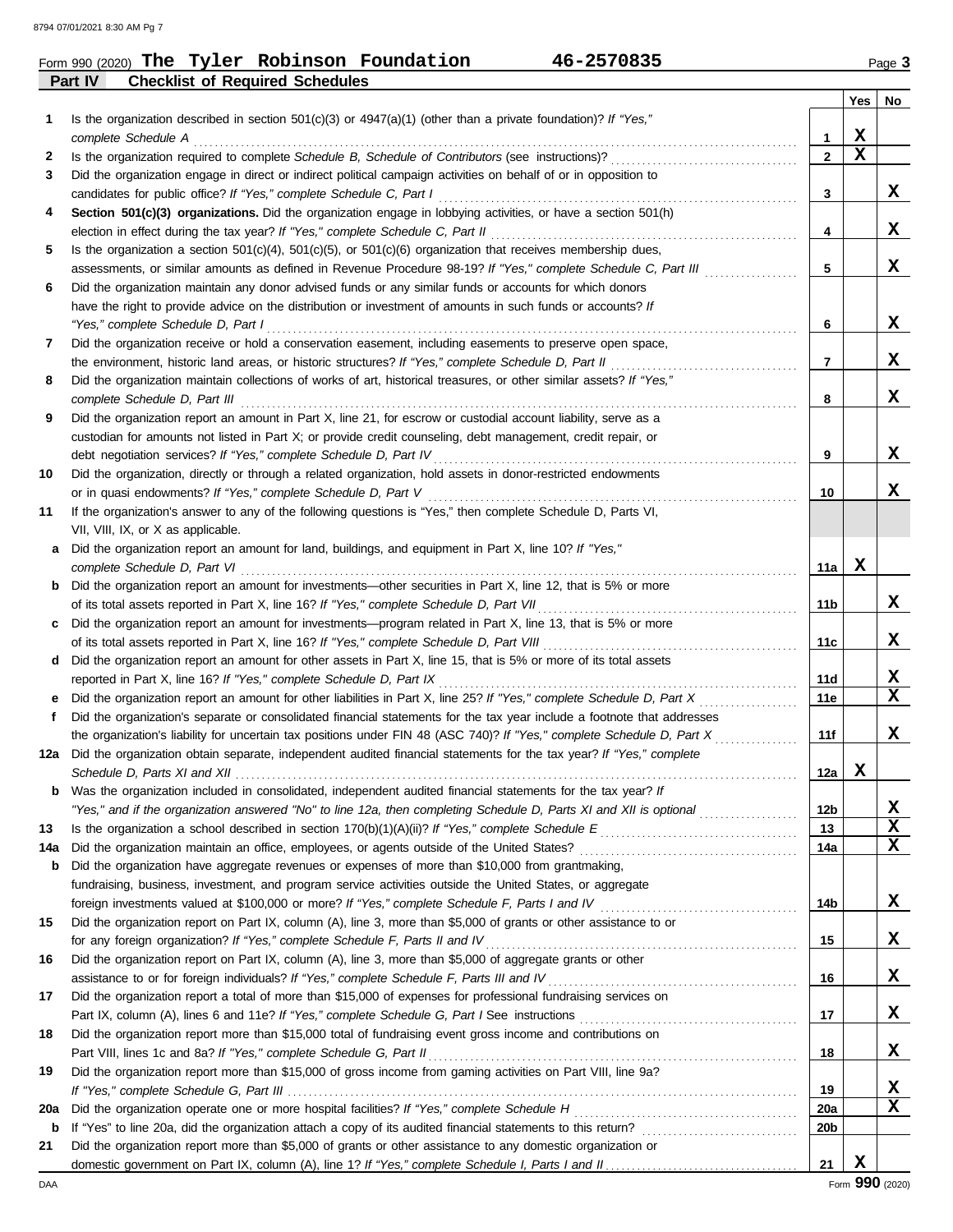8794 07/01/2021 8:30 AM Pg 8

|         | 46-2570835<br>Form 990 (2020) The Tyler Robinson Foundation                                                                                             |                |             |     |     | Page 4                  |
|---------|---------------------------------------------------------------------------------------------------------------------------------------------------------|----------------|-------------|-----|-----|-------------------------|
|         | <b>Checklist of Required Schedules (continued)</b><br>Part IV                                                                                           |                |             |     |     |                         |
|         |                                                                                                                                                         |                |             |     | Yes | No                      |
| 22      | Did the organization report more than \$5,000 of grants or other assistance to or for domestic individuals on                                           |                |             |     |     |                         |
|         | Part IX, column (A), line 2? If "Yes," complete Schedule I, Parts I and III                                                                             |                |             | 22  | X   |                         |
| 23      | Did the organization answer "Yes" to Part VII, Section A, line 3, 4, or 5 about compensation of the                                                     |                |             |     |     |                         |
|         | organization's current and former officers, directors, trustees, key employees, and highest compensated<br>employees? If "Yes," complete Schedule J     |                |             | 23  |     | X                       |
|         | 24a Did the organization have a tax-exempt bond issue with an outstanding principal amount of more than                                                 |                |             |     |     |                         |
|         | \$100,000 as of the last day of the year, that was issued after December 31, 2002? If "Yes," answer lines 24b                                           |                |             |     |     |                         |
|         | through 24d and complete Schedule K. If "No," go to line 25a                                                                                            |                |             | 24a |     | X                       |
| b       | Did the organization invest any proceeds of tax-exempt bonds beyond a temporary period exception?                                                       |                |             | 24b |     |                         |
| c       | Did the organization maintain an escrow account other than a refunding escrow at any time during the year                                               |                |             |     |     |                         |
|         | to defease any tax-exempt bonds?                                                                                                                        |                |             | 24c |     |                         |
| d       | Did the organization act as an "on behalf of" issuer for bonds outstanding at any time during the year?                                                 |                |             | 24d |     |                         |
|         | 25a Section 501(c)(3), 501(c)(4), and 501(c)(29) organizations. Did the organization engage in an excess benefit                                        |                |             |     |     |                         |
|         | transaction with a disqualified person during the year? If "Yes," complete Schedule L, Part I                                                           |                |             | 25a |     | X                       |
| b       | Is the organization aware that it engaged in an excess benefit transaction with a disqualified person in a prior                                        |                |             |     |     |                         |
|         | year, and that the transaction has not been reported on any of the organization's prior Forms 990 or 990-EZ?                                            |                |             |     |     |                         |
|         | If "Yes," complete Schedule L, Part I                                                                                                                   |                |             | 25b |     | X                       |
| 26      | Did the organization report any amount on Part X, line 5 or 22, for receivables from or payables to any current                                         |                |             |     |     |                         |
|         | or former officer, director, trustee, key employee, creator or founder, substantial contributor, or 35%                                                 |                |             |     |     |                         |
|         | controlled entity or family member of any of these persons? If "Yes," complete Schedule L, Part II                                                      |                |             | 26  |     | X                       |
| 27      | Did the organization provide a grant or other assistance to any current or former officer, director, trustee, key                                       |                |             |     |     |                         |
|         | employee, creator or founder, substantial contributor or employee thereof, a grant selection committee                                                  |                |             |     |     |                         |
|         | member, or to a 35% controlled entity (including an employee thereof) or family member of any of these                                                  |                |             |     |     |                         |
|         | persons? If "Yes," complete Schedule L, Part III                                                                                                        |                |             | 27  |     | X                       |
| 28      | Was the organization a party to a business transaction with one of the following parties (see Schedule L, Part                                          |                |             |     |     |                         |
|         | IV instructions, for applicable filing thresholds, conditions, and exceptions):                                                                         |                |             |     |     |                         |
| а       | A current or former officer, director, trustee, key employee, creator or founder, or substantial contributor? If<br>"Yes," complete Schedule L, Part IV |                |             | 28a |     | X                       |
| b       | A family member of any individual described in line 28a? If "Yes," complete Schedule L, Part IV                                                         |                | .           | 28b |     | X                       |
| c       | A 35% controlled entity of one or more individuals and/or organizations described in lines 28a or 28b? If                                               |                |             |     |     |                         |
|         | "Yes," complete Schedule L, Part IV                                                                                                                     |                |             | 28c |     | X                       |
| 29      | Did the organization receive more than \$25,000 in non-cash contributions? If "Yes," complete Schedule M                                                |                |             | 29  |     | X                       |
| 30      | Did the organization receive contributions of art, historical treasures, or other similar assets, or qualified                                          |                |             |     |     |                         |
|         | conservation contributions? If "Yes," complete Schedule M                                                                                               |                |             | 30  |     | X                       |
| 31      | Did the organization liquidate, terminate, or dissolve and cease operations? If "Yes," complete Schedule N, Part I                                      |                |             | 31  |     | $\overline{\textbf{X}}$ |
| 32      | Did the organization sell, exchange, dispose of, or transfer more than 25% of its net assets? If "Yes,"                                                 |                |             |     |     |                         |
|         | complete Schedule N, Part II                                                                                                                            |                |             | 32  |     | X                       |
| 33      | Did the organization own 100% of an entity disregarded as separate from the organization under Regulations                                              |                |             |     |     |                         |
|         | sections 301.7701-2 and 301.7701-3? If "Yes," complete Schedule R, Part I                                                                               |                |             | 33  |     | X                       |
| 34      | Was the organization related to any tax-exempt or taxable entity? If "Yes," complete Schedule R, Part II, III,                                          |                |             |     |     |                         |
|         | or IV, and Part V, line 1                                                                                                                               |                |             | 34  |     | X                       |
| 35a     | Did the organization have a controlled entity within the meaning of section 512(b)(13)?                                                                 |                |             | 35a |     | $\mathbf x$             |
| b       | If "Yes" to line 35a, did the organization receive any payment from or engage in any transaction with a                                                 |                |             |     |     |                         |
|         | controlled entity within the meaning of section 512(b)(13)? If "Yes," complete Schedule R, Part V, line 2                                               |                |             | 35b |     |                         |
| 36      | Section 501(c)(3) organizations. Did the organization make any transfers to an exempt non-charitable                                                    |                |             |     |     |                         |
|         | related organization? If "Yes," complete Schedule R, Part V, line 2                                                                                     |                |             | 36  |     | X                       |
| 37      | Did the organization conduct more than 5% of its activities through an entity that is not a related organization                                        |                |             |     |     |                         |
|         | and that is treated as a partnership for federal income tax purposes? If "Yes," complete Schedule R, Part VI                                            |                |             | 37  |     | x                       |
| 38      | Did the organization complete Schedule O and provide explanations in Schedule O for Part VI, lines 11b and                                              |                |             |     |     |                         |
|         | 19? Note: All Form 990 filers are required to complete Schedule O.                                                                                      |                |             | 38  | X   |                         |
|         | Statements Regarding Other IRS Filings and Tax Compliance<br>Part V                                                                                     |                |             |     |     |                         |
|         | Check if Schedule O contains a response or note to any line in this Part V                                                                              |                |             |     |     |                         |
|         | Enter the number reported in Box 3 of Form 1096. Enter -0- if not applicable                                                                            | 1a             | 14          |     | Yes | No                      |
| 1a<br>b | Enter the number of Forms W-2G included in line 1a. Enter -0- if not applicable                                                                         | 1 <sub>b</sub> | $\mathbf 0$ |     |     |                         |
| c       | Did the organization comply with backup withholding rules for reportable payments to vendors and                                                        |                |             |     |     |                         |
|         |                                                                                                                                                         |                |             | 1c  |     | x                       |
| DAA     |                                                                                                                                                         |                |             |     |     | Form 990 (2020)         |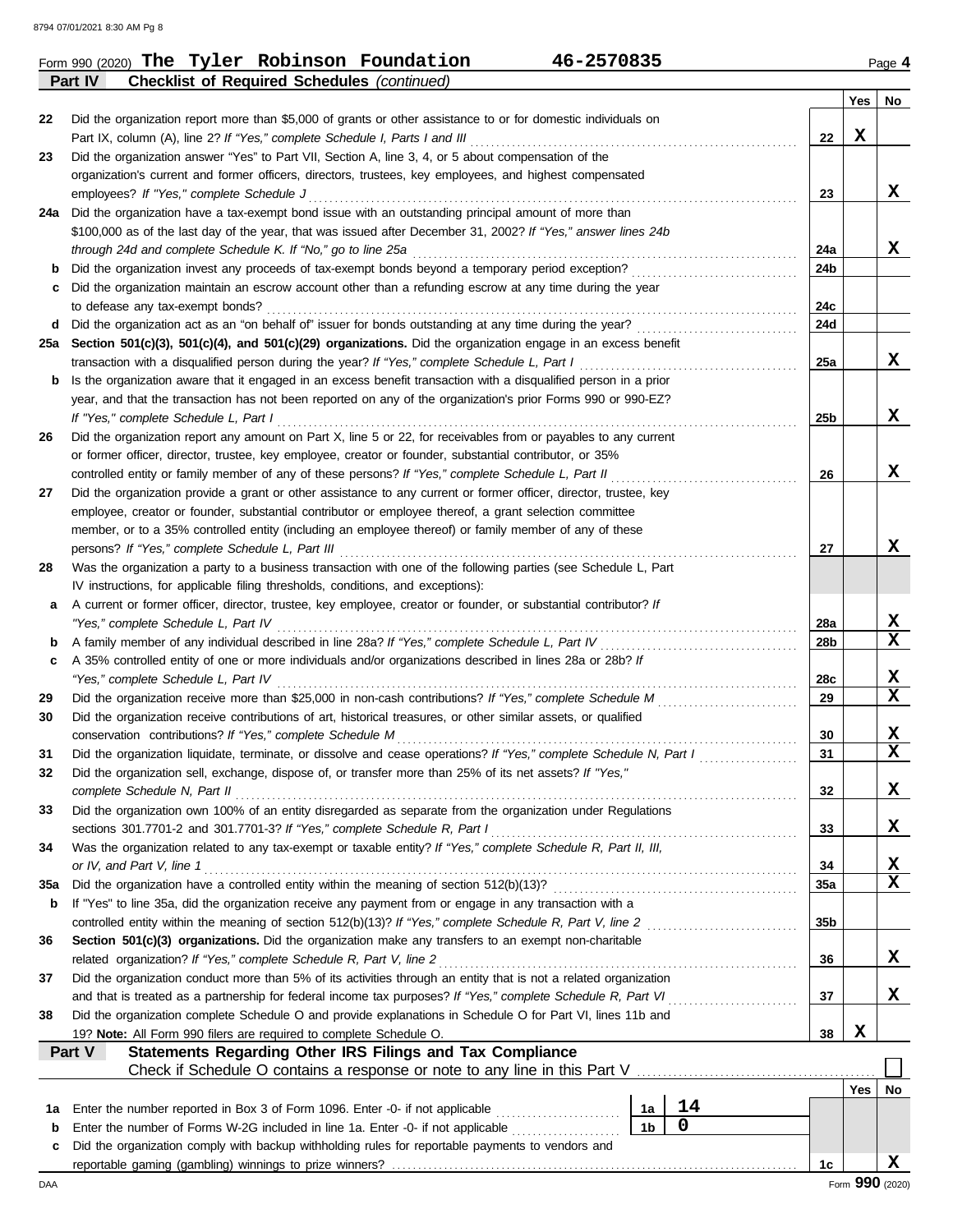|     | Part V<br>Statements Regarding Other IRS Filings and Tax Compliance (continued)                                                                           |                        |   |                |     |    |
|-----|-----------------------------------------------------------------------------------------------------------------------------------------------------------|------------------------|---|----------------|-----|----|
|     |                                                                                                                                                           |                        |   |                | Yes | No |
| 2a  | Enter the number of employees reported on Form W-3, Transmittal of Wage and Tax                                                                           |                        |   |                |     |    |
|     | Statements, filed for the calendar year ending with or within the year covered by this return                                                             | 2a                     | 6 |                |     |    |
| b   |                                                                                                                                                           |                        |   | 2b             | X   |    |
|     | Note: If the sum of lines 1a and 2a is greater than 250, you may be required to e-file (see instructions)                                                 |                        |   |                |     |    |
| За  | Did the organization have unrelated business gross income of \$1,000 or more during the year?                                                             |                        |   | 3a             |     | X  |
| b   | If "Yes," has it filed a Form 990-T for this year? If "No" to line 3b, provide an explanation on Schedule O                                               |                        |   | 3 <sub>b</sub> |     |    |
| 4a  | At any time during the calendar year, did the organization have an interest in, or a signature or other authority over,                                   |                        |   |                |     |    |
|     | a financial account in a foreign country (such as a bank account, securities account, or other financial account)?                                        |                        |   | 4a             |     | x  |
| b   | If "Yes," enter the name of the foreign country <b>u</b>                                                                                                  |                        |   |                |     |    |
|     | See instructions for filing requirements for FinCEN Form 114, Report of Foreign Bank and Financial Accounts (FBAR).                                       |                        |   |                |     |    |
| 5а  | Was the organization a party to a prohibited tax shelter transaction at any time during the tax year?                                                     |                        |   | 5a             |     | X  |
| b   |                                                                                                                                                           |                        |   | 5b             |     | x  |
| c   | If "Yes" to line 5a or 5b, did the organization file Form 8886-T?                                                                                         |                        |   | 5c             |     |    |
| 6а  | Does the organization have annual gross receipts that are normally greater than \$100,000, and did the                                                    |                        |   |                |     |    |
|     | organization solicit any contributions that were not tax deductible as charitable contributions?                                                          |                        |   | 6a             |     | X  |
| b   | If "Yes," did the organization include with every solicitation an express statement that such contributions or                                            |                        |   |                |     |    |
|     | gifts were not tax deductible?                                                                                                                            |                        |   | 6b             |     |    |
| 7   | Organizations that may receive deductible contributions under section 170(c).                                                                             |                        |   |                |     |    |
| а   | Did the organization receive a payment in excess of \$75 made partly as a contribution and partly for goods                                               |                        |   |                |     |    |
|     | and services provided to the payor?                                                                                                                       |                        |   | 7a             | X   |    |
| b   |                                                                                                                                                           |                        |   | 7b             | X   |    |
| c   | Did the organization sell, exchange, or otherwise dispose of tangible personal property for which it was                                                  |                        |   |                |     |    |
|     |                                                                                                                                                           |                        |   | 7c             |     | X  |
| d   |                                                                                                                                                           | 7d                     |   |                |     |    |
| е   |                                                                                                                                                           |                        |   | 7e             |     | х  |
|     | Did the organization, during the year, pay premiums, directly or indirectly, on a personal benefit contract?                                              |                        |   | 7f             |     | x  |
| g   | If the organization received a contribution of qualified intellectual property, did the organization file Form 8899 as required?                          |                        |   | 7g             |     |    |
| h   | If the organization received a contribution of cars, boats, airplanes, or other vehicles, did the organization file a Form 1098-C?                        |                        |   | 7h             |     |    |
| 8   | Sponsoring organizations maintaining donor advised funds. Did a donor advised fund maintained by the                                                      |                        |   |                |     |    |
|     |                                                                                                                                                           |                        |   | 8              |     |    |
| 9   | Sponsoring organizations maintaining donor advised funds.                                                                                                 |                        |   |                |     |    |
| а   | Did the sponsoring organization make any taxable distributions under section 4966?                                                                        |                        |   | 9a             |     |    |
| b   |                                                                                                                                                           |                        |   | 9b             |     |    |
| 10  | Section 501(c)(7) organizations. Enter:                                                                                                                   |                        |   |                |     |    |
| a   |                                                                                                                                                           | 10a<br>10 <sub>b</sub> |   |                |     |    |
|     | Gross receipts, included on Form 990, Part VIII, line 12, for public use of club facilities                                                               |                        |   |                |     |    |
| 11  | Section 501(c)(12) organizations. Enter:                                                                                                                  |                        |   |                |     |    |
| а   | Gross income from members or shareholders                                                                                                                 | 11a                    |   |                |     |    |
| b   | Gross income from other sources (Do not net amounts due or paid to other sources                                                                          | 11 <sub>b</sub>        |   |                |     |    |
| 12a | against amounts due or received from them.)<br>Section 4947(a)(1) non-exempt charitable trusts. Is the organization filing Form 990 in lieu of Form 1041? |                        |   | 12a            |     |    |
| b   | If "Yes," enter the amount of tax-exempt interest received or accrued during the year <i>minimizion</i> .                                                 | 12b                    |   |                |     |    |
| 13  | Section 501(c)(29) qualified nonprofit health insurance issuers.                                                                                          |                        |   |                |     |    |
| a   | Is the organization licensed to issue qualified health plans in more than one state?                                                                      |                        |   | 13а            |     |    |
|     | Note: See the instructions for additional information the organization must report on Schedule O.                                                         |                        |   |                |     |    |
| b   | Enter the amount of reserves the organization is required to maintain by the states in which                                                              |                        |   |                |     |    |
|     |                                                                                                                                                           | 13 <sub>b</sub>        |   |                |     |    |
| c   | Enter the amount of reserves on hand                                                                                                                      | 13 <sub>c</sub>        |   |                |     |    |
| 14a | Did the organization receive any payments for indoor tanning services during the tax year?                                                                |                        |   | 14a            |     | x  |
| b   | If "Yes," has it filed a Form 720 to report these payments? If "No," provide an explanation on Schedule O                                                 |                        |   | 14b            |     |    |
| 15  | Is the organization subject to the section 4960 tax on payment(s) of more than \$1,000,000 in remuneration or                                             |                        |   |                |     |    |
|     | excess parachute payment(s) during the year?                                                                                                              |                        |   | 15             |     | x  |
|     | If "Yes," see instructions and file Form 4720, Schedule N.                                                                                                |                        |   |                |     |    |
| 16  | Is the organization an educational institution subject to the section 4968 excise tax on net investment income?                                           |                        |   | 16             |     | х  |
|     | If "Yes," complete Form 4720, Schedule O.                                                                                                                 |                        |   |                |     |    |

Form 990 (2020) Page **5 The Tyler Robinson Foundation 46-2570835**

Form **990** (2020)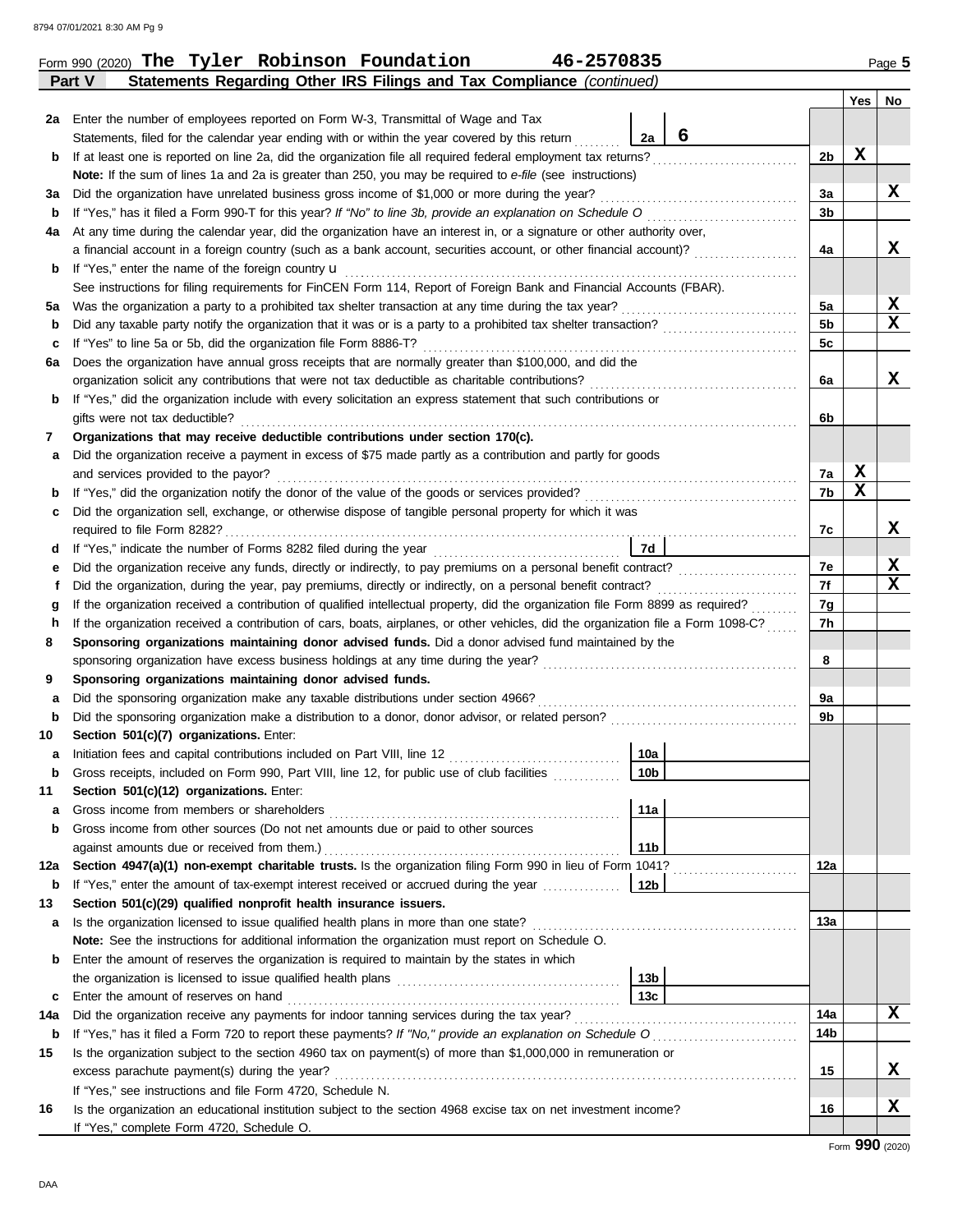|     | 46-2570835<br>Form 990 (2020) The Tyler Robinson Foundation                                                                                  |                 |     | Page 6          |
|-----|----------------------------------------------------------------------------------------------------------------------------------------------|-----------------|-----|-----------------|
|     | Part VI<br>Governance, Management, and Disclosure For each "Yes" response to lines 2 through 7b below, and for a "No"                        |                 |     |                 |
|     | response to line 8a, 8b, or 10b below, describe the circumstances, processes, or changes on Schedule O. See instructions.                    |                 |     |                 |
|     |                                                                                                                                              |                 |     | ΧI              |
|     | Section A. Governing Body and Management                                                                                                     |                 |     |                 |
|     |                                                                                                                                              |                 | Yes | No              |
| 1а  | 18<br>1a<br>Enter the number of voting members of the governing body at the end of the tax year                                              |                 |     |                 |
|     | If there are material differences in voting rights among members of the governing body, or                                                   |                 |     |                 |
|     | if the governing body delegated broad authority to an executive committee or similar                                                         |                 |     |                 |
|     | committee, explain on Schedule O.                                                                                                            |                 |     |                 |
| b   | 18<br>1b<br>Enter the number of voting members included on line 1a, above, who are independent                                               |                 |     |                 |
|     |                                                                                                                                              |                 |     |                 |
| 2   | Did any officer, director, trustee, or key employee have a family relationship or a business relationship with                               |                 |     | X               |
|     | any other officer, director, trustee, or key employee?                                                                                       | 2               |     |                 |
| 3   | Did the organization delegate control over management duties customarily performed by or under the direct                                    |                 |     |                 |
|     | supervision of officers, directors, trustees, or key employees to a management company or other person?                                      | 3               |     | X               |
| 4   | Did the organization make any significant changes to its governing documents since the prior Form 990 was filed?                             | 4               |     | X               |
| 5   | Did the organization become aware during the year of a significant diversion of the organization's assets?                                   | 5               |     | X               |
| 6   | Did the organization have members or stockholders?                                                                                           | 6               |     | X               |
| 7а  | Did the organization have members, stockholders, or other persons who had the power to elect or appoint                                      |                 |     |                 |
|     | one or more members of the governing body?                                                                                                   | 7a              |     | X               |
| b   | Are any governance decisions of the organization reserved to (or subject to approval by) members,                                            |                 |     |                 |
|     | stockholders, or persons other than the governing body?                                                                                      | 7b              |     | X               |
| 8   | Did the organization contemporaneously document the meetings held or written actions undertaken during the year by the following:            |                 |     |                 |
| а   | The governing body?                                                                                                                          | 8a              | X   |                 |
| b   | Each committee with authority to act on behalf of the governing body?                                                                        | 8b              | X   |                 |
| 9   | Is there any officer, director, trustee, or key employee listed in Part VII, Section A, who cannot be reached at                             |                 |     |                 |
|     |                                                                                                                                              | 9               |     | X               |
|     | Section B. Policies (This Section B requests information about policies not required by the Internal Revenue Code.)                          |                 |     |                 |
|     |                                                                                                                                              |                 | Yes | No              |
|     | <b>10a</b> Did the organization have local chapters, branches, or affiliates?                                                                | 10a             |     | X               |
|     | <b>b</b> If "Yes," did the organization have written policies and procedures governing the activities of such chapters,                      |                 |     |                 |
|     | affiliates, and branches to ensure their operations are consistent with the organization's exempt purposes?                                  | 10b             |     |                 |
|     | 11a Has the organization provided a complete copy of this Form 990 to all members of its governing body before filing the form?              | 11a             | X   |                 |
|     | <b>b</b> Describe in Schedule O the process, if any, used by the organization to review this Form 990.                                       |                 |     |                 |
|     | 12a Did the organization have a written conflict of interest policy? If "No," go to line 13                                                  |                 |     | X               |
|     |                                                                                                                                              | 12a             |     |                 |
|     | <b>b</b> Were officers, directors, or trustees, and key employees required to disclose annually interests that could give rise to conflicts? | 12b             |     |                 |
| c   | Did the organization regularly and consistently monitor and enforce compliance with the policy? If "Yes,"                                    |                 |     |                 |
|     | describe in Schedule O how this was done                                                                                                     | 12 <sub>c</sub> |     |                 |
| 13  | Did the organization have a written whistleblower policy?                                                                                    | 13              |     | X               |
| 14  | Did the organization have a written document retention and destruction policy?                                                               | 14              |     | x               |
| 15  | Did the process for determining compensation of the following persons include a review and approval by                                       |                 |     |                 |
|     | independent persons, comparability data, and contemporaneous substantiation of the deliberation and decision?                                |                 |     |                 |
| a   | The organization's CEO, Executive Director, or top management official                                                                       | 15a             |     | X               |
| b   | Other officers or key employees of the organization                                                                                          | 15b             |     | x               |
|     | If "Yes" to line 15a or 15b, describe the process in Schedule O (see instructions).                                                          |                 |     |                 |
| 16a | Did the organization invest in, contribute assets to, or participate in a joint venture or similar arrangement                               |                 |     |                 |
|     | with a taxable entity during the year?                                                                                                       | 16a             |     | x               |
|     | <b>b</b> If "Yes," did the organization follow a written policy or procedure requiring the organization to evaluate its                      |                 |     |                 |
|     | participation in joint venture arrangements under applicable federal tax law, and take steps to safeguard the                                |                 |     |                 |
|     |                                                                                                                                              | 16b             |     |                 |
|     | <b>Section C. Disclosure</b>                                                                                                                 |                 |     |                 |
| 17  | List the states with which a copy of this Form 990 is required to be filed $\mu$ None                                                        |                 |     |                 |
| 18  | Section 6104 requires an organization to make its Forms 1023 (1024 or 1024-A, if applicable), 990, and 990-T (Section 501(c)                 |                 |     |                 |
|     | (3)s only) available for public inspection. Indicate how you made these available. Check all that apply.                                     |                 |     |                 |
|     | Another's website $ \mathbf{X} $ Upon request<br>Own website<br>Other (explain on Schedule O)                                                |                 |     |                 |
| 19  | Describe on Schedule O whether (and if so, how) the organization made its governing documents, conflict of interest policy, and              |                 |     |                 |
|     |                                                                                                                                              |                 |     |                 |
|     | financial statements available to the public during the tax year.                                                                            |                 |     |                 |
| 20  | State the name, address, and telephone number of the person who possesses the organization's books and records u                             |                 |     |                 |
|     | Kathryn Jacobs<br>400 South 4th Street, #500                                                                                                 |                 |     |                 |
|     | NV 89101<br>Las Vegas                                                                                                                        | 702-581-8284    |     |                 |
| DAA |                                                                                                                                              |                 |     | Form 990 (2020) |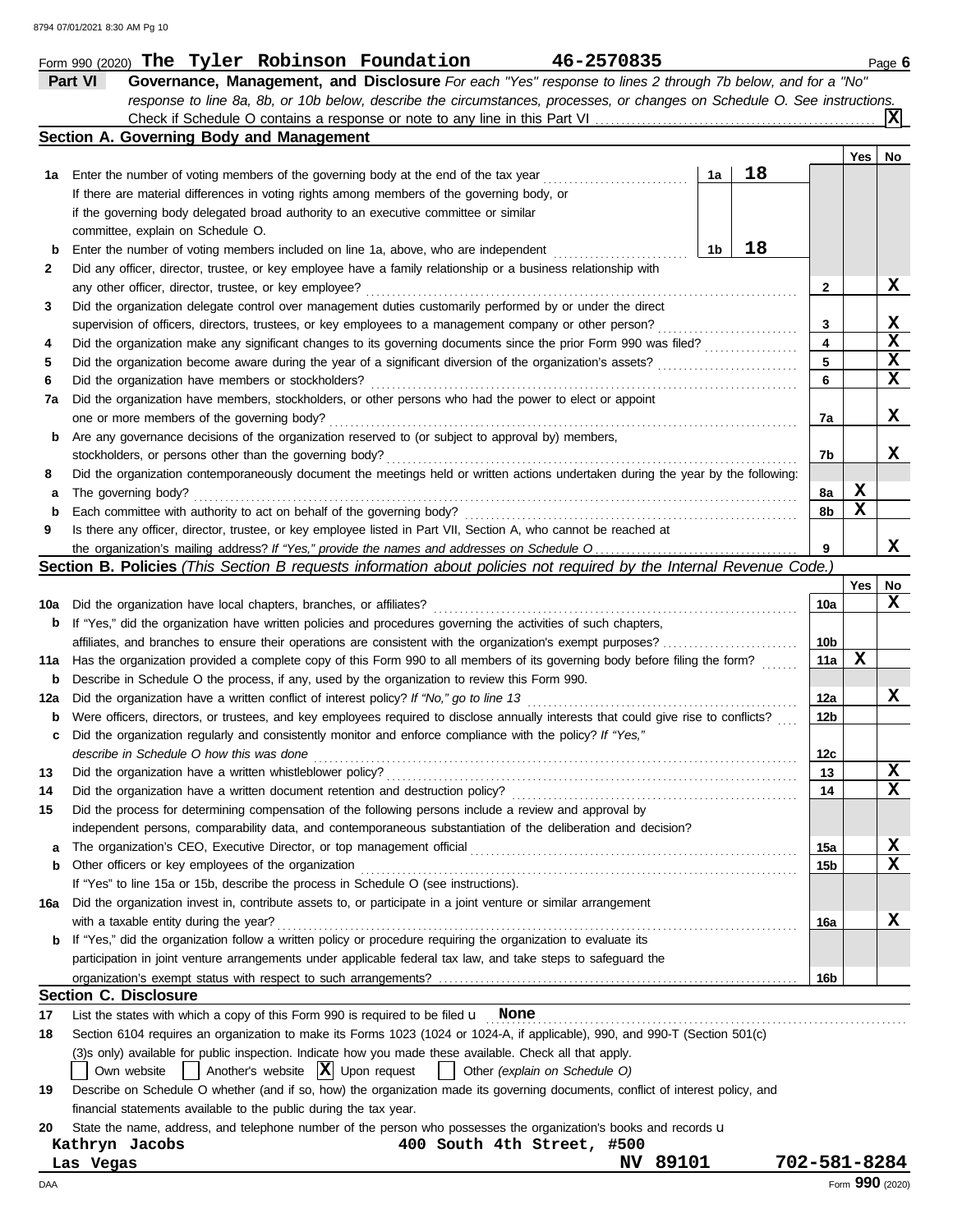**(1) Jennifer Carleton**

**(2) Mac Reynolds**

**(3) Jill Alintoff**

**(5) Whitney McBride**

**(6) Gregory McStravick**

. . . . . . . . . . . . . . . . . . . . . . . . . . . . . . . . . . . . . . . . . . . . . . . . . . . . . . .

. . . . . . . . . . . . . . . . . . . . . . . . . . . . . . . . . . . . . . . . . . . . . . . . . . . . . . .

. . . . . . . . . . . . . . . . . . . . . . . . . . . . . . . . . . . . . . . . . . . . . . . . . . . . . . .

. . . . . . . . . . . . . . . . . . . . . . . . . . . . . . . . . . . . . . . . . . . . . . . . . . . . . . .

. . . . . . . . . . . . . . . . . . . . . . . . . . . . . . . . . . . . . . . . . . . . . . . . . . . . . . .

. . . . . . . . . . . . . . . . . . . . . . . . . . . . . . . . . . . . . . . . . . . . . . . . . . . . . . . **2.00**

. . . . . . . . . . . . . . . . . . . . . . . . . . . . . . . . . . . . . . . . . . . . . . . . . . . . . . .

. . . . . . . . . . . . . . . . . . . . . . . . . . . . . . . . . . . . . . . . . . . . . . . . . . . . . . .

. . . . . . . . . . . . . . . . . . . . . . . . . . . . . . . . . . . . . . . . . . . . . . . . . . . . . . .

. . . . . . . . . . . . . . . . . . . . . . . . . . . . . . . . . . . . . . . . . . . . . . . . . . . . . . . **Vice Chair**

. . . . . . . . . . . . . . . . . . . . . . . . . . . . . . . . . . . . . . . . . . . . . . . . . . . . . . . **Board Chair**

**2.00**

**2.00**

**2.00**

**2.00**

**2.00**

**2.00**

**2.00**

**2.00**

**2.00**

**2.00**

**(4) Toni Corbin**

**Secretary**

**Director**

**Director**

**Director**

**Director**

**Director**

**Director**

**Director**

**Director**

**(7) Ron Reynolds**

**(8) Brent Robinson**

**(9) Jarom Schmidt**

**(10) Alex Sharpe**

**(11) Warren Volker**

| Form 990 (2020) The Tyler Robinson Foundation                                                                                                                                                                                                                                                                                 |                                                                                                                    |                                                                                                                                                                                                                                                         | 46-2570835                                                                                 |                                                                                       | Page 7                                                                                                       |  |  |  |
|-------------------------------------------------------------------------------------------------------------------------------------------------------------------------------------------------------------------------------------------------------------------------------------------------------------------------------|--------------------------------------------------------------------------------------------------------------------|---------------------------------------------------------------------------------------------------------------------------------------------------------------------------------------------------------------------------------------------------------|--------------------------------------------------------------------------------------------|---------------------------------------------------------------------------------------|--------------------------------------------------------------------------------------------------------------|--|--|--|
| <b>Part VII</b>                                                                                                                                                                                                                                                                                                               | Compensation of Officers, Directors, Trustees, Key Employees, Highest Compensated Employees, and                   |                                                                                                                                                                                                                                                         |                                                                                            |                                                                                       |                                                                                                              |  |  |  |
| <b>Independent Contractors</b>                                                                                                                                                                                                                                                                                                |                                                                                                                    |                                                                                                                                                                                                                                                         |                                                                                            |                                                                                       |                                                                                                              |  |  |  |
|                                                                                                                                                                                                                                                                                                                               |                                                                                                                    |                                                                                                                                                                                                                                                         | Check if Schedule O contains a response or note to any line in this Part VII               |                                                                                       |                                                                                                              |  |  |  |
| Section A.                                                                                                                                                                                                                                                                                                                    |                                                                                                                    |                                                                                                                                                                                                                                                         | Officers, Directors, Trustees, Key Employees, and Highest Compensated Employees            |                                                                                       |                                                                                                              |  |  |  |
| 1a Complete this table for all persons required to be listed. Report compensation for the calendar year ending with or within the<br>organization's tax year.                                                                                                                                                                 |                                                                                                                    |                                                                                                                                                                                                                                                         |                                                                                            |                                                                                       |                                                                                                              |  |  |  |
| • List all of the organization's <b>current</b> officers, directors, trustees (whether individuals or organizations), regardless of amount of<br>compensation. Enter -0- in columns (D), (E), and (F) if no compensation was paid.                                                                                            |                                                                                                                    |                                                                                                                                                                                                                                                         |                                                                                            |                                                                                       |                                                                                                              |  |  |  |
| • List all of the organization's <b>current</b> key employees, if any. See instructions for definition of "key employee."                                                                                                                                                                                                     |                                                                                                                    |                                                                                                                                                                                                                                                         |                                                                                            |                                                                                       |                                                                                                              |  |  |  |
| • List the organization's five current highest compensated employees (other than an officer, director, trustee, or key employee)<br>who received reportable compensation (Box 5 of Form W-2 and/or Box 7 of Form 1099-MISC) of more than \$100,000 from the<br>organization and any related organizations.                    |                                                                                                                    |                                                                                                                                                                                                                                                         |                                                                                            |                                                                                       |                                                                                                              |  |  |  |
| • List all of the organization's former officers, key employees, and highest compensated employees who received more than<br>\$100,000 of reportable compensation from the organization and any related organizations.                                                                                                        |                                                                                                                    |                                                                                                                                                                                                                                                         |                                                                                            |                                                                                       |                                                                                                              |  |  |  |
| • List all of the organization's former directors or trustees that received, in the capacity as a former director or trustee of the<br>organization, more than \$10,000 of reportable compensation from the organization and any related organizations.<br>See instructions for the order in which to list the persons above. |                                                                                                                    |                                                                                                                                                                                                                                                         |                                                                                            |                                                                                       |                                                                                                              |  |  |  |
| Check this box if neither the organization nor any related organization compensated any current officer, director, or trustee.                                                                                                                                                                                                |                                                                                                                    |                                                                                                                                                                                                                                                         |                                                                                            |                                                                                       |                                                                                                              |  |  |  |
| (A)<br>Name and title                                                                                                                                                                                                                                                                                                         | (B)<br>Average<br>hours<br>per week<br>(list any<br>hours for<br>related<br>organizations<br>below<br>dotted line) | (C)<br>Position<br>(do not check more than one<br>box, unless person is both an<br>officer and a director/trustee)<br>Individual<br>or director<br>Institutional<br>Highest compensated<br>employee<br>Key<br>Officer<br>employee<br>trustee<br>trustee | (D)<br>Reportable<br>compensation<br>from the<br>organization<br>(W-2/1099-MISC)<br>Former | (E)<br>Reportable<br>compensation<br>from related<br>organizations<br>(W-2/1099-MISC) | (F)<br>Estimated amount<br>of other<br>compensation<br>from the<br>organization and<br>related organizations |  |  |  |

**0.00 X X 0 0 0**

**0.00 X X 0 0 0**

**0.00 X X 0 0 0**

**0.00 X 0 0 0**

**0.00 X 0 0 0**

**0.00 X 0 0 0**

**0.00 X 0 0 0**

**0.00 X 0 0 0**

**0.00 X 0 0 0**

**0.00 X 0 0 0**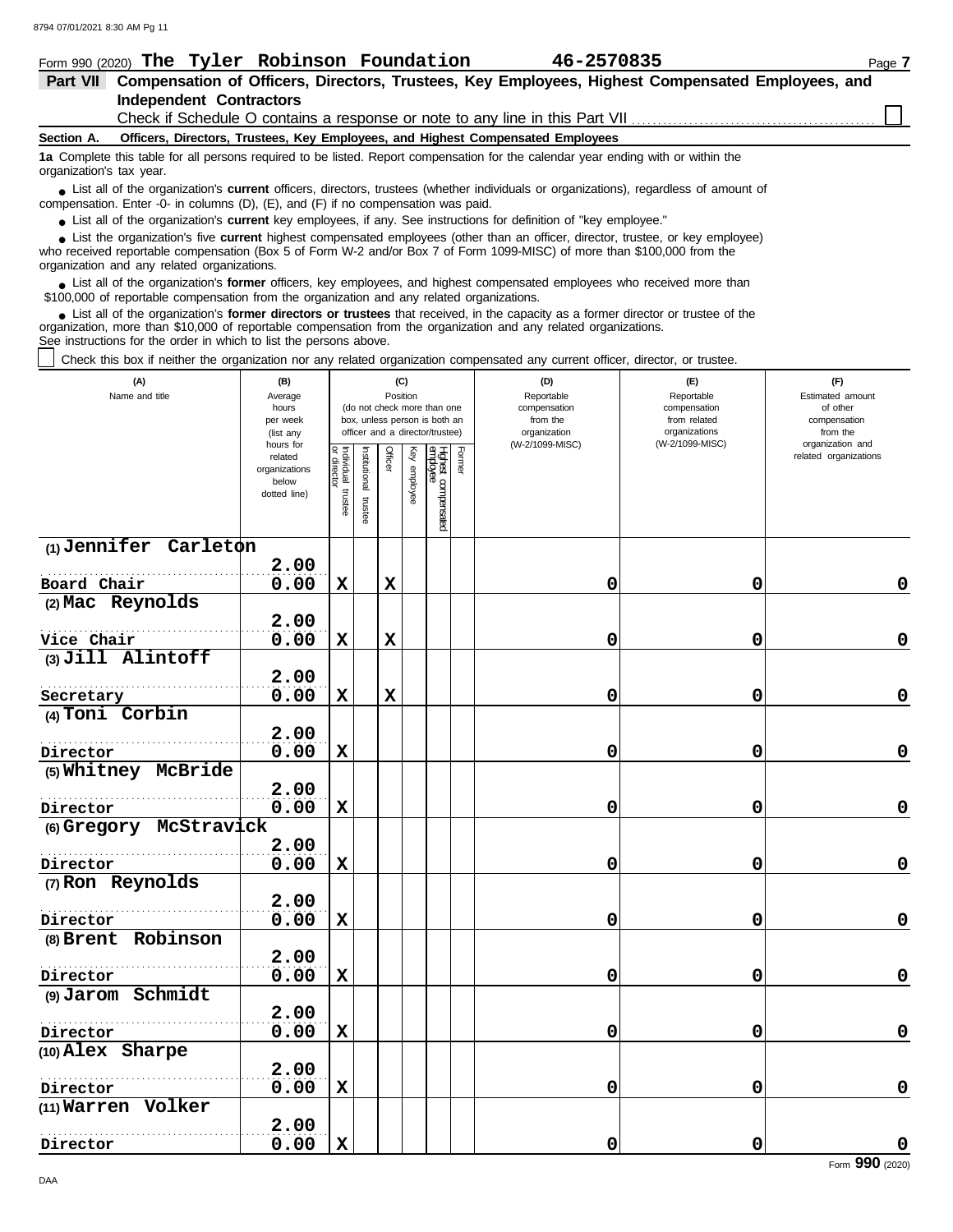| 8794 07/01/2021 8:30 AM Pg 12<br>Form 990 (2020) The Tyler Robinson Foundation 46-2570835                                                                                                                                                                   |                                                                    |                                   |                       |          |              |                                                                                                 |                     |                                                                                                        |                                                                    |  |                                                                 | Page 8      |
|-------------------------------------------------------------------------------------------------------------------------------------------------------------------------------------------------------------------------------------------------------------|--------------------------------------------------------------------|-----------------------------------|-----------------------|----------|--------------|-------------------------------------------------------------------------------------------------|---------------------|--------------------------------------------------------------------------------------------------------|--------------------------------------------------------------------|--|-----------------------------------------------------------------|-------------|
| Part VII                                                                                                                                                                                                                                                    |                                                                    |                                   |                       |          |              |                                                                                                 |                     | Section A. Officers, Directors, Trustees, Key Employees, and Highest Compensated Employees (continued) |                                                                    |  |                                                                 |             |
| (A)<br>Name and title                                                                                                                                                                                                                                       | (B)<br>Average<br>hours<br>per week<br>(list any                   |                                   |                       | Position | (C)          | (do not check more than one<br>box, unless person is both an<br>officer and a director/trustee) |                     | (D)<br>Reportable<br>compensation<br>from the<br>organization                                          | (F)<br>Reportable<br>compensation<br>from related<br>organizations |  | (F)<br>Estimated amount<br>of other<br>compensation<br>from the |             |
|                                                                                                                                                                                                                                                             | hours for<br>related<br>organizations<br>below<br>dotted line)     | Individual trustee<br>or director | Institutional trustee | Officer  | Key employee | Highest compensated<br>employee                                                                 | Former              | (W-2/1099-MISC)                                                                                        | (W-2/1099-MISC)                                                    |  | organization and<br>related organizations                       |             |
| Jennifer Shydler<br>(12)                                                                                                                                                                                                                                    |                                                                    |                                   |                       |          |              |                                                                                                 |                     |                                                                                                        |                                                                    |  |                                                                 |             |
| Director                                                                                                                                                                                                                                                    | 2.00<br>0.00                                                       | X                                 |                       |          |              |                                                                                                 |                     | 0                                                                                                      | 0                                                                  |  |                                                                 | $\mathbf 0$ |
| Karen Dillard<br>(13)                                                                                                                                                                                                                                       | 2.00                                                               |                                   |                       |          |              |                                                                                                 |                     |                                                                                                        |                                                                    |  |                                                                 |             |
| Director                                                                                                                                                                                                                                                    | 0.00                                                               | X                                 |                       |          |              |                                                                                                 |                     | 0                                                                                                      | 0                                                                  |  |                                                                 | $\mathbf 0$ |
| Ben McKee<br>(14)                                                                                                                                                                                                                                           | 2.00                                                               |                                   |                       |          |              |                                                                                                 |                     |                                                                                                        |                                                                    |  |                                                                 |             |
| Director                                                                                                                                                                                                                                                    | 0.00                                                               | X                                 |                       |          |              |                                                                                                 |                     | 0                                                                                                      | 0                                                                  |  |                                                                 | $\mathbf 0$ |
| Daniel Platzman<br>(15)                                                                                                                                                                                                                                     | 2.00                                                               |                                   |                       |          |              |                                                                                                 |                     |                                                                                                        |                                                                    |  |                                                                 |             |
| Director<br>Daniel Reynolds<br>(16)                                                                                                                                                                                                                         | 0.00                                                               | X                                 |                       |          |              |                                                                                                 |                     | 0                                                                                                      | 0                                                                  |  |                                                                 | $\mathbf 0$ |
| Director                                                                                                                                                                                                                                                    | 2.00<br>0.00                                                       | X                                 |                       |          |              |                                                                                                 |                     | 0                                                                                                      | 0                                                                  |  |                                                                 | $\mathbf 0$ |
| Wayne Sermon<br>(17)                                                                                                                                                                                                                                        |                                                                    |                                   |                       |          |              |                                                                                                 |                     |                                                                                                        |                                                                    |  |                                                                 |             |
| Director                                                                                                                                                                                                                                                    | 2.00<br>0.00                                                       | X                                 |                       |          |              |                                                                                                 |                     | 0                                                                                                      | 0                                                                  |  |                                                                 | $\mathbf 0$ |
| Kim Gradisher<br>(18)                                                                                                                                                                                                                                       | 40.00                                                              |                                   |                       |          |              |                                                                                                 |                     |                                                                                                        |                                                                    |  |                                                                 |             |
| Executive Director                                                                                                                                                                                                                                          | 0.00                                                               |                                   |                       | X        |              |                                                                                                 |                     | 95,823                                                                                                 | 0                                                                  |  |                                                                 | 8,104       |
|                                                                                                                                                                                                                                                             |                                                                    |                                   |                       |          |              |                                                                                                 |                     |                                                                                                        |                                                                    |  |                                                                 |             |
|                                                                                                                                                                                                                                                             |                                                                    |                                   |                       |          |              |                                                                                                 | u                   | 95,823                                                                                                 |                                                                    |  |                                                                 | 8,104       |
| c Total from continuation sheets to Part VII, Section A                                                                                                                                                                                                     |                                                                    |                                   |                       |          |              |                                                                                                 | u                   | 95,823                                                                                                 |                                                                    |  |                                                                 | 8,104       |
| Total number of individuals (including but not limited to those listed above) who received more than \$100,000 of<br>$\mathbf{2}$<br>reportable compensation from the organization $\mathbf u$ 0                                                            |                                                                    |                                   |                       |          |              |                                                                                                 |                     |                                                                                                        |                                                                    |  |                                                                 |             |
| Did the organization list any <b>former</b> officer, director, trustee, key employee, or highest compensated<br>3                                                                                                                                           |                                                                    |                                   |                       |          |              |                                                                                                 |                     |                                                                                                        |                                                                    |  | Yes                                                             | No          |
| employee on line 1a? If "Yes," complete Schedule J for such individual<br>For any individual listed on line 1a, is the sum of reportable compensation and other compensation from the<br>4                                                                  |                                                                    |                                   |                       |          |              |                                                                                                 |                     |                                                                                                        |                                                                    |  | 3                                                               | x           |
| organization and related organizations greater than \$150,000? If "Yes," complete Schedule J for such<br>individual                                                                                                                                         |                                                                    |                                   |                       |          |              |                                                                                                 |                     |                                                                                                        |                                                                    |  | 4                                                               | X           |
| Did any person listed on line 1a receive or accrue compensation from any unrelated organization or individual<br>5                                                                                                                                          |                                                                    |                                   |                       |          |              |                                                                                                 |                     |                                                                                                        |                                                                    |  | 5                                                               | X           |
| Section B. Independent Contractors                                                                                                                                                                                                                          |                                                                    |                                   |                       |          |              |                                                                                                 |                     |                                                                                                        |                                                                    |  |                                                                 |             |
| Complete this table for your five highest compensated independent contractors that received more than \$100,000 of<br>1<br>compensation from the organization. Report compensation for the calendar year ending with or within the organization's tax year. |                                                                    |                                   |                       |          |              |                                                                                                 |                     |                                                                                                        |                                                                    |  |                                                                 |             |
|                                                                                                                                                                                                                                                             | (A)<br>Name and business address<br>(B)<br>Description of services |                                   |                       |          |              |                                                                                                 | (C)<br>Compensation |                                                                                                        |                                                                    |  |                                                                 |             |
|                                                                                                                                                                                                                                                             |                                                                    |                                   |                       |          |              |                                                                                                 |                     |                                                                                                        |                                                                    |  |                                                                 |             |
|                                                                                                                                                                                                                                                             |                                                                    |                                   |                       |          |              |                                                                                                 |                     |                                                                                                        |                                                                    |  |                                                                 |             |
|                                                                                                                                                                                                                                                             |                                                                    |                                   |                       |          |              |                                                                                                 |                     |                                                                                                        |                                                                    |  |                                                                 |             |
|                                                                                                                                                                                                                                                             |                                                                    |                                   |                       |          |              |                                                                                                 |                     |                                                                                                        |                                                                    |  |                                                                 |             |
|                                                                                                                                                                                                                                                             |                                                                    |                                   |                       |          |              |                                                                                                 |                     |                                                                                                        |                                                                    |  |                                                                 |             |
| Total number of independent contractors (including but not limited to those listed above) who<br>$\mathbf{2}$<br>received more than \$100,000 of compensation from the organization u                                                                       |                                                                    |                                   |                       |          |              |                                                                                                 |                     |                                                                                                        | 0                                                                  |  |                                                                 |             |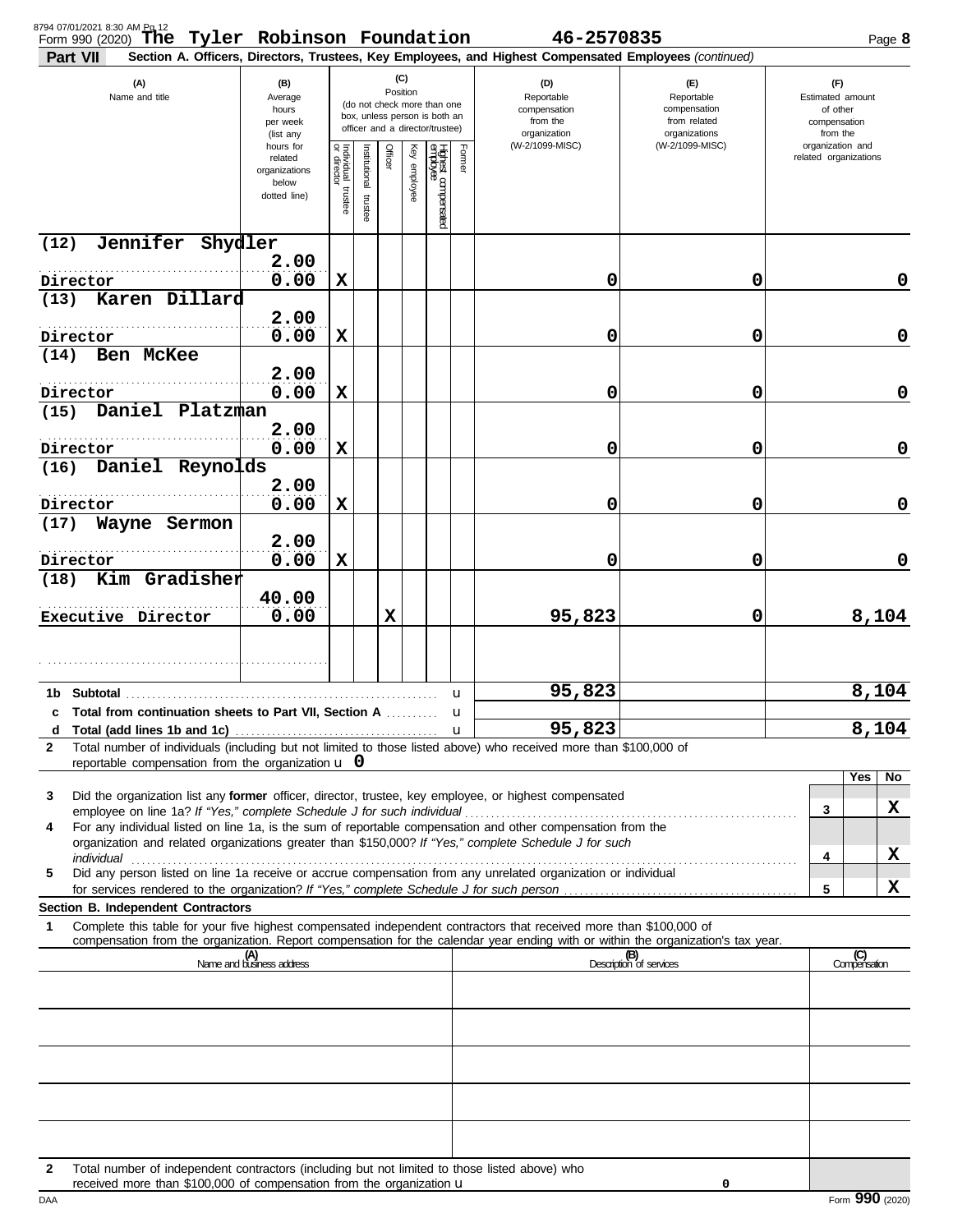# Form 990 (2020) Page **9 The Tyler Robinson Foundation 46-2570835**

**Part VIII Statement of Revenue**

|                                                           |     |                                                                                              |          |                |                 |                             | (A)<br>Total revenue | (B)<br>Related or exempt<br>function revenue | (C)<br>Unrelated<br>business revenue | (D)<br>Revenue excluded<br>from tax under<br>sections 512-514 |
|-----------------------------------------------------------|-----|----------------------------------------------------------------------------------------------|----------|----------------|-----------------|-----------------------------|----------------------|----------------------------------------------|--------------------------------------|---------------------------------------------------------------|
|                                                           |     |                                                                                              |          |                | 1a              |                             |                      |                                              |                                      |                                                               |
| Contributions, Gifts, Grants<br>and Other Similar Amounts |     | 1a Federated campaigns<br><b>b</b> Membership dues <i>[[[[[[[[[[[[[[[[[[[[[[[[[[[]]]</i> ]]] |          |                | 1b              |                             |                      |                                              |                                      |                                                               |
|                                                           |     | c Fundraising events                                                                         |          |                | 1c              |                             |                      |                                              |                                      |                                                               |
|                                                           |     | d Related organizations                                                                      |          |                | 1 <sub>d</sub>  |                             |                      |                                              |                                      |                                                               |
|                                                           |     | e Government grants (contributions)                                                          |          |                | 1e              |                             |                      |                                              |                                      |                                                               |
|                                                           |     | f All other contributions, gifts, grants,                                                    |          |                |                 |                             |                      |                                              |                                      |                                                               |
|                                                           |     | and similar amounts not induded above                                                        |          |                | 1f              | 827,855                     |                      |                                              |                                      |                                                               |
|                                                           |     | <b>g</b> Noncash contributions included in lines 1a-1f                                       |          |                | 1g $\sqrt{5}$   | 12,999                      |                      |                                              |                                      |                                                               |
|                                                           |     |                                                                                              |          |                |                 | u                           | 827,855              |                                              |                                      |                                                               |
|                                                           |     |                                                                                              |          |                |                 | <b>Business Code</b>        |                      |                                              |                                      |                                                               |
|                                                           | 2a  |                                                                                              |          |                |                 |                             |                      |                                              |                                      |                                                               |
| Program Service<br>Revenue                                | b   |                                                                                              |          |                |                 |                             |                      |                                              |                                      |                                                               |
|                                                           | c   |                                                                                              |          |                |                 |                             |                      |                                              |                                      |                                                               |
|                                                           | d   |                                                                                              |          |                |                 |                             |                      |                                              |                                      |                                                               |
|                                                           |     |                                                                                              |          |                |                 |                             |                      |                                              |                                      |                                                               |
|                                                           |     | f All other program service revenue                                                          |          |                |                 |                             |                      |                                              |                                      |                                                               |
|                                                           |     |                                                                                              |          |                |                 | u                           |                      |                                              |                                      |                                                               |
|                                                           | 3   |                                                                                              |          |                |                 |                             |                      |                                              |                                      |                                                               |
|                                                           |     | Investment income (including dividends, interest, and<br>other similar amounts)              |          |                |                 | u                           | 2,002                | 2,002                                        |                                      |                                                               |
|                                                           | 4   | Income from investment of tax-exempt bond proceeds                                           |          |                |                 | u                           |                      |                                              |                                      |                                                               |
|                                                           | 5   |                                                                                              |          |                |                 | u                           |                      |                                              |                                      |                                                               |
|                                                           |     |                                                                                              |          | (i) Real       |                 | (ii) Personal               |                      |                                              |                                      |                                                               |
|                                                           | 6а  | Gross rents                                                                                  | 6а       |                |                 |                             |                      |                                              |                                      |                                                               |
|                                                           |     |                                                                                              | 6b       |                |                 |                             |                      |                                              |                                      |                                                               |
|                                                           |     | Less: rental expenses                                                                        | 6с       |                |                 |                             |                      |                                              |                                      |                                                               |
|                                                           |     | <b>c</b> Rental inc. or (loss)                                                               |          |                |                 |                             |                      |                                              |                                      |                                                               |
|                                                           |     | <b>d</b> Net rental income or (loss)<br><b>7a</b> Gross amount from                          |          | (i) Securities |                 | u<br>(ii) Other             |                      |                                              |                                      |                                                               |
|                                                           |     | sales of assets<br>7a                                                                        |          |                |                 |                             |                      |                                              |                                      |                                                               |
|                                                           |     | other than inventory                                                                         |          |                |                 |                             |                      |                                              |                                      |                                                               |
|                                                           |     | $b$ Less: cost or other                                                                      |          |                |                 |                             |                      |                                              |                                      |                                                               |
|                                                           |     | basis and sales exps.                                                                        | 7b<br>7c |                |                 |                             |                      |                                              |                                      |                                                               |
| Other Revenue                                             |     | c Gain or (loss)                                                                             |          |                |                 |                             |                      |                                              |                                      |                                                               |
|                                                           |     | 8a Gross income from fundraising events                                                      |          |                |                 | u                           |                      |                                              |                                      |                                                               |
|                                                           |     |                                                                                              |          |                |                 |                             |                      |                                              |                                      |                                                               |
|                                                           |     |                                                                                              |          |                |                 |                             |                      |                                              |                                      |                                                               |
|                                                           |     | of contributions reported on line 1c).                                                       |          |                | 8а              |                             |                      |                                              |                                      |                                                               |
|                                                           |     | See Part IV, line 18 $\ldots$<br><b>b</b> Less: direct expenses                              |          |                | 8b              |                             |                      |                                              |                                      |                                                               |
|                                                           |     | c Net income or (loss) from fundraising events                                               |          |                |                 | u                           |                      |                                              |                                      |                                                               |
|                                                           |     | 9a Gross income from gaming activities.                                                      |          |                |                 |                             |                      |                                              |                                      |                                                               |
|                                                           |     |                                                                                              |          |                | 9а              |                             |                      |                                              |                                      |                                                               |
|                                                           |     | See Part IV, line 19<br><b>b</b> Less: direct expenses                                       |          |                | 9 <sub>b</sub>  |                             |                      |                                              |                                      |                                                               |
|                                                           |     | c Net income or (loss) from gaming activities                                                |          |                |                 | $\mathbf{u}$                |                      |                                              |                                      |                                                               |
|                                                           |     | 10a Gross sales of inventory, less                                                           |          |                |                 |                             |                      |                                              |                                      |                                                               |
|                                                           |     | returns and allowances                                                                       |          |                | 10a             | 10,816                      |                      |                                              |                                      |                                                               |
|                                                           |     | <b>b</b> Less: cost of goods sold                                                            |          | de de decem    | 10 <sub>b</sub> | 7,428                       |                      |                                              |                                      |                                                               |
|                                                           |     | c Net income or (loss) from sales of inventory                                               |          |                |                 | $\mathbf{u}$                | 3,388                | 3,388                                        |                                      |                                                               |
|                                                           |     |                                                                                              |          |                |                 | <b>Business Code</b>        |                      |                                              |                                      |                                                               |
|                                                           |     |                                                                                              |          |                |                 |                             |                      |                                              |                                      |                                                               |
|                                                           | 11a |                                                                                              |          |                |                 |                             |                      |                                              |                                      |                                                               |
| Miscellaneous<br>Revenue                                  | b   |                                                                                              |          |                |                 |                             |                      |                                              |                                      |                                                               |
|                                                           |     |                                                                                              |          |                |                 |                             |                      |                                              |                                      |                                                               |
|                                                           |     |                                                                                              |          |                |                 |                             |                      |                                              |                                      |                                                               |
|                                                           |     |                                                                                              |          |                |                 | $\mathbf u$<br>$\mathbf{u}$ | 833, 245             | 5,390                                        | 0                                    | 0                                                             |
|                                                           |     |                                                                                              |          |                |                 |                             |                      |                                              |                                      |                                                               |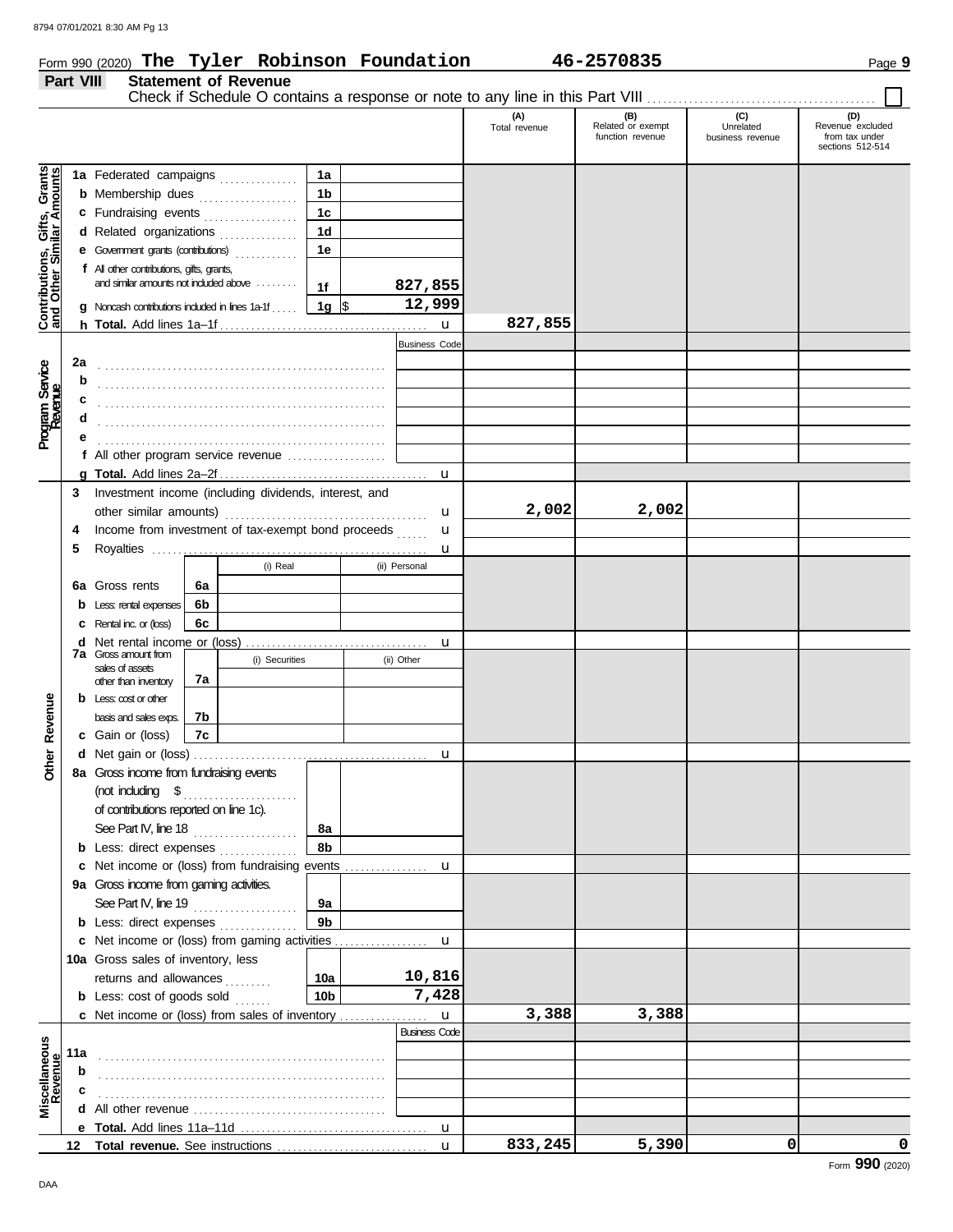### Form 990 (2020) Page **10 The Tyler Robinson Foundation 46-2570835**

**Part IX Statement of Functional Expenses** *Section 501(c)(3) and 501(c)(4) organizations must complete all columns. All other organizations must complete column (A).*

|              | Check if Schedule O contains a response or note to any line in this Part IX                                                                                                                                                                                                                                                                                                                                                                                                                         |                       |                                    |                                           |                                |
|--------------|-----------------------------------------------------------------------------------------------------------------------------------------------------------------------------------------------------------------------------------------------------------------------------------------------------------------------------------------------------------------------------------------------------------------------------------------------------------------------------------------------------|-----------------------|------------------------------------|-------------------------------------------|--------------------------------|
|              | Do not include amounts reported on lines 6b,<br>7b, 8b, 9b, and 10b of Part VIII.                                                                                                                                                                                                                                                                                                                                                                                                                   | (A)<br>Total expenses | (B)<br>Program service<br>expenses | (C)<br>Management and<br>general expenses | (D)<br>Fundraising<br>expenses |
| 1.           | Grants and other assistance to domestic organizations                                                                                                                                                                                                                                                                                                                                                                                                                                               |                       |                                    |                                           |                                |
|              | and domestic governments. See Part IV, line 21                                                                                                                                                                                                                                                                                                                                                                                                                                                      | 45,222                | 45,222                             |                                           |                                |
| $\mathbf{2}$ | Grants and other assistance to domestic                                                                                                                                                                                                                                                                                                                                                                                                                                                             |                       |                                    |                                           |                                |
|              | individuals. See Part IV, line 22                                                                                                                                                                                                                                                                                                                                                                                                                                                                   | 1,229,503             | 1,229,503                          |                                           |                                |
| 3            | Grants and other assistance to foreign                                                                                                                                                                                                                                                                                                                                                                                                                                                              |                       |                                    |                                           |                                |
|              | organizations, foreign governments, and foreign                                                                                                                                                                                                                                                                                                                                                                                                                                                     |                       |                                    |                                           |                                |
|              | individuals. See Part IV, lines 15 and 16                                                                                                                                                                                                                                                                                                                                                                                                                                                           |                       |                                    |                                           |                                |
| 4            | Benefits paid to or for members                                                                                                                                                                                                                                                                                                                                                                                                                                                                     |                       |                                    |                                           |                                |
| 5            | Compensation of current officers, directors,                                                                                                                                                                                                                                                                                                                                                                                                                                                        |                       |                                    |                                           |                                |
|              | trustees, and key employees                                                                                                                                                                                                                                                                                                                                                                                                                                                                         | 103,927               | 77,114                             | 17,584                                    | 9,229                          |
| 6            | Compensation not included above to disqualified                                                                                                                                                                                                                                                                                                                                                                                                                                                     |                       |                                    |                                           |                                |
|              | persons (as defined under section 4958(f)(1)) and                                                                                                                                                                                                                                                                                                                                                                                                                                                   |                       |                                    |                                           |                                |
|              | persons described in section 4958(c)(3)(B)                                                                                                                                                                                                                                                                                                                                                                                                                                                          |                       |                                    |                                           |                                |
| 7            | Other salaries and wages                                                                                                                                                                                                                                                                                                                                                                                                                                                                            | 280,787               | 208,344                            | 47,509                                    | 24,934                         |
| 8            | Pension plan accruals and contributions (include                                                                                                                                                                                                                                                                                                                                                                                                                                                    |                       |                                    |                                           |                                |
|              | section 401(k) and 403(b) employer contributions)                                                                                                                                                                                                                                                                                                                                                                                                                                                   |                       |                                    |                                           |                                |
| 9            | Other employee benefits                                                                                                                                                                                                                                                                                                                                                                                                                                                                             | 42,050                | 31,201                             | 7,115                                     | $\frac{3,734}{3,115}$          |
| 10           | Payroll taxes                                                                                                                                                                                                                                                                                                                                                                                                                                                                                       | 35,079                | $\overline{26,029}$                | 5,935                                     |                                |
| 11           | Fees for services (nonemployees):                                                                                                                                                                                                                                                                                                                                                                                                                                                                   |                       |                                    |                                           |                                |
| а            |                                                                                                                                                                                                                                                                                                                                                                                                                                                                                                     |                       |                                    |                                           |                                |
| b            | Legal                                                                                                                                                                                                                                                                                                                                                                                                                                                                                               | 669                   |                                    | 669                                       |                                |
| c            |                                                                                                                                                                                                                                                                                                                                                                                                                                                                                                     | 28,343                |                                    | 28,343                                    |                                |
| d            | Lobbying                                                                                                                                                                                                                                                                                                                                                                                                                                                                                            |                       |                                    |                                           |                                |
| е            | Professional fundraising services. See Part IV, line 17                                                                                                                                                                                                                                                                                                                                                                                                                                             |                       |                                    |                                           |                                |
| f            | Investment management fees                                                                                                                                                                                                                                                                                                                                                                                                                                                                          |                       |                                    |                                           |                                |
| q            | Other. (If line 11g amount exceeds 10% of line 25, column                                                                                                                                                                                                                                                                                                                                                                                                                                           |                       |                                    |                                           |                                |
|              |                                                                                                                                                                                                                                                                                                                                                                                                                                                                                                     | 61,332                | 26,666                             | 30,666                                    | 4,000                          |
| 12           | Advertising and promotion                                                                                                                                                                                                                                                                                                                                                                                                                                                                           | 175,528               | 59,375                             | 65,744                                    | 50,409                         |
| 13           |                                                                                                                                                                                                                                                                                                                                                                                                                                                                                                     | 64,131                | 25,366                             | 34,729                                    | 4,036                          |
| 14           | Information technology                                                                                                                                                                                                                                                                                                                                                                                                                                                                              | 7,555                 |                                    | 7,555                                     |                                |
| 15           |                                                                                                                                                                                                                                                                                                                                                                                                                                                                                                     |                       |                                    |                                           |                                |
| 16           |                                                                                                                                                                                                                                                                                                                                                                                                                                                                                                     | 47,331                | 35,120                             | 8,008                                     | 4,203                          |
| 17           | Travel                                                                                                                                                                                                                                                                                                                                                                                                                                                                                              | 8,761                 | 6,501                              | 1,482                                     | 778                            |
| 18           | Payments of travel or entertainment expenses                                                                                                                                                                                                                                                                                                                                                                                                                                                        |                       |                                    |                                           |                                |
|              | for any federal, state, or local public officials                                                                                                                                                                                                                                                                                                                                                                                                                                                   |                       |                                    |                                           |                                |
| 19           | Conferences, conventions, and meetings                                                                                                                                                                                                                                                                                                                                                                                                                                                              | 3,082                 |                                    |                                           |                                |
| 20           | Interest                                                                                                                                                                                                                                                                                                                                                                                                                                                                                            |                       |                                    | 3,082                                     |                                |
| 21<br>22     | Payments to affiliates<br>Depreciation, depletion, and amortization                                                                                                                                                                                                                                                                                                                                                                                                                                 | 1,557                 | 1,155                              | 263                                       | 139                            |
| 23           |                                                                                                                                                                                                                                                                                                                                                                                                                                                                                                     | 3,185                 | 2,363                              | 539                                       | 283                            |
| 24           | $In \textbf{surance} \begin{tabular}{@{}l@{}} \hline \textbf{m} & \textbf{m} & \textbf{m} & \textbf{m} \\ \hline \textbf{m} & \textbf{m} & \textbf{m} & \textbf{m} \\ \hline \textbf{m} & \textbf{m} & \textbf{m} & \textbf{m} \\ \hline \textbf{m} & \textbf{m} & \textbf{m} & \textbf{m} \\ \hline \textbf{m} & \textbf{m} & \textbf{m} & \textbf{m} \\ \hline \textbf{m} & \textbf{m} & \textbf{m} & \textbf{m} \\ \hline \textbf{m} & \textbf{$<br>Other expenses. Itemize expenses not covered |                       |                                    |                                           |                                |
|              | above (List miscellaneous expenses on line 24e. If                                                                                                                                                                                                                                                                                                                                                                                                                                                  |                       |                                    |                                           |                                |
|              | line 24e amount exceeds 10% of line 25, column                                                                                                                                                                                                                                                                                                                                                                                                                                                      |                       |                                    |                                           |                                |
|              | (A) amount, list line 24e expenses on Schedule O.)                                                                                                                                                                                                                                                                                                                                                                                                                                                  |                       |                                    |                                           |                                |
| а            |                                                                                                                                                                                                                                                                                                                                                                                                                                                                                                     |                       |                                    |                                           |                                |
| b            |                                                                                                                                                                                                                                                                                                                                                                                                                                                                                                     |                       |                                    |                                           |                                |
| c            |                                                                                                                                                                                                                                                                                                                                                                                                                                                                                                     |                       |                                    |                                           |                                |
| d            |                                                                                                                                                                                                                                                                                                                                                                                                                                                                                                     |                       |                                    |                                           |                                |
| е            | All other expenses                                                                                                                                                                                                                                                                                                                                                                                                                                                                                  |                       |                                    |                                           |                                |
| 25           | Total functional expenses. Add lines 1 through 24e                                                                                                                                                                                                                                                                                                                                                                                                                                                  | 2,138,042             | 1,773,959                          | 259,223                                   | 104,860                        |
| 26           | Joint costs. Complete this line only if the<br>organization reported in column (B) joint costs                                                                                                                                                                                                                                                                                                                                                                                                      |                       |                                    |                                           |                                |
|              | from a combined educational campaign and                                                                                                                                                                                                                                                                                                                                                                                                                                                            |                       |                                    |                                           |                                |
|              | fundraising solicitation. Check here $\mathsf{u}$   if<br>following SOP 98-2 (ASC 958-720)                                                                                                                                                                                                                                                                                                                                                                                                          |                       |                                    |                                           |                                |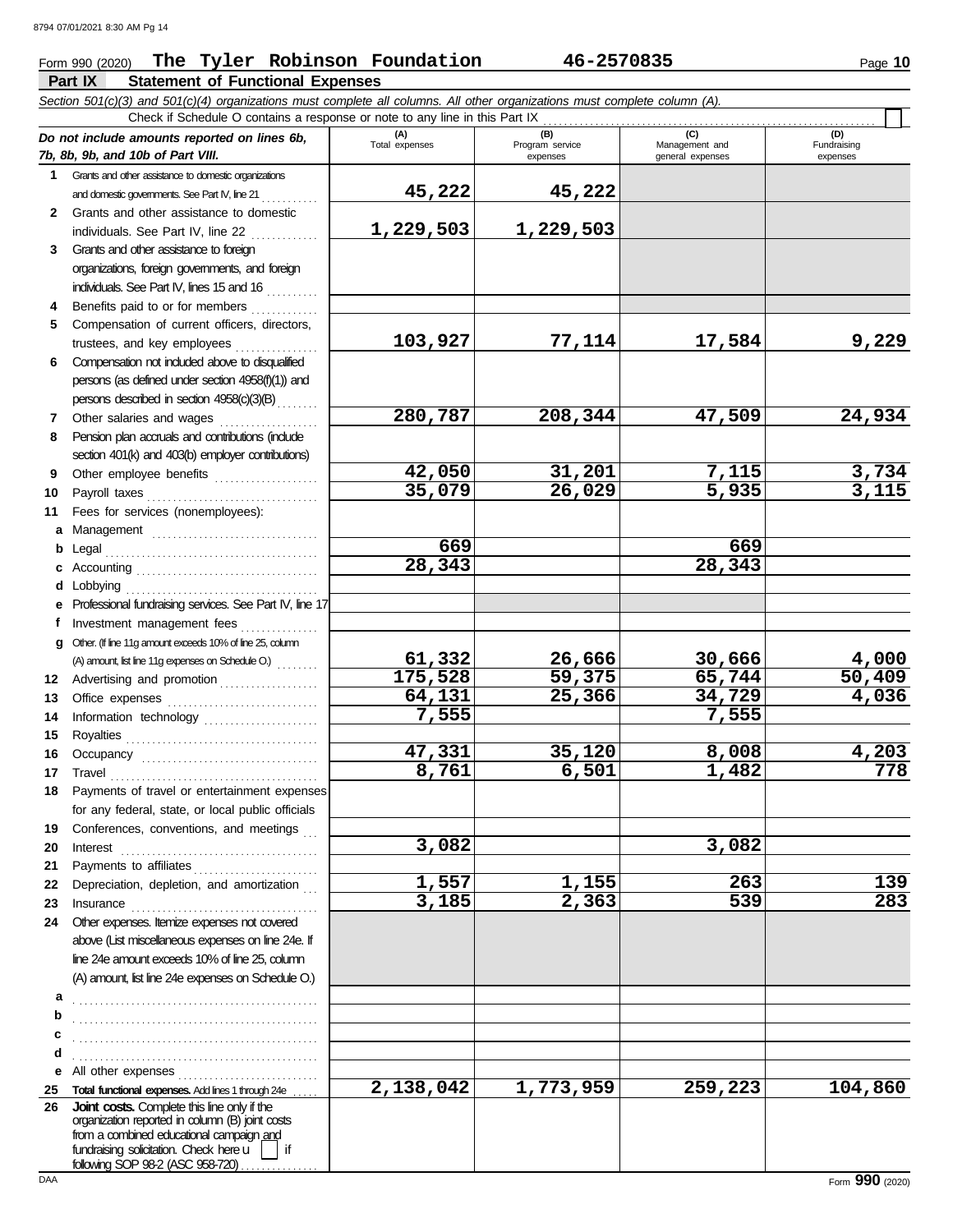#### Form 990 (2020) The Tyler Robinson Foundation 46-2570835 Page 11 **The Tyler Robinson Foundation 46-2570835**

|                 | Part X   | <b>Balance Sheet</b>                                                                                                                |                 |                 |                   |                 |             |
|-----------------|----------|-------------------------------------------------------------------------------------------------------------------------------------|-----------------|-----------------|-------------------|-----------------|-------------|
|                 |          | Check if Schedule O contains a response or note to any line in this Part X                                                          |                 |                 |                   |                 |             |
|                 |          |                                                                                                                                     |                 |                 | (A)               |                 | (B)         |
|                 |          |                                                                                                                                     |                 |                 | Beginning of year |                 | End of year |
|                 | 1        | Cash-non-interest-bearing                                                                                                           |                 |                 | 4,962             | $\mathbf{1}$    | 82,362      |
|                 | 2        |                                                                                                                                     |                 |                 | 844,606           | $\overline{2}$  | 238,090     |
|                 | 3        |                                                                                                                                     |                 |                 | 135,638           | 3               | 28,083      |
|                 | 4        | Accounts receivable, net                                                                                                            |                 |                 |                   | 4               |             |
|                 | 5        | Loans and other receivables from any current or former officer, director,                                                           |                 |                 |                   |                 |             |
|                 |          | trustee, key employee, creator or founder, substantial contributor, or 35%                                                          |                 |                 |                   |                 |             |
|                 |          | controlled entity or family member of any of these persons                                                                          |                 |                 |                   | 5               |             |
|                 | 6        | Loans and other receivables from other disqualified persons (as defined                                                             |                 |                 |                   |                 |             |
|                 |          | under section 4958(f)(1)), and persons described in section 4958(c)(3)(B)                                                           |                 |                 |                   | 6               |             |
| Assets          | 7        |                                                                                                                                     |                 |                 | 17,332            | $\overline{7}$  | 6,069       |
|                 | 8        | Inventories for sale or use                                                                                                         |                 |                 | 13,424            | 8               | 20,848      |
|                 | 9        | Prepaid expenses and deferred charges                                                                                               |                 |                 | 4,858             | 9               | 7,535       |
|                 | 10a      | Land, buildings, and equipment: cost or other                                                                                       |                 |                 |                   |                 |             |
|                 |          |                                                                                                                                     |                 | 14,279<br>8,049 | 3,537             |                 |             |
|                 | b        | Less: accumulated depreciation                                                                                                      | 10 <sub>b</sub> |                 |                   | 10 <sub>c</sub> | 6,230       |
|                 | 11       |                                                                                                                                     |                 |                 | 11                |                 |             |
|                 | 12       |                                                                                                                                     |                 |                 | 12                |                 |             |
|                 | 13       |                                                                                                                                     |                 |                 | 13                |                 |             |
|                 | 14       | Intangible assets                                                                                                                   |                 |                 | 14                |                 |             |
|                 | 15       | Other assets. See Part IV, line 11                                                                                                  |                 |                 | 1,024,357         | 15              | 389,217     |
|                 | 16<br>17 |                                                                                                                                     |                 |                 | 33,528            | 16<br>17        | 67,279      |
|                 | 18       | Grants payable                                                                                                                      |                 |                 |                   | 18              | 263,059     |
|                 | 19       | Deferred revenue                                                                                                                    |                 | 19              | 290,000           |                 |             |
|                 | 20       |                                                                                                                                     |                 |                 |                   | 20              |             |
|                 | 21       | Escrow or custodial account liability. Complete Part IV of Schedule D                                                               |                 |                 |                   | 21              |             |
|                 | 22       | Loans and other payables to any current or former officer, director,                                                                |                 |                 |                   |                 |             |
| Liabilities     |          | trustee, key employee, creator or founder, substantial contributor, or 35%                                                          |                 |                 |                   |                 |             |
|                 |          | controlled entity or family member of any of these persons                                                                          |                 |                 |                   | 22              |             |
|                 | 23       | Secured mortgages and notes payable to unrelated third parties [111] Secured mortgages and notes payable to unrelated third parties |                 |                 |                   | 23              |             |
|                 | 24       | Unsecured notes and loans payable to unrelated third parties                                                                        |                 |                 |                   | 24              | 82,847      |
|                 | 25       | Other liabilities (including federal income tax, payables to related third                                                          |                 |                 |                   |                 |             |
|                 |          | parties, and other liabilities not included on lines 17-24). Complete Part X                                                        |                 |                 |                   |                 |             |
|                 |          | of Schedule D                                                                                                                       |                 |                 |                   | 25              |             |
|                 | 26       |                                                                                                                                     |                 |                 | 33,528            | 26              | 703,185     |
|                 |          | Organizations that follow FASB ASC 958, check here $\mathbf{u}[\overline{\mathbf{X}}]$                                              |                 |                 |                   |                 |             |
|                 |          | and complete lines 27, 28, 32, and 33.                                                                                              |                 |                 |                   |                 |             |
|                 | 27       | Net assets without donor restrictions                                                                                               |                 |                 | 855,191           | 27              | $-419,795$  |
| <b>Balances</b> | 28       | Net assets with donor restrictions                                                                                                  |                 |                 | 135,638           | 28              | 105,827     |
|                 |          | Organizations that do not follow FASB ASC 958, check here u                                                                         |                 |                 |                   |                 |             |
| Fund            |          | and complete lines 29 through 33.                                                                                                   |                 |                 |                   |                 |             |
| ই               | 29       | Capital stock or trust principal, or current funds                                                                                  |                 |                 |                   | 29              |             |
| Assets          | 30       | Paid-in or capital surplus, or land, building, or equipment fund                                                                    |                 |                 |                   | 30              |             |
|                 | 31       | Retained earnings, endowment, accumulated income, or other funds                                                                    |                 |                 |                   | 31              |             |
| ğ               | 32       | Total net assets or fund balances                                                                                                   |                 |                 | 990,829           | 32              | $-313,968$  |
|                 | 33       |                                                                                                                                     |                 |                 | 1,024,357         | 33              | 389,217     |

Form **990** (2020)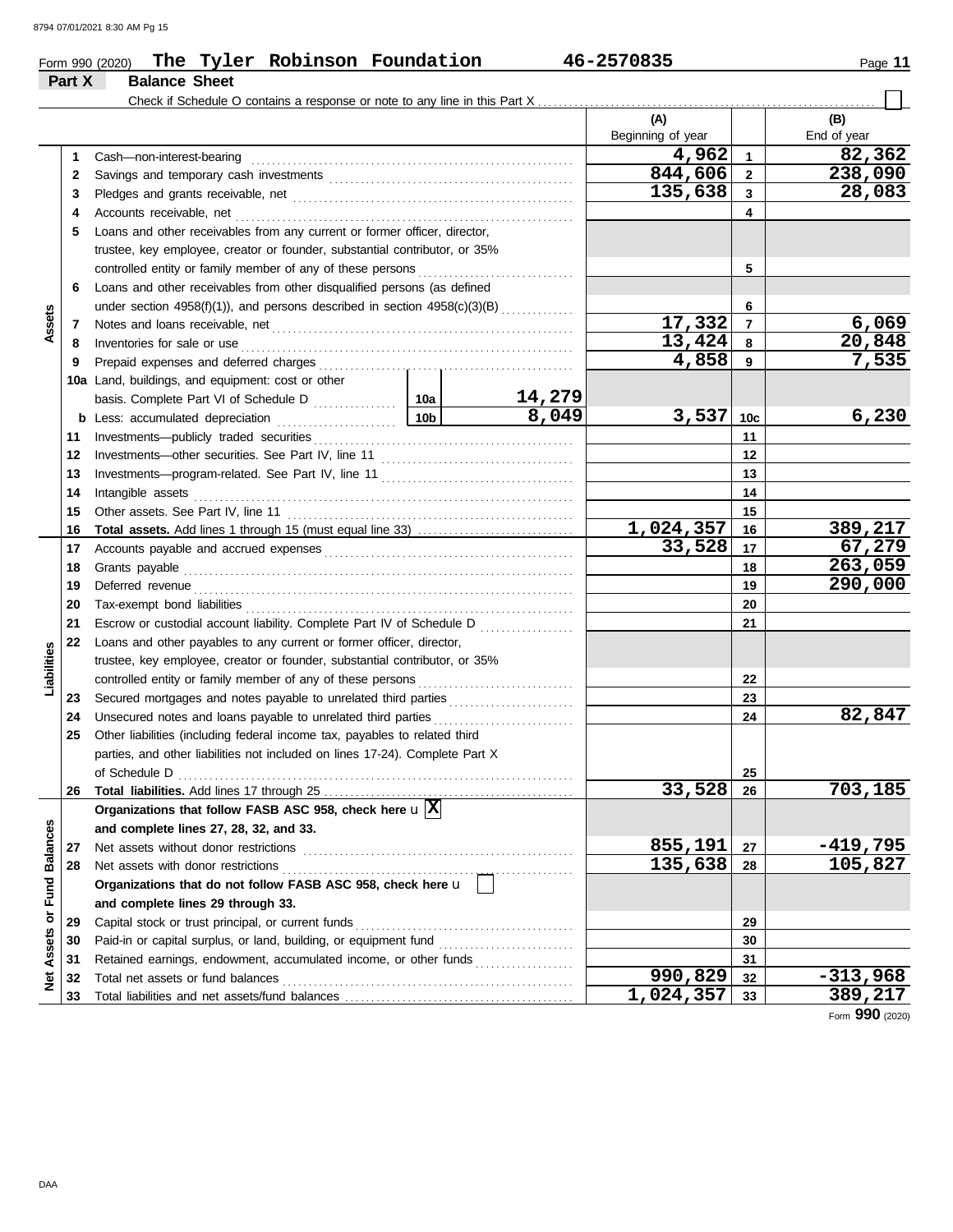8794 07/01/2021 8:30 AM Pg 16

|    | 46-2570835<br>Form 990 (2020) The Tyler Robinson Foundation                                                                                                                                                                    |                         |              |            | Page 12 |
|----|--------------------------------------------------------------------------------------------------------------------------------------------------------------------------------------------------------------------------------|-------------------------|--------------|------------|---------|
|    | <b>Reconciliation of Net Assets</b><br>Part XI                                                                                                                                                                                 |                         |              |            |         |
|    |                                                                                                                                                                                                                                |                         |              |            |         |
| 1  |                                                                                                                                                                                                                                | $\mathbf{1}$            |              | 833,245    |         |
| 2  |                                                                                                                                                                                                                                | $2^{\circ}$             | 2,138,042    |            |         |
| 3  | Revenue less expenses. Subtract line 2 from line 1                                                                                                                                                                             | $\overline{3}$          | $-1,304,797$ |            |         |
| 4  | Net assets or fund balances at beginning of year (must equal Part X, line 32, column (A)) [[[[[[[[[[[[[[[[[[[                                                                                                                  | $\overline{\mathbf{4}}$ |              | 990,829    |         |
| 5  |                                                                                                                                                                                                                                | 5                       |              |            |         |
| 6  |                                                                                                                                                                                                                                | 6                       |              |            |         |
| 7  | Investment expenses <b>contract and the expenses</b>                                                                                                                                                                           | $\overline{7}$          |              |            |         |
| 8  | Prior period adjustments entertainments and adjustments of the contract of the contract of the contract of the contract of the contract of the contract of the contract of the contract of the contract of the contract of the | 8                       |              |            |         |
| 9  |                                                                                                                                                                                                                                | 9                       |              |            |         |
| 10 | Net assets or fund balances at end of year. Combine lines 3 through 9 (must equal Part X, line                                                                                                                                 |                         |              |            |         |
|    |                                                                                                                                                                                                                                | 10                      |              | $-313,968$ |         |
|    | <b>Financial Statements and Reporting</b><br><b>Part XII</b>                                                                                                                                                                   |                         |              |            |         |
|    |                                                                                                                                                                                                                                |                         |              |            |         |
|    |                                                                                                                                                                                                                                |                         |              | Yes        | No      |
| 1  | $ \mathbf{X} $ Accrual<br>Cash<br>Accounting method used to prepare the Form 990:<br>Other                                                                                                                                     |                         |              |            |         |
|    | If the organization changed its method of accounting from a prior year or checked "Other," explain in                                                                                                                          |                         |              |            |         |
|    | Schedule O.                                                                                                                                                                                                                    |                         |              |            |         |
|    | 2a Were the organization's financial statements compiled or reviewed by an independent accountant?                                                                                                                             |                         | 2a           |            | X       |
|    | If "Yes," check a box below to indicate whether the financial statements for the year were compiled or                                                                                                                         |                         |              |            |         |
|    | reviewed on a separate basis, consolidated basis, or both:                                                                                                                                                                     |                         |              |            |         |
|    | Separate basis<br>Consolidated basis<br>  Both consolidated and separate basis                                                                                                                                                 |                         |              |            |         |
|    | <b>b</b> Were the organization's financial statements audited by an independent accountant?                                                                                                                                    |                         | 2b           | X          |         |
|    | If "Yes," check a box below to indicate whether the financial statements for the year were audited on a                                                                                                                        |                         |              |            |         |
|    | separate basis, consolidated basis, or both:                                                                                                                                                                                   |                         |              |            |         |
|    | ΙXΙ<br>Separate basis<br>$\Box$<br>Consolidated basis<br>Both consolidated and separate basis                                                                                                                                  |                         |              |            |         |
|    | c If "Yes" to line 2a or 2b, does the organization have a committee that assumes responsibility for oversight of                                                                                                               |                         |              |            |         |
|    | the audit, review, or compilation of its financial statements and selection of an independent accountant?                                                                                                                      |                         | 2c           | x          |         |
|    | If the organization changed either its oversight process or selection process during the tax year, explain on                                                                                                                  |                         |              |            |         |
|    | Schedule O.                                                                                                                                                                                                                    |                         |              |            |         |
|    | 3a As a result of a federal award, was the organization required to undergo an audit or audits as set forth in the                                                                                                             |                         |              |            |         |
|    | Single Audit Act and OMB Circular A-133?                                                                                                                                                                                       |                         | За           |            | x       |
|    | <b>b</b> If "Yes," did the organization undergo the required audit or audits? If the organization did not undergo the                                                                                                          |                         |              |            |         |
|    | required audit or audits, explain why on Schedule O and describe any steps taken to undergo such audits                                                                                                                        |                         | 3b           |            |         |

Form **990** (2020)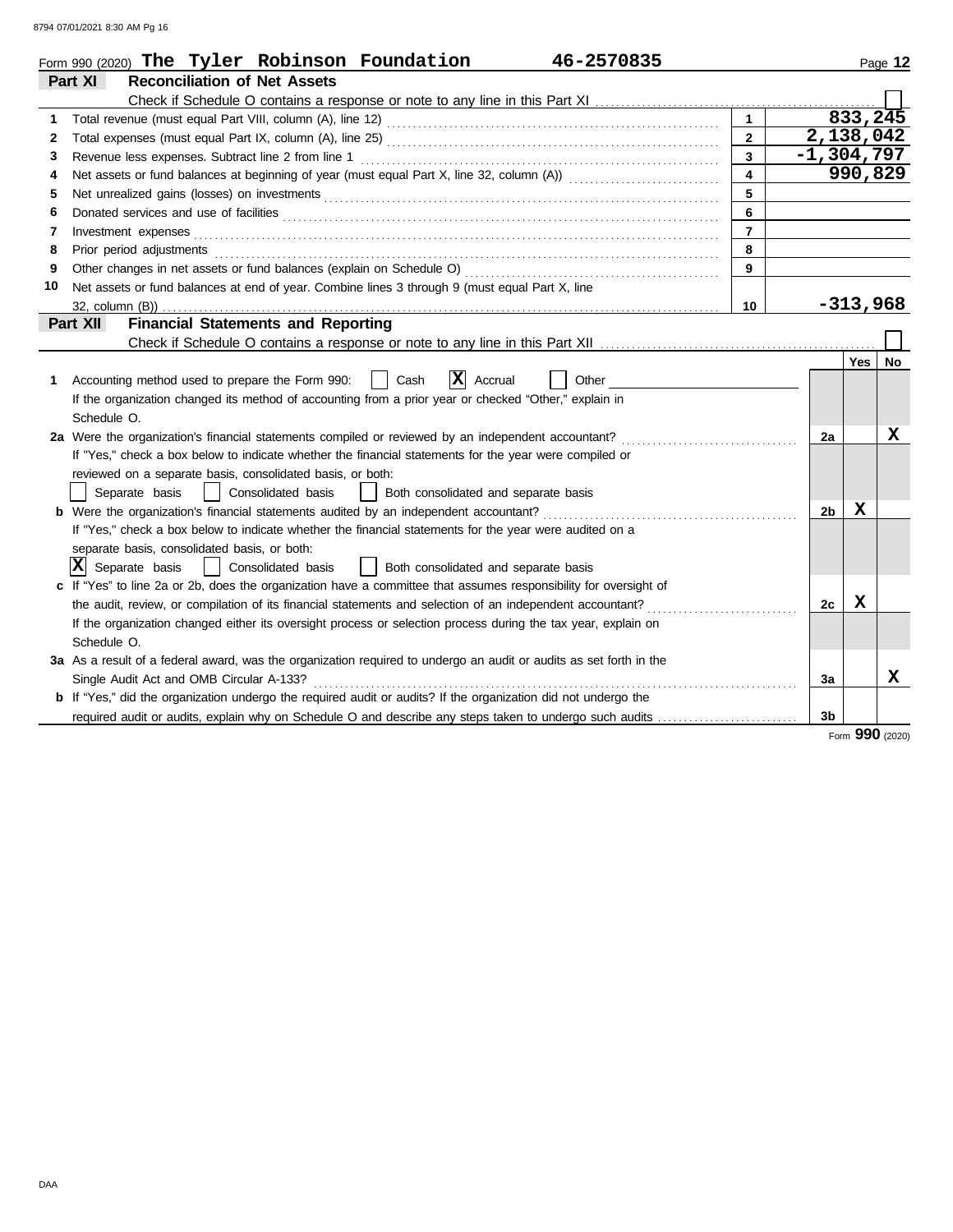| <b>SCHEDULE A</b>          |                                                            |                                                                                                                                                                                                                                                                 | <b>Public Charity Status and Public Support</b>                                          |    |                                |                                     |  |  |  |  |
|----------------------------|------------------------------------------------------------|-----------------------------------------------------------------------------------------------------------------------------------------------------------------------------------------------------------------------------------------------------------------|------------------------------------------------------------------------------------------|----|--------------------------------|-------------------------------------|--|--|--|--|
| (Form 990 or 990-EZ)       |                                                            | Complete if the organization is a section $501(c)(3)$ organization or a section $4947(a)(1)$ nonexempt charitable trust.                                                                                                                                        |                                                                                          |    |                                |                                     |  |  |  |  |
| Department of the Treasury |                                                            | La Attach to Form 990 or Form 990-EZ.                                                                                                                                                                                                                           |                                                                                          |    |                                | Open to Public                      |  |  |  |  |
| Internal Revenue Service   |                                                            |                                                                                                                                                                                                                                                                 | <b>Let</b> Go to <i>www.irs.gov/Form990</i> for instructions and the latest information. |    |                                |                                     |  |  |  |  |
| Name of the organization   |                                                            |                                                                                                                                                                                                                                                                 |                                                                                          |    | Employer identification number |                                     |  |  |  |  |
|                            |                                                            | The Tyler Robinson Foundation                                                                                                                                                                                                                                   |                                                                                          |    | 46-2570835                     |                                     |  |  |  |  |
| Part I                     |                                                            | <b>Reason for Public Charity Status.</b> (All organizations must complete this part.) See instructions.                                                                                                                                                         |                                                                                          |    |                                |                                     |  |  |  |  |
| 1                          |                                                            | The organization is not a private foundation because it is: (For lines 1 through 12, check only one box.)<br>A church, convention of churches, or association of churches described in section 170(b)(1)(A)(i).                                                 |                                                                                          |    |                                |                                     |  |  |  |  |
| 2                          |                                                            | A school described in section 170(b)(1)(A)(ii). (Attach Schedule E (Form 990 or 990-EZ).)                                                                                                                                                                       |                                                                                          |    |                                |                                     |  |  |  |  |
| 3                          |                                                            | A hospital or a cooperative hospital service organization described in section 170(b)(1)(A)(iii).                                                                                                                                                               |                                                                                          |    |                                |                                     |  |  |  |  |
| 4                          |                                                            | A medical research organization operated in conjunction with a hospital described in section 170(b)(1)(A)(iii). Enter the hospital's name,                                                                                                                      |                                                                                          |    |                                |                                     |  |  |  |  |
| city, and state:           |                                                            |                                                                                                                                                                                                                                                                 |                                                                                          |    |                                |                                     |  |  |  |  |
| 5                          |                                                            | An organization operated for the benefit of a college or university owned or operated by a governmental unit described in                                                                                                                                       |                                                                                          |    |                                |                                     |  |  |  |  |
|                            | section 170(b)(1)(A)(iv). (Complete Part II.)              |                                                                                                                                                                                                                                                                 |                                                                                          |    |                                |                                     |  |  |  |  |
| 6<br> X                    |                                                            | A federal, state, or local government or governmental unit described in section 170(b)(1)(A)(v).                                                                                                                                                                |                                                                                          |    |                                |                                     |  |  |  |  |
| 7                          | described in section 170(b)(1)(A)(vi). (Complete Part II.) | An organization that normally receives a substantial part of its support from a governmental unit or from the general public                                                                                                                                    |                                                                                          |    |                                |                                     |  |  |  |  |
| 8                          |                                                            | A community trust described in section 170(b)(1)(A)(vi). (Complete Part II.)                                                                                                                                                                                    |                                                                                          |    |                                |                                     |  |  |  |  |
| 9                          |                                                            | An agricultural research organization described in section 170(b)(1)(A)(ix) operated in conjunction with a land-grant college                                                                                                                                   |                                                                                          |    |                                |                                     |  |  |  |  |
|                            |                                                            | or university or a non-land-grant college of agriculture (see instructions). Enter the name, city, and state of the college or                                                                                                                                  |                                                                                          |    |                                |                                     |  |  |  |  |
| university:                |                                                            |                                                                                                                                                                                                                                                                 |                                                                                          |    |                                |                                     |  |  |  |  |
| 10                         |                                                            | An organization that normally receives: (1) more than 33 1/3% of its support from contributions, membership fees, and gross<br>receipts from activities related to its exempt functions, subject to certain exceptions; and (2) no more than 331/3% of its      |                                                                                          |    |                                |                                     |  |  |  |  |
|                            |                                                            | support from gross investment income and unrelated business taxable income (less section 511 tax) from businesses                                                                                                                                               |                                                                                          |    |                                |                                     |  |  |  |  |
|                            |                                                            | acquired by the organization after June 30, 1975. See section 509(a)(2). (Complete Part III.)                                                                                                                                                                   |                                                                                          |    |                                |                                     |  |  |  |  |
| 11                         |                                                            | An organization organized and operated exclusively to test for public safety. See section 509(a)(4).                                                                                                                                                            |                                                                                          |    |                                |                                     |  |  |  |  |
| 12                         |                                                            | An organization organized and operated exclusively for the benefit of, to perform the functions of, or to carry out the purposes<br>of one or more publicly supported organizations described in section 509(a)(1) or section 509(a)(2). See section 509(a)(3). |                                                                                          |    |                                |                                     |  |  |  |  |
|                            |                                                            | Check the box in lines 12a through 12d that describes the type of supporting organization and complete lines 12e, 12f, and 12g.                                                                                                                                 |                                                                                          |    |                                |                                     |  |  |  |  |
| a                          |                                                            | Type I. A supporting organization operated, supervised, or controlled by its supported organization(s), typically by giving                                                                                                                                     |                                                                                          |    |                                |                                     |  |  |  |  |
|                            |                                                            | the supported organization(s) the power to regularly appoint or elect a majority of the directors or trustees of the                                                                                                                                            |                                                                                          |    |                                |                                     |  |  |  |  |
| b                          |                                                            | supporting organization. You must complete Part IV, Sections A and B.<br>Type II. A supporting organization supervised or controlled in connection with its supported organization(s), by having                                                                |                                                                                          |    |                                |                                     |  |  |  |  |
|                            |                                                            | control or management of the supporting organization vested in the same persons that control or manage the supported                                                                                                                                            |                                                                                          |    |                                |                                     |  |  |  |  |
|                            |                                                            | organization(s). You must complete Part IV, Sections A and C.                                                                                                                                                                                                   |                                                                                          |    |                                |                                     |  |  |  |  |
|                            |                                                            | Type III functionally integrated. A supporting organization operated in connection with, and functionally integrated with,                                                                                                                                      |                                                                                          |    |                                |                                     |  |  |  |  |
| d                          |                                                            | its supported organization(s) (see instructions). You must complete Part IV, Sections A, D, and E.<br>Type III non-functionally integrated. A supporting organization operated in connection with its supported organization(s)                                 |                                                                                          |    |                                |                                     |  |  |  |  |
|                            |                                                            | that is not functionally integrated. The organization generally must satisfy a distribution requirement and an attentiveness                                                                                                                                    |                                                                                          |    |                                |                                     |  |  |  |  |
|                            |                                                            | requirement (see instructions). You must complete Part IV, Sections A and D, and Part V.                                                                                                                                                                        |                                                                                          |    |                                |                                     |  |  |  |  |
| е                          |                                                            | Check this box if the organization received a written determination from the IRS that it is a Type I, Type II, Type III<br>functionally integrated, or Type III non-functionally integrated supporting organization.                                            |                                                                                          |    |                                |                                     |  |  |  |  |
| f                          | Enter the number of supported organizations                |                                                                                                                                                                                                                                                                 |                                                                                          |    |                                |                                     |  |  |  |  |
| g                          |                                                            | Provide the following information about the supported organization(s).                                                                                                                                                                                          |                                                                                          |    |                                |                                     |  |  |  |  |
| (i) Name of supported      | (ii) EIN                                                   | (iii) Type of organization                                                                                                                                                                                                                                      | (iv) Is the organization                                                                 |    | (v) Amount of monetary         | (vi) Amount of                      |  |  |  |  |
| organization               |                                                            | (described on lines 1-10<br>above (see instructions))                                                                                                                                                                                                           | listed in your governing<br>document?                                                    |    | support (see<br>instructions)  | other support (see<br>instructions) |  |  |  |  |
|                            |                                                            |                                                                                                                                                                                                                                                                 | Yes                                                                                      | No |                                |                                     |  |  |  |  |
| (A)                        |                                                            |                                                                                                                                                                                                                                                                 |                                                                                          |    |                                |                                     |  |  |  |  |
|                            |                                                            |                                                                                                                                                                                                                                                                 |                                                                                          |    |                                |                                     |  |  |  |  |
| (B)                        |                                                            |                                                                                                                                                                                                                                                                 |                                                                                          |    |                                |                                     |  |  |  |  |
|                            |                                                            |                                                                                                                                                                                                                                                                 |                                                                                          |    |                                |                                     |  |  |  |  |
| (C)                        |                                                            |                                                                                                                                                                                                                                                                 |                                                                                          |    |                                |                                     |  |  |  |  |
| (D)                        |                                                            |                                                                                                                                                                                                                                                                 |                                                                                          |    |                                |                                     |  |  |  |  |
|                            |                                                            |                                                                                                                                                                                                                                                                 |                                                                                          |    |                                |                                     |  |  |  |  |
| (E)                        |                                                            |                                                                                                                                                                                                                                                                 |                                                                                          |    |                                |                                     |  |  |  |  |
|                            |                                                            |                                                                                                                                                                                                                                                                 |                                                                                          |    |                                |                                     |  |  |  |  |
| Total                      |                                                            |                                                                                                                                                                                                                                                                 |                                                                                          |    |                                |                                     |  |  |  |  |

**For Paperwork Reduction Act Notice, see the Instructions for Form 990 or 990-EZ.**

**Schedule A (Form 990 or 990-EZ) 2020**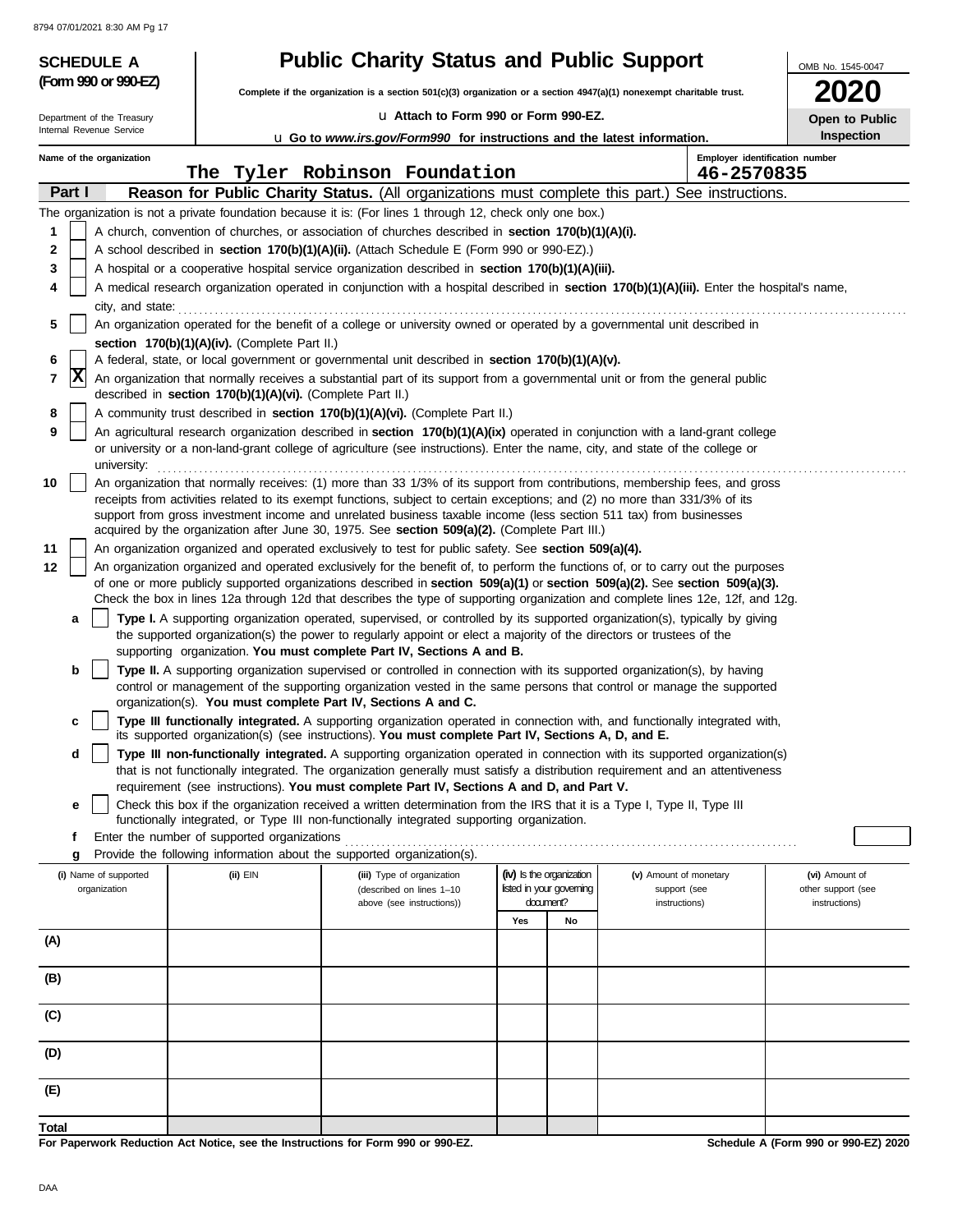#### Schedule A (Form 990 or 990-EZ) 2020 Page **2 The Tyler Robinson Foundation 46-2570835 Part II Support Schedule for Organizations Described in Sections 170(b)(1)(A)(iv) and 170(b)(1)(A)(vi)** (Complete only if you checked the box on line 5, 7, or 8 of Part I or if the organization failed to qualify under Part III. If the organization fails to qualify under the tests listed below, please complete Part III.) **Section A. Public Support Calendar year (or fiscal year beginning in) <b>4** (a) 2016 (b) 2017 (c) 2018 (d) 2019 (e) 2020 (f) Total u **(a)** 2016 **(b)** 2017 **(c)** 2018 **(d)** 2019 **(e)** 2020 Gifts, grants, contributions, and **1** membership fees received. (Do not include any "unusual grants.") . . . . . . . . . . **795,192 1,247,644 1,924,639 1,895,994 827,855 6,691,324 2** Tax revenues levied for the organization's benefit and either paid to or expended on its behalf ............ **3** The value of services or facilities furnished by a governmental unit to the organization without charge .............. **4 Total.** Add lines 1 through 3 **795,192 1,247,644 1,924,639 1,895,994 827,855 6,691,324 5** The portion of total contributions by each person (other than a governmental unit or publicly supported organization) included on line 1 that exceeds 2% of the amount **745,001** shown on line 11, column (f)  $\ldots$ **Public support.** Subtract line 5 from line 4 . **6 5,946,323 Section B. Total Support Calendar year (or fiscal year beginning in) <b>u** | (a) 2016 | (b) 2017 | (c) 2018 | (d) 2019 | (e) 2020 | (f) Total u **(b)** 2017 **(c)** 2018 **(d)** 2019 **(e)** 2020 **(a)** 2016 Amounts from line 4 . . . . . . . . . . . . . . . . . . . . . **7 795,192 1,247,644 1,924,639 1,895,994 827,855 6,691,324** Gross income from interest, dividends, **8** payments received on securities loans, rents, royalties, and income from similar sources . . . . . . . . . . . . . . . . . . . . . . . . . . **9** Net income from unrelated business activities, whether or not the business is regularly carried on .................. Other income. Do not include gain or **10** loss from the sale of capital assets (Explain in Part VI.) . . . . . . . . . . . . . . . . . . . . . **11 Total support.** Add lines 7 through 10 **6,691,324 12 12 1,393,427** Gross receipts from related activities, etc. (see instructions) . . . . . . . . . . . . . . . . . . . . . . . . . . . . . . . . . . . . . . . . . . . . . . . . . . . . . . . . . . . . . . . . . . . . . **13 First 5 years.** If the Form 990 is for the organization's first, second, third, fourth, or fifth tax year as a section 501(c)(3) organization, check this box and stop here  $\blacktriangleright$ **Section C. Computation of Public Support Percentage 14 14** Public support percentage for 2020 (line 6, column (f) divided by line 11, column (f)) . . . . . . . . . . . . . . . . . . . . . . . . . . . . . . . . . . . . . . . . . . . . % **88.87 15** Public support percentage from 2019 Schedule A, Part II, line 14 . . . . . . . . . . . . . . . . . . . . . . . . . . . . . . . . . . . . . . . . . . . . . . . . . . . . . . . . . . . . . . . . **15** % **82.20 16a 33 1/3% support test—2020.** If the organization did not check the box on line 13, and line 14 is 33 1/3% or more, check this box and **stop here.** The organization qualifies as a publicly supported organization . . . . . . . . . . . . . . . . . . . . . . . . . . . . . . . . . . . . . . . . . . . . . . . . . . . . . . . . . . . . . . . . . **X b 33 1/3% support test—2019.** If the organization did not check a box on line 13 or 16a, and line 15 is 33 1/3% or more, check this box and **stop here.** The organization qualifies as a publicly supported organization . . . . . . . . . . . . . . . . . . . . . . . . . . . . . . . . . . . . . . . . . . . . . . . . . . . . . . . . . . . . **17a 10%-facts-and-circumstances test—2020.** If the organization did not check a box on line 13, 16a, or 16b, and line 14 is 10% or more, and if the organization meets the "facts-and-circumstances" test, check this box and **stop here.** Explain in Part VI how the organization meets the "facts-and-circumstances" test. The organization qualifies as a publicly supported organization . . . . . . . . . . . . . . . . . . . . . . . . . . . . . . . . . . . . . . . . . . . . . . . . . . . . . . . . . . . . . . . . . . . . . . . . . . . . . . . . . . . . . . . . . . . . . . . . . . . . . . . . . . . . . . . . . . . . . . . . . . . . . . . . . . . . . . . . . . . **b 10%-facts-and-circumstances test—2019.** If the organization did not check a box on line 13, 16a, 16b, or 17a, and line 15 is 10% or more, and if the organization meets the "facts-and-circumstances" test, check this box and **stop here.** Explain in Part VI how the organization meets the "facts-and-circumstances" test. The organization qualifies as a publicly supported organization contains a constant of the container and container a contact the contact of the contact of the contact of the contact of the contact of the contact of the contact of the contact of the contact of the contact o **18 Private foundation.** If the organization did not check a box on line 13, 16a, 16b, 17a, or 17b, check this box and see instructions . . . . . . . . . . . . . . . . . . . . . . . . . . . . . . . . . . . . . . . . . . . . . . . . . . . . . . . . . . . . . . . . . . . . . . . . . . . . . . . . . . . . . . . . . . . . . . . . . . . . . . . . . . . . . . . . . . . . . . . . . . . . . . . . . . . . . . . . . . . .

**Schedule A (Form 990 or 990-EZ) 2020**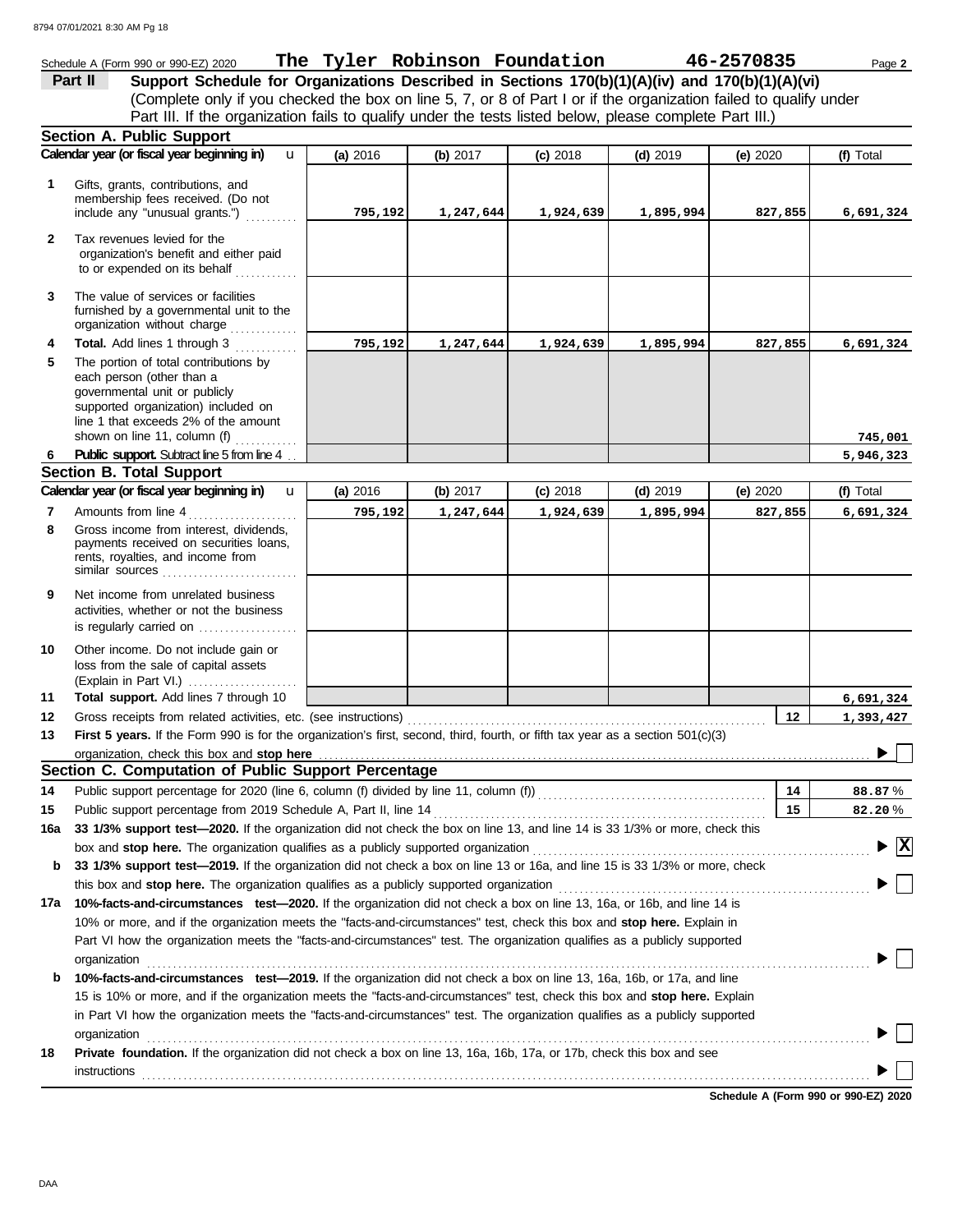|              | Schedule A (Form 990 or 990-EZ) 2020 The Tyler Robinson Foundation                                                                                                                |          |          |            |            | 46-2570835 | Page 3    |
|--------------|-----------------------------------------------------------------------------------------------------------------------------------------------------------------------------------|----------|----------|------------|------------|------------|-----------|
|              | Support Schedule for Organizations Described in Section 509(a)(2)<br>Part III                                                                                                     |          |          |            |            |            |           |
|              | (Complete only if you checked the box on line 10 of Part I or if the organization failed to qualify under Part II.                                                                |          |          |            |            |            |           |
|              | If the organization fails to qualify under the tests listed below, please complete Part II.)                                                                                      |          |          |            |            |            |           |
|              | <b>Section A. Public Support</b>                                                                                                                                                  |          |          |            |            |            |           |
|              | Calendar year (or fiscal year beginning in)<br><b>u</b>                                                                                                                           | (a) 2016 | (b) 2017 | $(c)$ 2018 | $(d)$ 2019 | (e) 2020   | (f) Total |
| 1            | Gifts, grants, contributions, and membership fees                                                                                                                                 |          |          |            |            |            |           |
|              | received. (Do not include any "unusual grants.")                                                                                                                                  |          |          |            |            |            |           |
| $\mathbf{2}$ | Gross receipts from admissions, merchandise<br>sold or services performed, or facilities<br>furnished in any activity that is related to the<br>organization's tax-exempt purpose |          |          |            |            |            |           |
| 3            | Gross receipts from activities that are not an<br>unrelated trade or business under section 513                                                                                   |          |          |            |            |            |           |
| 4            | Tax revenues levied for the<br>organization's benefit and either paid<br>to or expended on its behalf                                                                             |          |          |            |            |            |           |
| 5            | The value of services or facilities<br>furnished by a governmental unit to the<br>organization without charge                                                                     |          |          |            |            |            |           |
| 6            | Total. Add lines 1 through 5                                                                                                                                                      |          |          |            |            |            |           |
| 7a           | Amounts included on lines 1, 2, and 3<br>received from disqualified persons                                                                                                       |          |          |            |            |            |           |
| b            | Amounts included on lines 2 and 3<br>received from other than disqualified<br>persons that exceed the greater of \$5,000<br>or 1% of the amount on line 13 for the year           |          |          |            |            |            |           |
| С            | Add lines 7a and 7b                                                                                                                                                               |          |          |            |            |            |           |
| 8            | Public support. (Subtract line 7c from                                                                                                                                            |          |          |            |            |            |           |
|              | <b>Section B. Total Support</b>                                                                                                                                                   |          |          |            |            |            |           |
|              | Calendar year (or fiscal year beginning in)<br>$\mathbf{u}$                                                                                                                       | (a) 2016 | (b) 2017 | $(c)$ 2018 | $(d)$ 2019 | (e) 2020   | (f) Total |
| 9            | Amounts from line 6                                                                                                                                                               |          |          |            |            |            |           |
| 10a          | Gross income from interest, dividends.<br>payments received on securities loans, rents,<br>royalties, and income from similar sources                                             |          |          |            |            |            |           |
| b            | Unrelated business taxable income (less<br>section 511 taxes) from businesses<br>acquired after June 30, 1975                                                                     |          |          |            |            |            |           |
|              | Add lines 10a and 10b                                                                                                                                                             |          |          |            |            |            |           |
| 11           | Net income from unrelated business<br>activities not induded in line 10b, whether<br>or not the business is regularly carried on                                                  |          |          |            |            |            |           |
| 12           | Other income. Do not include gain or<br>loss from the sale of capital assets<br>(Explain in Part VI.)                                                                             |          |          |            |            |            |           |
| 13           | Total support. (Add lines 9, 10c, 11,                                                                                                                                             |          |          |            |            |            |           |
| 14           | First 5 years. If the Form 990 is for the organization's first, second, third, fourth, or fifth tax year as a section 501(c)(3)                                                   |          |          |            |            |            |           |
|              | organization, check this box and stop here <b>constant and all and all and all and all and all and all and all and a</b>                                                          |          |          |            |            |            |           |
|              | Section C. Computation of Public Support Percentage                                                                                                                               |          |          |            |            |            |           |
| 15           |                                                                                                                                                                                   |          |          |            |            | 15         | %         |
| 16           |                                                                                                                                                                                   |          |          |            |            | 16         | %         |
|              | Section D. Computation of Investment Income Percentage                                                                                                                            |          |          |            |            |            |           |
| 17           |                                                                                                                                                                                   |          |          |            |            | 17         | %         |
| 18           |                                                                                                                                                                                   |          |          |            |            | 18         | %         |
|              |                                                                                                                                                                                   |          |          |            |            |            |           |

17 is not more than 33 1/3%, check this box and **stop here.** The organization qualifies as a publicly supported organization . . . . . . . . . . . . . . . . . . . . . **19a 33 1/3% support tests—2020.** If the organization did not check the box on line 14, and line 15 is more than 33 1/3%, and line **b 33 1/3% support tests—2019.** If the organization did not check a box on line 14 or line 19a, and line 16 is more than 33 1/3%, and

line 18 is not more than 33 1/3%, check this box and **stop here.** The organization qualifies as a publicly supported organization . . . . . . . . . . . . . . . . .

**20 Private foundation.** If the organization did not check a box on line 14, 19a, or 19b, check this box and see instructions . . . . . . . . . . . . . . . . . . . . . . . . .

 $\blacktriangleright$   $\Box$ 

 $\blacktriangleright$  $\blacktriangleright$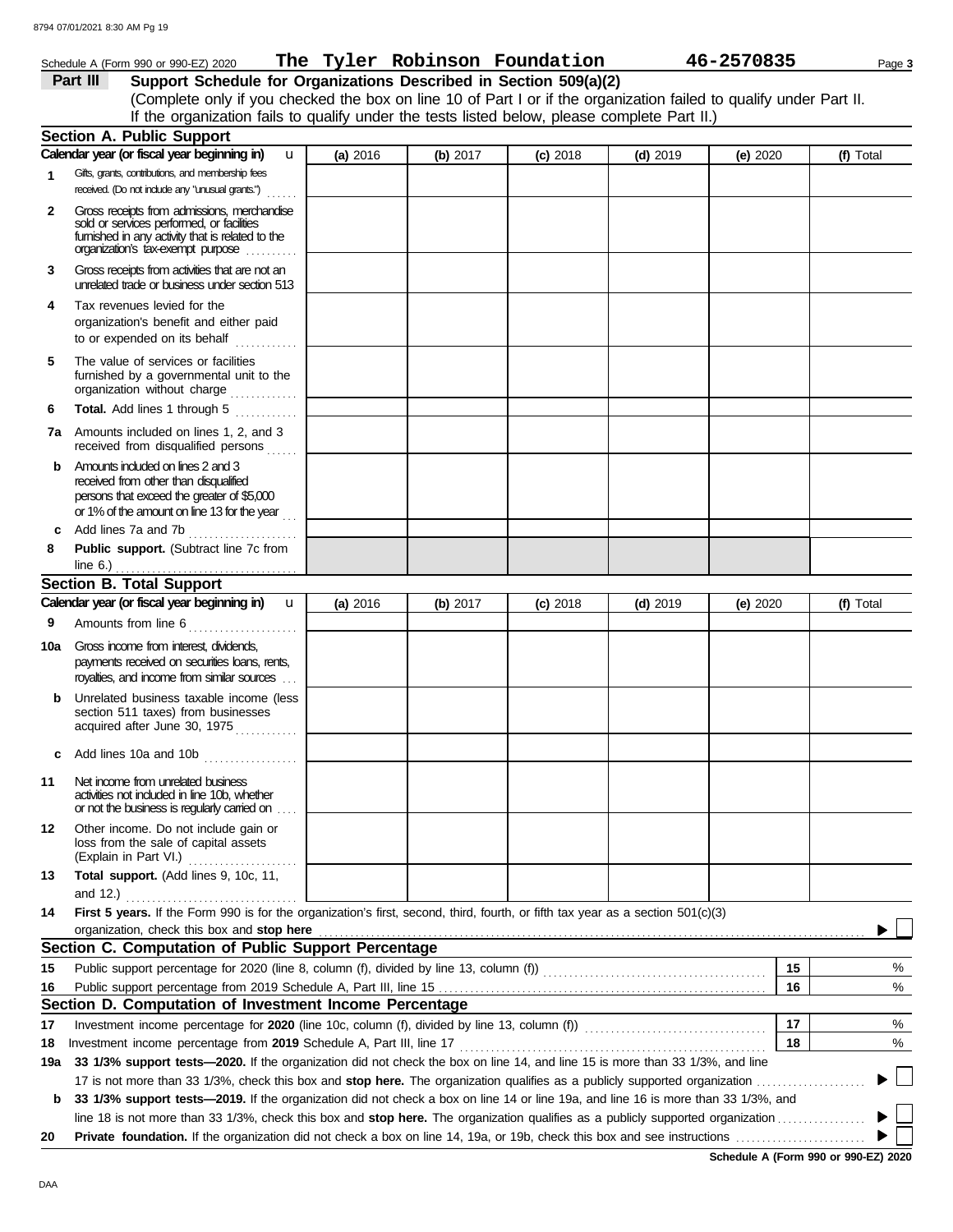|              | The Tyler Robinson Foundation<br>46-2570835<br>Schedule A (Form 990 or 990-EZ) 2020<br><b>Supporting Organizations</b><br><b>Part IV</b>                                                                                                                                                                                              |                 |     | Page 4 |
|--------------|---------------------------------------------------------------------------------------------------------------------------------------------------------------------------------------------------------------------------------------------------------------------------------------------------------------------------------------|-----------------|-----|--------|
|              | (Complete only if you checked a box in line 12 on Part I. If you checked box 12a, Part I, complete Sections A<br>and B. If you checked box 12b, Part I, complete Sections A and C. If you checked box 12c, Part I, complete<br>Sections A, D, and E. If you checked box 12d, Part I, complete Sections A and D, and complete Part V.) |                 |     |        |
|              | <b>Section A. All Supporting Organizations</b>                                                                                                                                                                                                                                                                                        |                 |     |        |
| 1            | Are all of the organization's supported organizations listed by name in the organization's governing                                                                                                                                                                                                                                  |                 | Yes | No     |
|              | documents? If "No," describe in Part VI how the supported organizations are designated. If designated by<br>class or purpose, describe the designation. If historic and continuing relationship, explain.                                                                                                                             | 1               |     |        |
| $\mathbf{2}$ | Did the organization have any supported organization that does not have an IRS determination of status                                                                                                                                                                                                                                |                 |     |        |
|              | under section 509(a)(1) or (2)? If "Yes," explain in Part VI how the organization determined that the supported                                                                                                                                                                                                                       |                 |     |        |
|              | organization was described in section 509(a)(1) or (2).                                                                                                                                                                                                                                                                               | 2               |     |        |
| За           | Did the organization have a supported organization described in section $501(c)(4)$ , (5), or (6)? If "Yes," answer                                                                                                                                                                                                                   |                 |     |        |
|              | lines 3b and 3c below.                                                                                                                                                                                                                                                                                                                | 3a              |     |        |
| b            | Did the organization confirm that each supported organization qualified under section $501(c)(4)$ , $(5)$ , or $(6)$ and                                                                                                                                                                                                              |                 |     |        |
|              | satisfied the public support tests under section 509(a)(2)? If "Yes," describe in Part VI when and how the                                                                                                                                                                                                                            |                 |     |        |
|              | organization made the determination.                                                                                                                                                                                                                                                                                                  | 3b              |     |        |
| c            | Did the organization ensure that all support to such organizations was used exclusively for section $170(c)(2)(B)$                                                                                                                                                                                                                    |                 |     |        |
|              | purposes? If "Yes," explain in Part VI what controls the organization put in place to ensure such use.                                                                                                                                                                                                                                | 3c              |     |        |
| 4a           | Was any supported organization not organized in the United States ("foreign supported organization")? If                                                                                                                                                                                                                              |                 |     |        |
|              | "Yes," and if you checked 12a or 12b in Part I, answer (b) and (c) below.                                                                                                                                                                                                                                                             | 4a              |     |        |
| b            | Did the organization have ultimate control and discretion in deciding whether to make grants to the foreign                                                                                                                                                                                                                           |                 |     |        |
|              | supported organization? If "Yes," describe in Part VI how the organization had such control and discretion                                                                                                                                                                                                                            |                 |     |        |
|              | despite being controlled or supervised by or in connection with its supported organizations.                                                                                                                                                                                                                                          | 4b              |     |        |
| c            | Did the organization support any foreign supported organization that does not have an IRS determination                                                                                                                                                                                                                               |                 |     |        |
|              | under sections $501(c)(3)$ and $509(a)(1)$ or (2)? If "Yes," explain in Part VI what controls the organization used                                                                                                                                                                                                                   |                 |     |        |
|              | to ensure that all support to the foreign supported organization was used exclusively for section $170(c)(2)(B)$                                                                                                                                                                                                                      |                 |     |        |
|              | purposes.                                                                                                                                                                                                                                                                                                                             | 4c              |     |        |
| 5a           | Did the organization add, substitute, or remove any supported organizations during the tax year? If "Yes,"                                                                                                                                                                                                                            |                 |     |        |
|              | answer lines 5b and 5c below (if applicable). Also, provide detail in Part VI, including (i) the names and EIN                                                                                                                                                                                                                        |                 |     |        |
|              | numbers of the supported organizations added, substituted, or removed; (ii) the reasons for each such action;                                                                                                                                                                                                                         |                 |     |        |
|              | (iii) the authority under the organization's organizing document authorizing such action; and (iv) how the action                                                                                                                                                                                                                     |                 |     |        |
|              | was accomplished (such as by amendment to the organizing document).                                                                                                                                                                                                                                                                   | 5a              |     |        |
| b            | Type I or Type II only. Was any added or substituted supported organization part of a class already                                                                                                                                                                                                                                   |                 |     |        |
|              | designated in the organization's organizing document?<br>Substitutions only. Was the substitution the result of an event beyond the organization's control?                                                                                                                                                                           | 5b<br>5c        |     |        |
| c<br>6       | Did the organization provide support (whether in the form of grants or the provision of services or facilities) to                                                                                                                                                                                                                    |                 |     |        |
|              | anyone other than (i) its supported organizations, (ii) individuals that are part of the charitable class benefited                                                                                                                                                                                                                   |                 |     |        |
|              | by one or more of its supported organizations, or (iii) other supporting organizations that also support or                                                                                                                                                                                                                           |                 |     |        |
|              | benefit one or more of the filing organization's supported organizations? If "Yes," provide detail in Part VI.                                                                                                                                                                                                                        | 6               |     |        |
| 7            | Did the organization provide a grant, loan, compensation, or other similar payment to a substantial contributor                                                                                                                                                                                                                       |                 |     |        |
|              | (as defined in section $4958(c)(3)(C)$ ), a family member of a substantial contributor, or a 35% controlled entity                                                                                                                                                                                                                    |                 |     |        |
|              | with regard to a substantial contributor? If "Yes," complete Part I of Schedule L (Form 990 or 990-EZ).                                                                                                                                                                                                                               | 7               |     |        |
| 8            | Did the organization make a loan to a disqualified person (as defined in section 4958) not described in line 7?                                                                                                                                                                                                                       |                 |     |        |
|              | If "Yes," complete Part I of Schedule L (Form 990 or 990-EZ).                                                                                                                                                                                                                                                                         | 8               |     |        |
| 9а           | Was the organization controlled directly or indirectly at any time during the tax year by one or more                                                                                                                                                                                                                                 |                 |     |        |
|              | disqualified persons, as defined in section 4946 (other than foundation managers and organizations                                                                                                                                                                                                                                    |                 |     |        |
|              | described in section 509(a)(1) or (2))? If "Yes," provide detail in Part VI.                                                                                                                                                                                                                                                          | 9а              |     |        |
| b            | Did one or more disqualified persons (as defined in line 9a) hold a controlling interest in any entity in which                                                                                                                                                                                                                       |                 |     |        |
|              | the supporting organization had an interest? If "Yes," provide detail in Part VI.                                                                                                                                                                                                                                                     | 9b              |     |        |
| c            | Did a disqualified person (as defined in line 9a) have an ownership interest in, or derive any personal benefit                                                                                                                                                                                                                       |                 |     |        |
|              | from, assets in which the supporting organization also had an interest? If "Yes," provide detail in Part VI.                                                                                                                                                                                                                          | 9c              |     |        |
| 10a          | Was the organization subject to the excess business holdings rules of section 4943 because of section                                                                                                                                                                                                                                 |                 |     |        |
|              | 4943(f) (regarding certain Type II supporting organizations, and all Type III non-functionally integrated                                                                                                                                                                                                                             |                 |     |        |
|              | supporting organizations)? If "Yes," answer line 10b below.                                                                                                                                                                                                                                                                           | 10a             |     |        |
| b            | Did the organization have any excess business holdings in the tax year? (Use Schedule C, Form 4720, to                                                                                                                                                                                                                                |                 |     |        |
|              | determine whether the organization had excess business holdings.)                                                                                                                                                                                                                                                                     | 10 <sub>b</sub> |     |        |

**Schedule A (Form 990 or 990-EZ) 2020**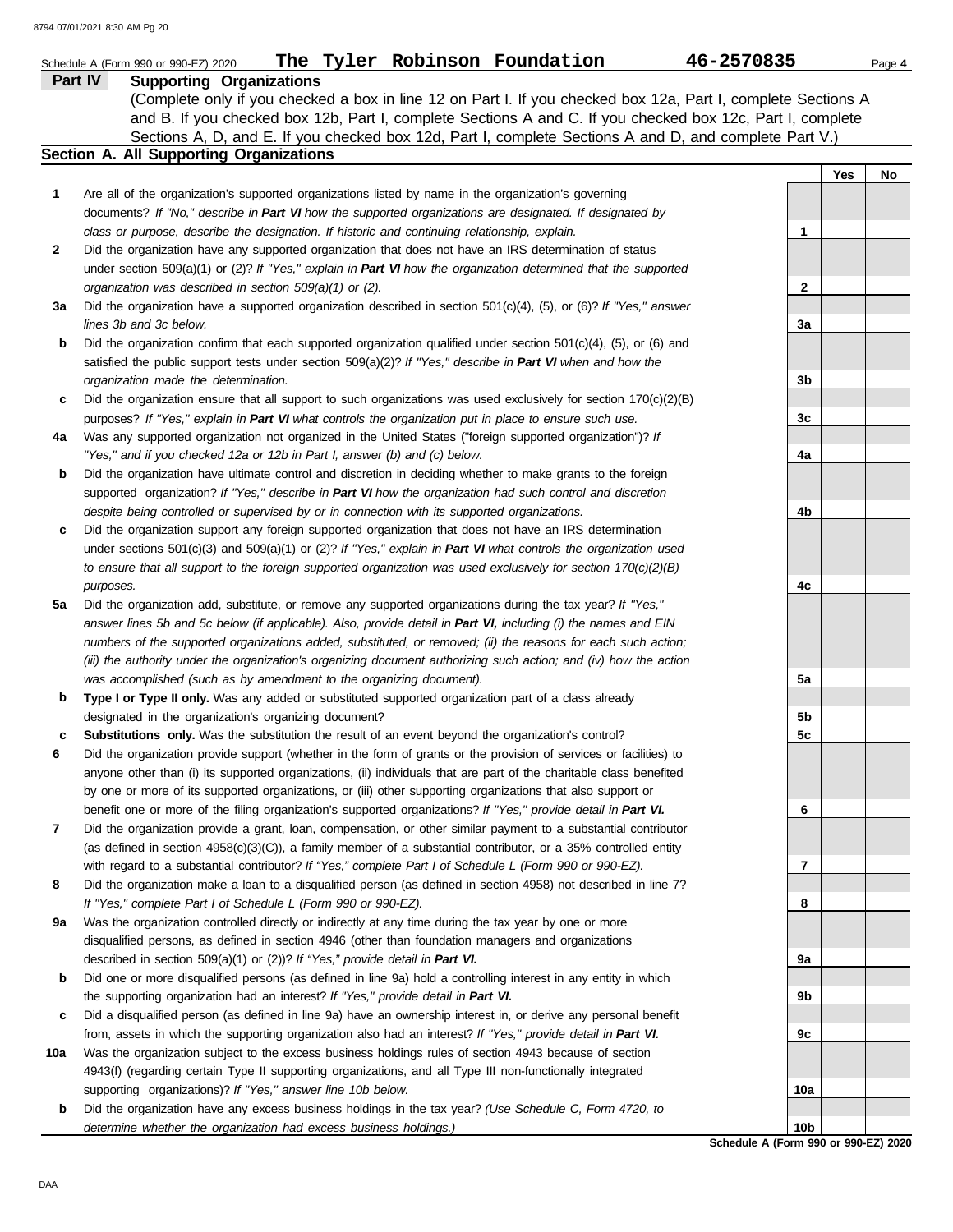8794 07/01/2021 8:30 AM Pg 21

|    | The Tyler Robinson Foundation<br>46-2570835<br>Schedule A (Form 990 or 990-EZ) 2020                                            |     |            | Page 5 |
|----|--------------------------------------------------------------------------------------------------------------------------------|-----|------------|--------|
|    | <b>Part IV</b><br><b>Supporting Organizations (continued)</b>                                                                  |     |            |        |
|    |                                                                                                                                |     | Yes        | No     |
| 11 | Has the organization accepted a gift or contribution from any of the following persons?                                        |     |            |        |
| a  | A person who directly or indirectly controls, either alone or together with persons described in lines 11b and                 |     |            |        |
|    | 11c below, the governing body of a supported organization?                                                                     | 11a |            |        |
| b  | A family member of a person described in line 11a above?                                                                       | 11b |            |        |
| c  | A 35% controlled entity of a person described in line 11a or 11b above? If "Yes" to line 11a, 11b, or 11c, provide             |     |            |        |
|    | detail in Part VI.                                                                                                             | 11c |            |        |
|    | Section B. Type I Supporting Organizations                                                                                     |     |            |        |
|    |                                                                                                                                |     | <b>Yes</b> | No.    |
| 1  | Did the governing body, members of the governing body, officers acting in their official capacity, or membership of one or     |     |            |        |
|    | more supported organizations have the power to regularly appoint or elect at least a majority of the organization's officers,  |     |            |        |
|    | directors, or trustees at all times during the tax year? If "No," describe in Part VI how the supported organization(s)        |     |            |        |
|    | effectively operated, supervised, or controlled the organization's activities. If the organization had more than one supported |     |            |        |
|    | organization, describe how the powers to appoint and/or remove officers, directors, or trustees were allocated among the       |     |            |        |
|    | supported organizations and what conditions or restrictions, if any, applied to such powers during the tax year.               |     |            |        |

| Did the organization operate for the benefit of any supported organization other than the supported             |
|-----------------------------------------------------------------------------------------------------------------|
| organization(s) that operated, supervised, or controlled the supporting organization? If "Yes," explain in Part |
| VI how providing such benefit carried out the purposes of the supported organization(s) that operated,          |
| supervised, or controlled the supporting organization.                                                          |

### **Section C. Type II Supporting Organizations**

|                                                                                                                  |  | No |
|------------------------------------------------------------------------------------------------------------------|--|----|
| Were a majority of the organization's directors or trustees during the tax year also a majority of the directors |  |    |
| or trustees of each of the organization's supported organization(s)? If "No," describe in Part VI how control    |  |    |
| or management of the supporting organization was vested in the same persons that controlled or managed           |  |    |
| the supported organization(s).                                                                                   |  |    |

### **Section D. All Type III Supporting Organizations**

|              |                                                                                                                        |   | Yes | No |
|--------------|------------------------------------------------------------------------------------------------------------------------|---|-----|----|
| 1            | Did the organization provide to each of its supported organizations, by the last day of the fifth month of the         |   |     |    |
|              | organization's tax year, (i) a written notice describing the type and amount of support provided during the prior tax  |   |     |    |
|              | year, (ii) a copy of the Form 990 that was most recently filed as of the date of notification, and (iii) copies of the |   |     |    |
|              | organization's governing documents in effect on the date of notification, to the extent not previously provided?       |   |     |    |
| $\mathbf{2}$ | Were any of the organization's officers, directors, or trustees either (i) appointed or elected by the supported       |   |     |    |
|              | organization(s) or (ii) serving on the governing body of a supported organization? If "No," explain in Part VI how     |   |     |    |
|              | the organization maintained a close and continuous working relationship with the supported organization(s).            | っ |     |    |
| $\mathbf{3}$ | By reason of the relationship described in line 2, above, did the organization's supported organizations have          |   |     |    |
|              | a significant voice in the organization's investment policies and in directing the use of the organization's           |   |     |    |
|              | income or assets at all times during the tax year? If "Yes," describe in Part VI the role the organization's           |   |     |    |
|              | supported organizations played in this regard.                                                                         | 3 |     |    |

#### **Section E. Type III Functionally-Integrated Supporting Organizations**

- **1** *Check the box next to the method that the organization used to satisfy the Integral Part Test during the year (see instructions).*
	- The organization satisfied the Activities Test. *Complete line 2 below.* **a**
	- The organization is the parent of each of its supported organizations. *Complete line 3 below.* **b**
	- The organization supported a governmental entity. *Describe in Part VI how you supported a governmental entity (see instructions).* **c**
- **2** Activities Test. *Answer lines 2a and 2b below.*
- **a** Did substantially all of the organization's activities during the tax year directly further the exempt purposes of the supported organization(s) to which the organization was responsive? *If "Yes," then in Part VI identify those supported organizations and explain how these activities directly furthered their exempt purposes, how the organization was responsive to those supported organizations, and how the organization determined that these activities constituted substantially all of its activities.*
- **b** Did the activities described in line 2a, above, constitute activities that, but for the organization's involvement, one or more of the organization's supported organization(s) would have been engaged in? If "Yes," explain in *Part VI the reasons for the organization's position that its supported organization(s) would have engaged in these activities but for the organization's involvement.*
- **3** Parent of Supported Organizations. *Answer lines 3a and 3b below.*
- **a** Did the organization have the power to regularly appoint or elect a majority of the officers, directors, or trustees of each of the supported organizations? *If "Yes" or "No," provide details in Part VI.*
- DAA **Schedule A (Form 990 or 990-EZ) 2020 b** Did the organization exercise a substantial degree of direction over the policies, programs, and activities of each of its supported organizations? *If "Yes," describe in Part VI the role played by the organization in this regard.*

**Yes No 2a 2b 3a 3b**

**2**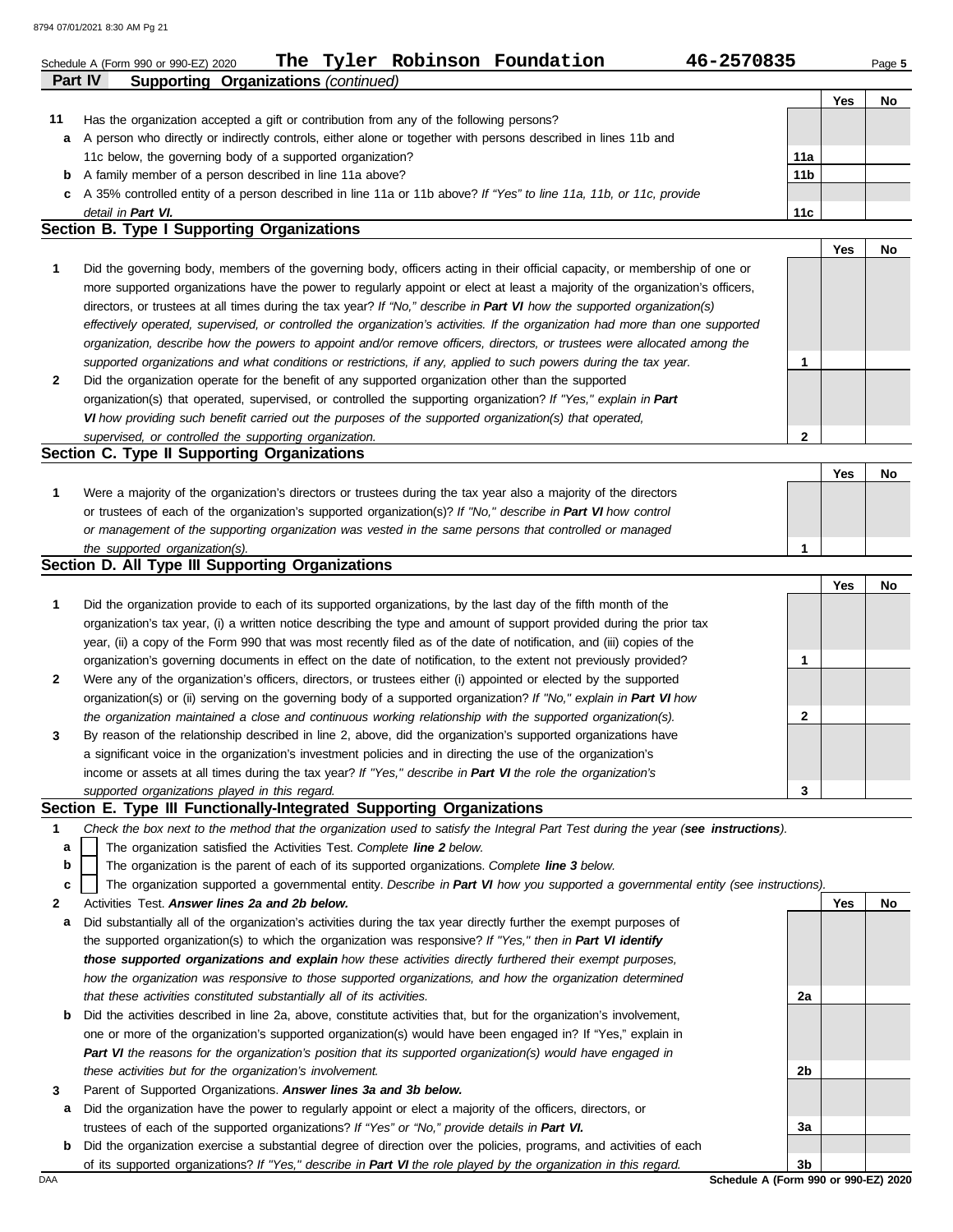|                                                                       | The Tyler Robinson Foundation<br>Schedule A (Form 990 or 990-EZ) 2020                                                            |              | 46-2570835     | Page 6                         |  |  |  |
|-----------------------------------------------------------------------|----------------------------------------------------------------------------------------------------------------------------------|--------------|----------------|--------------------------------|--|--|--|
| Part V                                                                | Type III Non-Functionally Integrated 509(a)(3) Supporting Organizations                                                          |              |                |                                |  |  |  |
| 1                                                                     | Check here if the organization satisfied the Integral Part Test as a qualifying trust on Nov. 20, 1970 (explain in Part VI). See |              |                |                                |  |  |  |
|                                                                       | instructions. All other Type III non-functionally integrated supporting organizations must complete Sections A through E.        |              |                |                                |  |  |  |
| (B) Current Year<br>Section A - Adjusted Net Income<br>(A) Prior Year |                                                                                                                                  |              |                |                                |  |  |  |
| 1.                                                                    | Net short-term capital gain                                                                                                      | 1            |                |                                |  |  |  |
| 2                                                                     | Recoveries of prior-year distributions                                                                                           | $\mathbf{2}$ |                |                                |  |  |  |
| 3                                                                     | Other gross income (see instructions)                                                                                            | 3            |                |                                |  |  |  |
| 4                                                                     | Add lines 1 through 3.                                                                                                           | 4            |                |                                |  |  |  |
| 5.                                                                    | Depreciation and depletion                                                                                                       | 5            |                |                                |  |  |  |
| 6                                                                     | Portion of operating expenses paid or incurred for production or collection of                                                   |              |                |                                |  |  |  |
|                                                                       | gross income or for management, conservation, or maintenance of property                                                         |              |                |                                |  |  |  |
|                                                                       | held for production of income (see instructions)                                                                                 | 6            |                |                                |  |  |  |
| 7                                                                     | Other expenses (see instructions)                                                                                                | 7            |                |                                |  |  |  |
| 8                                                                     | Adjusted Net Income (subtract lines 5, 6, and 7 from line 4)                                                                     | 8            |                |                                |  |  |  |
|                                                                       | Section B - Minimum Asset Amount                                                                                                 |              | (A) Prior Year | (B) Current Year<br>(optional) |  |  |  |
| 1.                                                                    | Aggregate fair market value of all non-exempt-use assets (see                                                                    |              |                |                                |  |  |  |
|                                                                       | instructions for short tax year or assets held for part of year):                                                                |              |                |                                |  |  |  |
|                                                                       | a Average monthly value of securities                                                                                            | 1a           |                |                                |  |  |  |
|                                                                       | <b>b</b> Average monthly cash balances                                                                                           | 1b           |                |                                |  |  |  |
|                                                                       | c Fair market value of other non-exempt-use assets                                                                               | 1c           |                |                                |  |  |  |
|                                                                       | d Total (add lines 1a, 1b, and 1c)                                                                                               | 1d           |                |                                |  |  |  |
|                                                                       | e Discount claimed for blockage or other factors                                                                                 |              |                |                                |  |  |  |
|                                                                       | (explain in detail in Part VI):                                                                                                  |              |                |                                |  |  |  |
| $\mathbf{2}^-$                                                        | Acquisition indebtedness applicable to non-exempt-use assets                                                                     | $\mathbf{2}$ |                |                                |  |  |  |
| 3                                                                     | Subtract line 2 from line 1d.                                                                                                    | 3            |                |                                |  |  |  |
| 4                                                                     | Cash deemed held for exempt use. Enter 0.015 of line 3 (for greater amount,                                                      |              |                |                                |  |  |  |
|                                                                       | see instructions).                                                                                                               | 4            |                |                                |  |  |  |
| 5.                                                                    | Net value of non-exempt-use assets (subtract line 4 from line 3)                                                                 | 5            |                |                                |  |  |  |
| 6                                                                     | Multiply line 5 by 0.035.                                                                                                        | 6            |                |                                |  |  |  |
| 7                                                                     | Recoveries of prior-year distributions                                                                                           | 7            |                |                                |  |  |  |
| 8                                                                     | Minimum Asset Amount (add line 7 to line 6)                                                                                      | 8            |                |                                |  |  |  |
|                                                                       | Section C - Distributable Amount                                                                                                 |              |                | <b>Current Year</b>            |  |  |  |
| 1                                                                     | Adjusted net income for prior year (from Section A, line 8, column A)                                                            | 1            |                |                                |  |  |  |
| 2                                                                     | Enter 0.85 of line 1.                                                                                                            | 2            |                |                                |  |  |  |
| 3                                                                     | Minimum asset amount for prior year (from Section B, line 8, column A)                                                           | 3            |                |                                |  |  |  |
| 4                                                                     | Enter greater of line 2 or line 3.                                                                                               | 4            |                |                                |  |  |  |
| 5                                                                     | Income tax imposed in prior year                                                                                                 | 5            |                |                                |  |  |  |
| 6                                                                     | Distributable Amount. Subtract line 5 from line 4, unless subject to                                                             |              |                |                                |  |  |  |
|                                                                       | emergency temporary reduction (see instructions).                                                                                | 6            |                |                                |  |  |  |
| $\overline{7}$                                                        | Check here if the current year is the organization's first as a non-functionally integrated Type III supporting organization     |              |                |                                |  |  |  |

(see instructions).

**Schedule A (Form 990 or 990-EZ) 2020**

DAA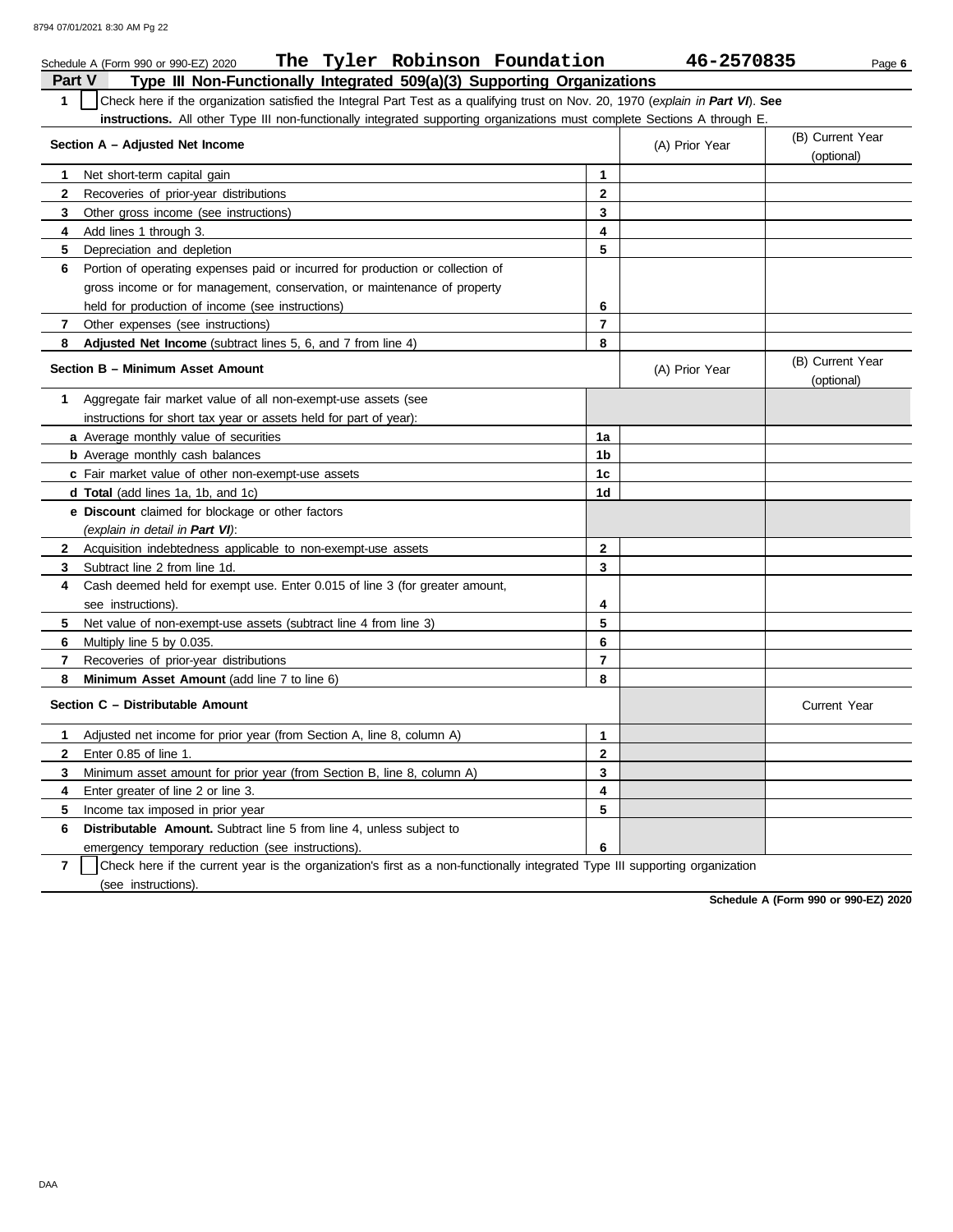|              | The Tyler Robinson Foundation<br>Schedule A (Form 990 or 990-EZ) 2020                                 |                                    | 46-2570835                                    | Page 7                                           |
|--------------|-------------------------------------------------------------------------------------------------------|------------------------------------|-----------------------------------------------|--------------------------------------------------|
| Part V       | Type III Non-Functionally Integrated 509(a)(3) Supporting Organizations (continued)                   |                                    |                                               |                                                  |
|              | Section D - Distributions                                                                             |                                    |                                               | <b>Current Year</b>                              |
| 1            | Amounts paid to supported organizations to accomplish exempt purposes                                 |                                    |                                               |                                                  |
| $\mathbf{2}$ | Amounts paid to perform activity that directly furthers exempt purposes of supported                  |                                    |                                               |                                                  |
|              | organizations, in excess of income from activity                                                      |                                    |                                               |                                                  |
| 3            | Administrative expenses paid to accomplish exempt purposes of supported organizations                 |                                    |                                               |                                                  |
| 4            | Amounts paid to acquire exempt-use assets                                                             |                                    |                                               |                                                  |
| 5            | Qualified set-aside amounts (prior IRS approval required—provide details in Part VI)                  |                                    |                                               |                                                  |
| 6            | Other distributions (describe in Part VI). See instructions.                                          |                                    |                                               |                                                  |
| 7            | Total annual distributions. Add lines 1 through 6.                                                    |                                    |                                               |                                                  |
| 8            | Distributions to attentive supported organizations to which the organization is responsive            |                                    |                                               |                                                  |
|              | (provide details in Part VI). See instructions.                                                       |                                    |                                               |                                                  |
| 9            | Distributable amount for 2020 from Section C, line 6                                                  |                                    |                                               |                                                  |
| 10           | Line 8 amount divided by line 9 amount                                                                |                                    |                                               |                                                  |
|              | <b>Section E - Distribution Allocations (see instructions)</b>                                        | (i)<br><b>Excess Distributions</b> | (ii)<br><b>Underdistributions</b><br>Pre-2020 | (iii)<br><b>Distributable</b><br>Amount for 2020 |
| 1            | Distributable amount for 2020 from Section C, line 6                                                  |                                    |                                               |                                                  |
| $\mathbf{2}$ | Underdistributions, if any, for years prior to 2020                                                   |                                    |                                               |                                                  |
|              | (reasonable cause required-explain in Part VI). See                                                   |                                    |                                               |                                                  |
|              | instructions.                                                                                         |                                    |                                               |                                                  |
| 3            | Excess distributions carryover, if any, to 2020                                                       |                                    |                                               |                                                  |
|              |                                                                                                       |                                    |                                               |                                                  |
|              |                                                                                                       |                                    |                                               |                                                  |
|              |                                                                                                       |                                    |                                               |                                                  |
|              |                                                                                                       |                                    |                                               |                                                  |
|              |                                                                                                       |                                    |                                               |                                                  |
|              | f Total of lines 3a through 3e                                                                        |                                    |                                               |                                                  |
|              | g Applied to underdistributions of prior years                                                        |                                    |                                               |                                                  |
|              | h Applied to 2020 distributable amount<br><i>i</i> Carryover from 2015 not applied (see instructions) |                                    |                                               |                                                  |
|              | Remainder. Subtract lines 3g, 3h, and 3i from line 3f.                                                |                                    |                                               |                                                  |
| 4            | Distributions for 2020 from                                                                           |                                    |                                               |                                                  |
|              | Section D, line 7:<br>\$                                                                              |                                    |                                               |                                                  |
|              | a Applied to underdistributions of prior years                                                        |                                    |                                               |                                                  |
|              | <b>b</b> Applied to 2020 distributable amount                                                         |                                    |                                               |                                                  |
|              | c Remainder. Subtract lines 4a and 4b from line 4.                                                    |                                    |                                               |                                                  |
| 5            | Remaining underdistributions for years prior to 2020, if                                              |                                    |                                               |                                                  |
|              | any. Subtract lines 3g and 4a from line 2. For result                                                 |                                    |                                               |                                                  |
|              | greater than zero, explain in Part VI. See instructions.                                              |                                    |                                               |                                                  |
| 6            | Remaining underdistributions for 2020 Subtract lines 3h                                               |                                    |                                               |                                                  |
|              | and 4b from line 1. For result greater than zero, explain in                                          |                                    |                                               |                                                  |
|              | Part VI. See instructions.                                                                            |                                    |                                               |                                                  |
| 7            | Excess distributions carryover to 2021. Add lines 3j                                                  |                                    |                                               |                                                  |
|              | and 4c.                                                                                               |                                    |                                               |                                                  |
| 8            | Breakdown of line 7:                                                                                  |                                    |                                               |                                                  |
|              |                                                                                                       |                                    |                                               |                                                  |
|              |                                                                                                       |                                    |                                               |                                                  |
|              |                                                                                                       |                                    |                                               |                                                  |
|              |                                                                                                       |                                    |                                               |                                                  |
|              | e Excess from 2020                                                                                    |                                    |                                               |                                                  |
|              |                                                                                                       |                                    |                                               |                                                  |

**Schedule A (Form 990 or 990-EZ) 2020**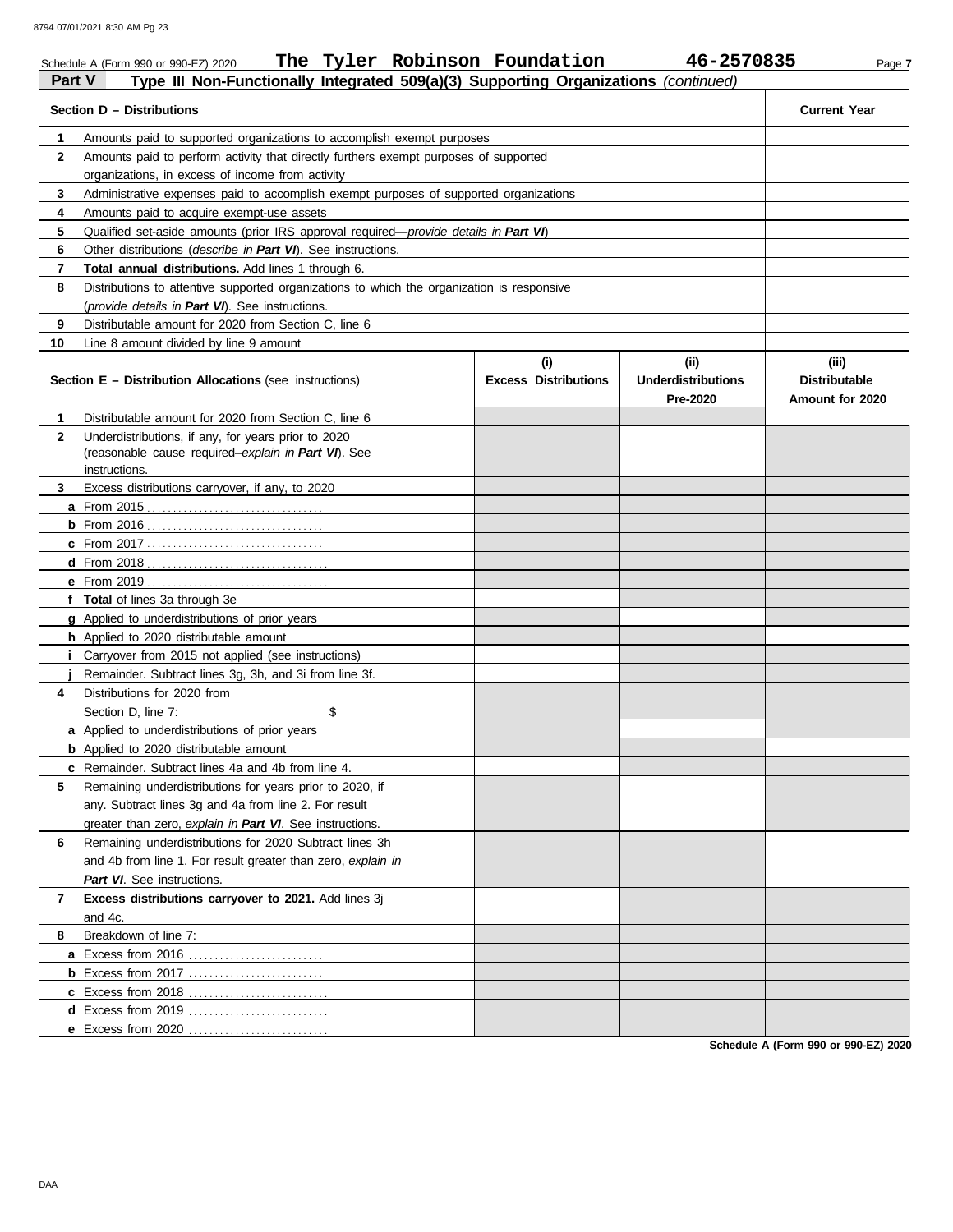|         | Schedule A (Form 990 or 990-EZ) 2020 |  | The Tyler Robinson Foundation | 46-2570835                                                                                                                                                                                                                                                                                                                                                                                                                                                                                                                                                                                  | Page 8 |
|---------|--------------------------------------|--|-------------------------------|---------------------------------------------------------------------------------------------------------------------------------------------------------------------------------------------------------------------------------------------------------------------------------------------------------------------------------------------------------------------------------------------------------------------------------------------------------------------------------------------------------------------------------------------------------------------------------------------|--------|
| Part VI |                                      |  |                               | Supplemental Information. Provide the explanations required by Part II, line 10; Part II, line 17a or 17b; Part<br>III, line 12; Part IV, Section A, lines 1, 2, 3b, 3c, 4b, 4c, 5a, 6, 9a, 9b, 9c, 11a, 11b, and 11c; Part IV, Section<br>B, lines 1 and 2; Part IV, Section C, line 1; Part IV, Section D, lines 2 and 3; Part IV, Section E, lines 1c, 2a, 2b,<br>3a, and 3b; Part V, line 1; Part V, Section B, line 1e; Part V, Section D, lines 5, 6, and 8; and Part V, Section E,<br>lines 2, 5, and 6. Also complete this part for any additional information. (See instructions.) |        |
|         |                                      |  |                               |                                                                                                                                                                                                                                                                                                                                                                                                                                                                                                                                                                                             |        |
|         |                                      |  |                               |                                                                                                                                                                                                                                                                                                                                                                                                                                                                                                                                                                                             |        |
|         |                                      |  |                               |                                                                                                                                                                                                                                                                                                                                                                                                                                                                                                                                                                                             |        |
|         |                                      |  |                               |                                                                                                                                                                                                                                                                                                                                                                                                                                                                                                                                                                                             |        |
|         |                                      |  |                               |                                                                                                                                                                                                                                                                                                                                                                                                                                                                                                                                                                                             |        |
|         |                                      |  |                               |                                                                                                                                                                                                                                                                                                                                                                                                                                                                                                                                                                                             |        |
|         |                                      |  |                               |                                                                                                                                                                                                                                                                                                                                                                                                                                                                                                                                                                                             |        |
|         |                                      |  |                               |                                                                                                                                                                                                                                                                                                                                                                                                                                                                                                                                                                                             |        |
|         |                                      |  |                               |                                                                                                                                                                                                                                                                                                                                                                                                                                                                                                                                                                                             |        |
|         |                                      |  |                               |                                                                                                                                                                                                                                                                                                                                                                                                                                                                                                                                                                                             |        |
|         |                                      |  |                               |                                                                                                                                                                                                                                                                                                                                                                                                                                                                                                                                                                                             |        |
|         |                                      |  |                               |                                                                                                                                                                                                                                                                                                                                                                                                                                                                                                                                                                                             |        |
|         |                                      |  |                               |                                                                                                                                                                                                                                                                                                                                                                                                                                                                                                                                                                                             |        |
|         |                                      |  |                               |                                                                                                                                                                                                                                                                                                                                                                                                                                                                                                                                                                                             |        |
|         |                                      |  |                               |                                                                                                                                                                                                                                                                                                                                                                                                                                                                                                                                                                                             |        |
|         |                                      |  |                               |                                                                                                                                                                                                                                                                                                                                                                                                                                                                                                                                                                                             |        |
|         |                                      |  |                               |                                                                                                                                                                                                                                                                                                                                                                                                                                                                                                                                                                                             |        |
|         |                                      |  |                               |                                                                                                                                                                                                                                                                                                                                                                                                                                                                                                                                                                                             |        |
|         |                                      |  |                               |                                                                                                                                                                                                                                                                                                                                                                                                                                                                                                                                                                                             |        |
|         |                                      |  |                               |                                                                                                                                                                                                                                                                                                                                                                                                                                                                                                                                                                                             |        |
|         |                                      |  |                               |                                                                                                                                                                                                                                                                                                                                                                                                                                                                                                                                                                                             |        |
|         |                                      |  |                               |                                                                                                                                                                                                                                                                                                                                                                                                                                                                                                                                                                                             |        |
|         |                                      |  |                               |                                                                                                                                                                                                                                                                                                                                                                                                                                                                                                                                                                                             |        |
|         |                                      |  |                               |                                                                                                                                                                                                                                                                                                                                                                                                                                                                                                                                                                                             |        |
|         |                                      |  |                               |                                                                                                                                                                                                                                                                                                                                                                                                                                                                                                                                                                                             |        |
|         |                                      |  |                               |                                                                                                                                                                                                                                                                                                                                                                                                                                                                                                                                                                                             |        |
|         |                                      |  |                               |                                                                                                                                                                                                                                                                                                                                                                                                                                                                                                                                                                                             |        |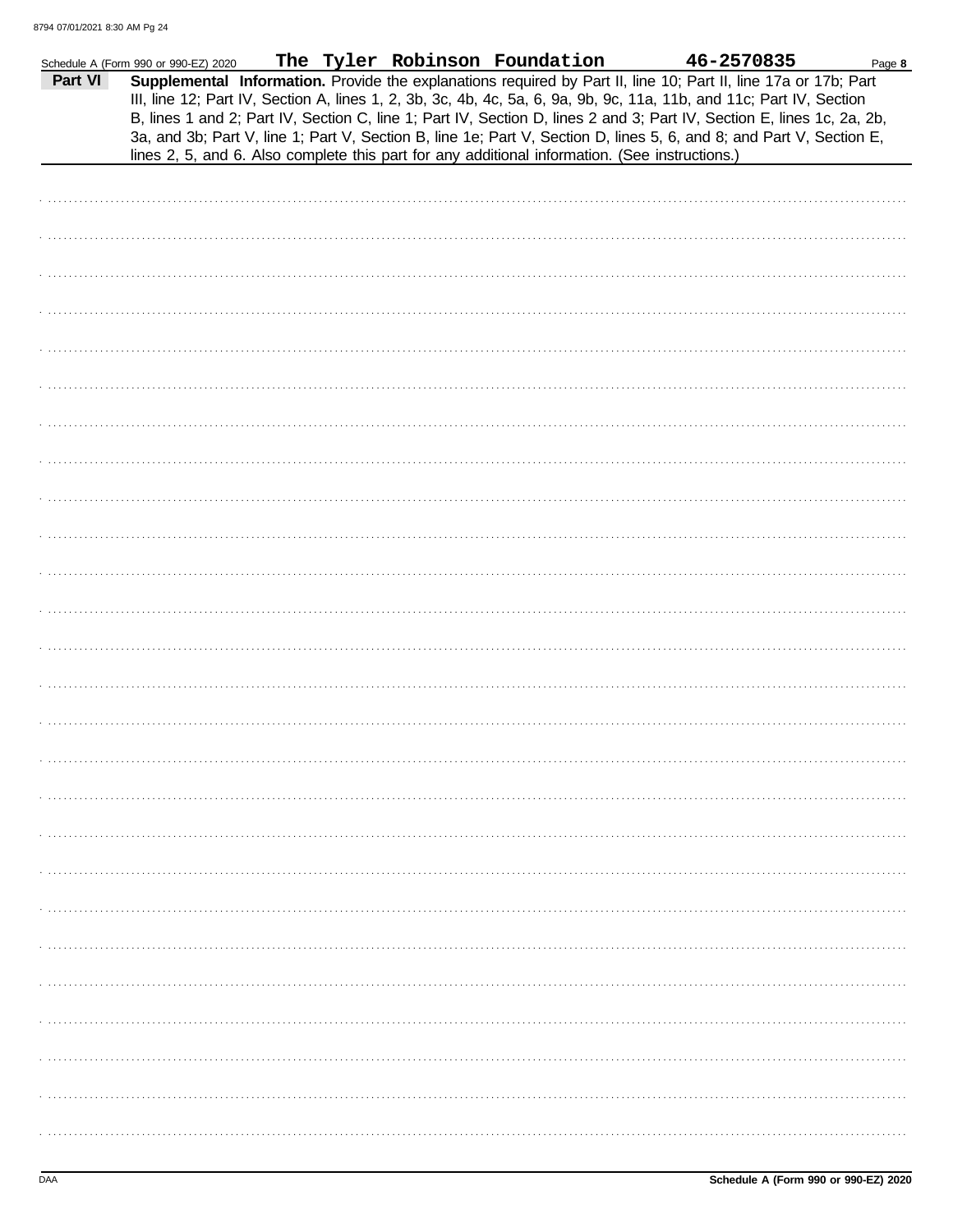Department of the Treasury Internal Revenue Service Name of the organization

**(Form 990, 990-EZ,**

# **Schedule B Schedule B Schedule Schedule Schedule Contributors**

**or 990-PF)** u **Attach to Form 990, Form 990-EZ, or Form 990-PF.** u **Go to** *www.irs.gov/Form990* **for the latest information.** OMB No. 1545-0047

**2020**

**Employer identification number**

**The Tyler Robinson Foundation 46-2570835**

| Organization type (check one): |                                    |                                                                                                                                                                                                                                                                                                                                                                                                                                                                                                                                                                                                                                |  |  |  |  |  |
|--------------------------------|------------------------------------|--------------------------------------------------------------------------------------------------------------------------------------------------------------------------------------------------------------------------------------------------------------------------------------------------------------------------------------------------------------------------------------------------------------------------------------------------------------------------------------------------------------------------------------------------------------------------------------------------------------------------------|--|--|--|--|--|
| Filers of:                     |                                    | Section:                                                                                                                                                                                                                                                                                                                                                                                                                                                                                                                                                                                                                       |  |  |  |  |  |
|                                | Form 990 or 990-EZ                 | $ X $ 501(c)(<br>3 ) (enter number) organization                                                                                                                                                                                                                                                                                                                                                                                                                                                                                                                                                                               |  |  |  |  |  |
|                                |                                    | $4947(a)(1)$ nonexempt charitable trust not treated as a private foundation                                                                                                                                                                                                                                                                                                                                                                                                                                                                                                                                                    |  |  |  |  |  |
|                                |                                    | 527 political organization                                                                                                                                                                                                                                                                                                                                                                                                                                                                                                                                                                                                     |  |  |  |  |  |
| Form 990-PF                    |                                    | 501(c)(3) exempt private foundation                                                                                                                                                                                                                                                                                                                                                                                                                                                                                                                                                                                            |  |  |  |  |  |
|                                |                                    | 4947(a)(1) nonexempt charitable trust treated as a private foundation                                                                                                                                                                                                                                                                                                                                                                                                                                                                                                                                                          |  |  |  |  |  |
|                                |                                    | 501(c)(3) taxable private foundation                                                                                                                                                                                                                                                                                                                                                                                                                                                                                                                                                                                           |  |  |  |  |  |
| instructions.                  |                                    | Check if your organization is covered by the General Rule or a Special Rule.<br><b>Note:</b> Only a section 501(c)(7), (8), or (10) organization can check boxes for both the General Rule and a Special Rule. See                                                                                                                                                                                                                                                                                                                                                                                                             |  |  |  |  |  |
| <b>General Rule</b>            |                                    |                                                                                                                                                                                                                                                                                                                                                                                                                                                                                                                                                                                                                                |  |  |  |  |  |
|                                | contributor's total contributions. | For an organization filing Form 990, 990-EZ, or 990-PF that received, during the year, contributions totaling \$5,000<br>or more (in money or property) from any one contributor. Complete Parts I and II. See instructions for determining a                                                                                                                                                                                                                                                                                                                                                                                  |  |  |  |  |  |
| <b>Special Rules</b>           |                                    |                                                                                                                                                                                                                                                                                                                                                                                                                                                                                                                                                                                                                                |  |  |  |  |  |
| X                              |                                    | For an organization described in section 501(c)(3) filing Form 990 or 990-EZ that met the $331/3%$ support test of the<br>regulations under sections 509(a)(1) and 170(b)(1)(A)(vi), that checked Schedule A (Form 990 or 990-EZ), Part II, line<br>13, 16a, or 16b, and that received from any one contributor, during the year, total contributions of the greater of (1)<br>\$5,000; or (2) 2% of the amount on (i) Form 990, Part VIII, line 1h; or (ii) Form 990-EZ, line 1. Complete Parts I and II.                                                                                                                     |  |  |  |  |  |
|                                |                                    | For an organization described in section 501(c)(7), (8), or (10) filing Form 990 or 990-EZ that received from any one<br>contributor, during the year, total contributions of more than \$1,000 exclusively for religious, charitable, scientific,<br>literary, or educational purposes, or for the prevention of cruelty to children or animals. Complete Parts I (entering<br>"N/A" in column (b) instead of the contributor name and address), II, and III.                                                                                                                                                                 |  |  |  |  |  |
|                                |                                    | For an organization described in section 501(c)(7), (8), or (10) filing Form 990 or 990-EZ that received from any one<br>contributor, during the year, contributions exclusively for religious, charitable, etc., purposes, but no such<br>contributions totaled more than \$1,000. If this box is checked, enter here the total contributions that were received<br>during the year for an exclusively religious, charitable, etc., purpose. Don't complete any of the parts unless the<br>General Rule applies to this organization because it received nonexclusively religious, charitable, etc., contributions<br>\$<br>▶ |  |  |  |  |  |
|                                |                                    | <b>Caution:</b> An organization that isn't covered by the General Rule and/or the Special Rules doesn't file Schedule B (Form 990,<br>990-EZ, or 990-PF), but it must answer "No" on Part IV, line 2, of its Form 990; or check the box on line H of its Form 990-EZ or on its<br>Form 990-PF, Part I, line 2, to certify that it doesn't meet the filing requirements of Schedule B (Form 990, 990-EZ, or 990-PF).                                                                                                                                                                                                            |  |  |  |  |  |

**For Paperwork Reduction Act Notice, see the instructions for Form 990, 990-EZ, or 990-PF.**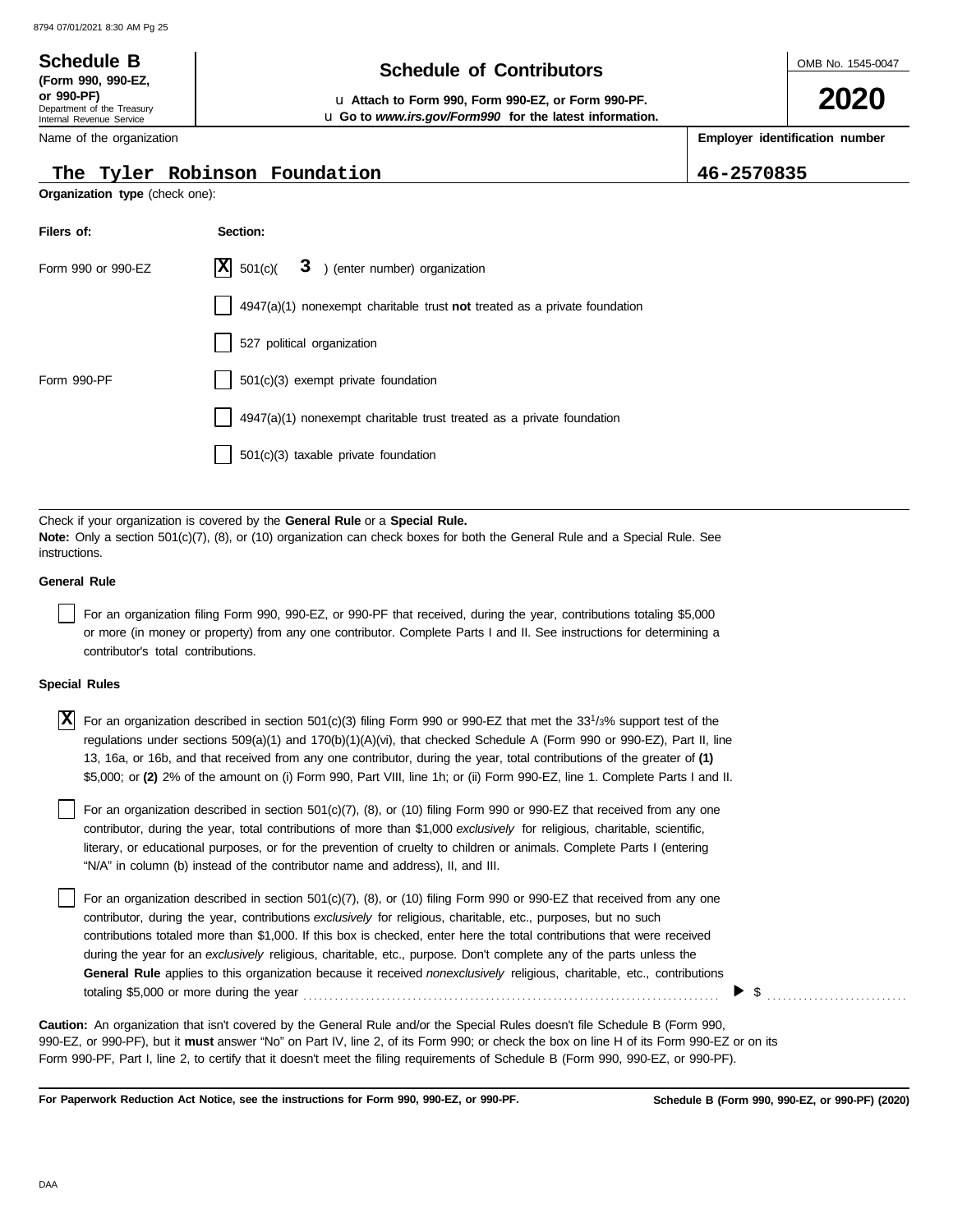**Part I Type of contribution Person Payroll Noncash (a) (b) (c) (d)** No. No. Name, address, and ZIP + 4 **Total contributions** Type of contribution **Person Payroll Noncash (a) (b) (c) (d)** Schedule B (Form 990, 990-EZ, or 990-PF) (2020) \$ . . . . . . . . . . . . . . . . . . . . . . . . . . . . **25,000** (Complete Part II for noncash contributions.)  $\mathsf{\$}$  . . . . . . . . . . . . . . . . (Complete Part II for noncash contributions.) \$ . . . . . . . . . . . . . . . . . . . . . . . . . . . . **23,140** (Complete Part II for noncash contributions.) \$ . . . . . . . . . . . . . . . . . . . . . . . . . . . . **22,000** (Complete Part II for noncash contributions.) **Contributors** (see instructions). Use duplicate copies of Part I if additional space is needed. **(a) (b) (c) (d) No. Name, address, and ZIP + 4 Total contributions Type of contribution Person Payroll Noncash (a) (b) (c) (d) No. Name, address, and ZIP + 4 Type of contribution Person Payroll Noncash (a) (b) (c) (d) No. Name, address, and ZIP + 4** Name of organization **Employer identification number Employer identification number**  $\mathbf{1}$ ....  $2_{\ldots}$  $3 \ldots$  $4$ ... . . . . . . . . . . . . . . . . . . . . . . . . . . . . . . . . . . . . . . . . . . . . . . . . . . . . . . . . . . . . . . . . . . . . . . . . . . . . . . . . . . . . . . . . . . . . . . . . . . . . . . . . . . . . . . . . . . . . . . . . . . . . . . . . . . . . . . . . . . . . . . . . . . . . . . . . . . **Pennington NJ 08534** . . . . . . . . . . . . . . . . . . . . . . . . . . . . . . . . . . . . . . . . . . . . . . . . . . . . . . . . . . . . . . . . . . . . . . . . . . . . . **4 Bank of America** . . . . . . . . . . . . . . . . . . . . . . . . . . . . . . . . . . . . . . . . . . . . . . . . . . . . . . . . . . . . . . . . . . . . . . . . . . . . . **3 Alpine School District** . . . . . . . . . . . . . . . . . . . . . . . . . . . . . . . . . . . . . . . . . . . . . . . . . . . . . . . . . . . . . . . . . . . . . . . . . . . . . . . . . . . . . . . . . . . . . . . . . . . . . . . . . . . . . . . . . . . . . . . . . . . . . . . . . . . . . . . . . . . . . . . . . . . . . . . . . . **American Fork UT 84003** . . . . . . . . . . . . . . . . . . . . . . . . . . . . . . . . . . . . . . . . . . . . . . . . . . . . . . . . . . . . . . . . . . . . . . . . . . . . . **New York NY 10170** . . . . . . . . . . . . . . . . . . . . . . . . . . . . . . . . . . . . . . . . . . . . . . . . . . . . . . . . . . . . . . . . . . . . . . . . . . . . . . . . . . . . . . . . . . . . . . . . . . . . . . . . . . . . . . . . . . . . . . . . . . . . . . . . . . . . . . . . . . . . . . . . . . . . . . . . . . **2 Tribeca Business Management** . . . . . . . . . . . . . . . . . . . . . . . . . . . . . . . . . . . . . . . . . . . . . . . . . . . . . . . . . . . . . . . . . . . . . . . . . . . . . **1 SAP America** . . . . . . . . . . . . . . . . . . . . . . . . . . . . . . . . . . . . . . . . . . . . . . . . . . . . . . . . . . . . . . . . . . . . . . . . . . . . . **Newtown Square ......... PA 19073 Total contributions Total contributions Total contributions** Page **2 The Tyler Robinson Foundation Page 1 of 2 46-2570835 3999 West Chester Pike X 420 Lesington Avenue, Suite 1756 20,000 X 575 N 100 E. X 1300 American Blvd MSC 0303 X** 8794 07/01/2021 8:30 AM Pg 26

**No. Name, address, and ZIP + 4 Type of contribution Person Payroll Noncash (a) (b) (c) (d) No. Name, address, and ZIP + 4 Type of contribution Person Payroll Noncash** \$ . . . . . . . . . . . . . . . . . . . . . . . . . . . . **200,000** (Complete Part II for noncash contributions.)  $\frac{1}{2}$ (Complete Part II for noncash contributions.)  $5$ .... . . . . . . . . . . . . . . . . . . . . . . . . . . . . . . . . . . . . . . . . . . . . . . . . . . . . . . . . . . . . . . . . . . . . . . . . . . . . . . . . . . . . . . . . . . . . . . . . . . . . . . . . . . . . . . . . . . . . . . . . . . . . . . . . . . . . . . . . . . . . . . . . . . . . . . . . . . . . . . . . . **Dallas TX 75202** . . . . . . . . . . . . . . . . . . . . . . . . . . . . . . . . . . . . . . . . . . . . . . . . . . . . . . . . . . . . . . . . . . . . . . . . . . . . . **5 Engelstad Family Foundation** . . . . . . . . . . . . . . . . . . . . . . . . . . . . . . . . . . . . . . . . . . . . . . . . . . . . . . . . . . . . . . . . . . . . . . . . . . . . . . . . . . . . . . . . . . . . . . . . . . . . . . . . . . . . . . . . . . . . . . . . . . . . . . . . . . . . . . . . . . . . . . . . . . . . . . . . . . **Las Vegas NV 89145 Total contributions Total contributions 851 S Ramart Blvd Ste 150 X 6 Pandora 1717 McKinney Ave Ste 830 20,000 X**

**Schedule B (Form 990, 990-EZ, or 990-PF) (2020)**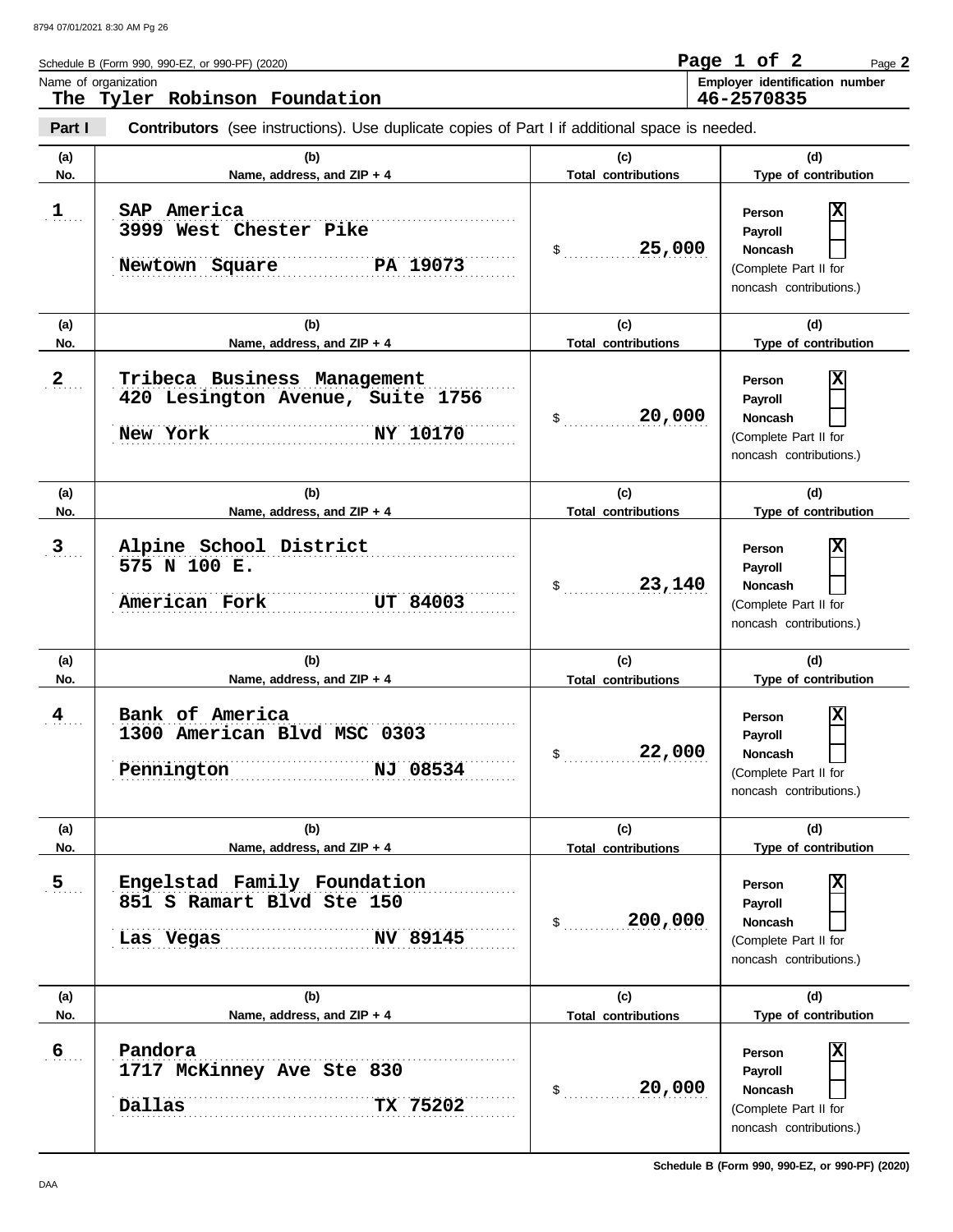**Part I**

| Schedule B (Form 990, 990-EZ, or 990-PF) (2020) | Page 2 of 2 |  | Page 2                                |
|-------------------------------------------------|-------------|--|---------------------------------------|
| Name of organization                            |             |  | <b>Employer identification number</b> |
| The Tyler Robinson Foundation                   | 46-2570835  |  |                                       |
|                                                 |             |  |                                       |

**Contributors** (see instructions). Use duplicate copies of Part I if additional space is needed.

| (a)            | (b)                                                                     | (c)                                                        | (d)                                                                                          |
|----------------|-------------------------------------------------------------------------|------------------------------------------------------------|----------------------------------------------------------------------------------------------|
| No.            | Name, address, and ZIP + 4                                              | <b>Total contributions</b>                                 | Type of contribution                                                                         |
| $\overline{Z}$ | The Kahlert FDN, Inc.<br>PO Box 597<br>Lehi<br>UT 84043                 | 175,000<br>$\sim$                                          | X<br>Person<br>Payroll<br><b>Noncash</b><br>(Complete Part II for<br>noncash contributions.) |
| (a)            | (b)                                                                     | (c)                                                        | (d)                                                                                          |
| No.            | Name, address, and ZIP + 4                                              | <b>Total contributions</b>                                 | Type of contribution                                                                         |
| 8              | Universal Music Group<br>2220 Colorado Ave.<br>CA 90404<br>Santa Monica | 47,309<br>$\sim$                                           | X<br>Person<br>Payroll<br><b>Noncash</b><br>(Complete Part II for<br>noncash contributions.) |
| (a)            | (b)                                                                     | (c)                                                        | (d)                                                                                          |
| No.            | Name, address, and ZIP + 4                                              | <b>Total contributions</b>                                 | Type of contribution                                                                         |
|                |                                                                         | $\$\ldots\ldots\ldots\ldots\ldots\ldots\ldots\ldots\ldots$ | Person<br>Payroll<br><b>Noncash</b><br>(Complete Part II for<br>noncash contributions.)      |
| (a)            | (b)                                                                     | (c)                                                        | (d)                                                                                          |
| No.            | Name, address, and ZIP + 4                                              | <b>Total contributions</b>                                 | Type of contribution                                                                         |
|                |                                                                         |                                                            | Person<br>Payroll<br><b>Noncash</b><br>(Complete Part II for<br>noncash contributions.)      |
| (a)            | (b)                                                                     | (c)                                                        | (d)                                                                                          |
| No.            | Name, address, and ZIP + 4                                              | <b>Total contributions</b>                                 | Type of contribution                                                                         |
|                |                                                                         | \$                                                         | Person<br>Payroll<br>Noncash<br>(Complete Part II for<br>noncash contributions.)             |
| (a)            | (b)                                                                     | (c)                                                        | (d)                                                                                          |
| No.            | Name, address, and ZIP + 4                                              | <b>Total contributions</b>                                 | Type of contribution                                                                         |
|                |                                                                         | \$                                                         | Person<br>Payroll<br>Noncash<br>(Complete Part II for<br>noncash contributions.)             |

**Schedule B (Form 990, 990-EZ, or 990-PF) (2020)**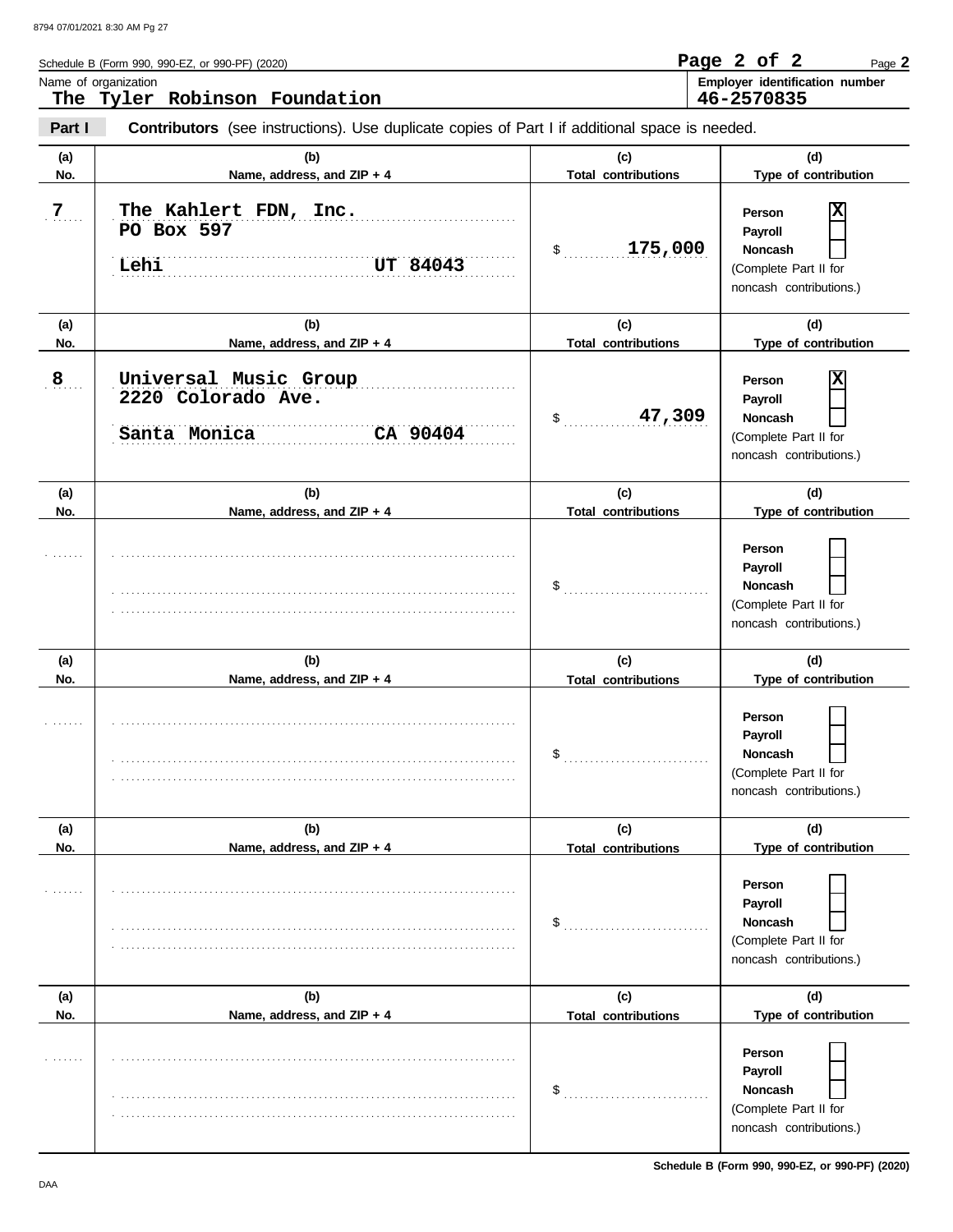Department of the Treasury Internal Revenue Service **Name of the organization**

**(Form 990)**

### **SCHEDULE D Supplemental Financial Statements**

**Part IV, line 6, 7, 8, 9, 10, 11a, 11b, 11c, 11d, 11e, 11f, 12a, or 12b.** u **Complete if the organization answered "Yes" on Form 990,**

u **Attach to Form 990.** 

u **Go to** *www.irs.gov/Form990* **for instructions and the latest information.**

**2020** OMB No. 1545-0047 **Open to Public Inspection**

**Employer identification number**

|   | Tyler Robinson Foundation<br>The                                                                                                          |                                                                            | 46-2570835                      |
|---|-------------------------------------------------------------------------------------------------------------------------------------------|----------------------------------------------------------------------------|---------------------------------|
|   | Organizations Maintaining Donor Advised Funds or Other Similar Funds or Accounts.<br>Part I                                               |                                                                            |                                 |
|   | Complete if the organization answered "Yes" on Form 990, Part IV, line 6.                                                                 |                                                                            |                                 |
|   |                                                                                                                                           | (a) Donor advised funds                                                    | (b) Funds and other accounts    |
| 1 |                                                                                                                                           |                                                                            |                                 |
| 2 |                                                                                                                                           | the control of the control of the control of the control of the control of |                                 |
| 3 |                                                                                                                                           |                                                                            |                                 |
| 4 |                                                                                                                                           |                                                                            |                                 |
| 5 | Did the organization inform all donors and donor advisors in writing that the assets held in donor advised                                |                                                                            |                                 |
|   |                                                                                                                                           |                                                                            | Yes<br>No                       |
| 6 | Did the organization inform all grantees, donors, and donor advisors in writing that grant funds can be used                              |                                                                            |                                 |
|   | only for charitable purposes and not for the benefit of the donor or donor advisor, or for any other purpose                              |                                                                            |                                 |
|   | conferring impermissible private benefit?                                                                                                 |                                                                            | <b>Yes</b><br><b>No</b>         |
|   | Part II<br><b>Conservation Easements.</b>                                                                                                 |                                                                            |                                 |
|   | Complete if the organization answered "Yes" on Form 990, Part IV, line 7.                                                                 |                                                                            |                                 |
| 1 | Purpose(s) of conservation easements held by the organization (check all that apply).                                                     |                                                                            |                                 |
|   | Preservation of land for public use (for example, recreation or education)                                                                | Preservation of a historically important land area                         |                                 |
|   | Protection of natural habitat                                                                                                             | Preservation of a certified historic structure                             |                                 |
|   | Preservation of open space                                                                                                                |                                                                            |                                 |
| 2 | Complete lines 2a through 2d if the organization held a qualified conservation contribution in the form of a conservation                 |                                                                            |                                 |
|   | easement on the last day of the tax year.                                                                                                 |                                                                            | Held at the End of the Tax Year |
| a | Total number of conservation easements                                                                                                    |                                                                            | 2a                              |
|   |                                                                                                                                           |                                                                            | 2b                              |
|   | Number of conservation easements on a certified historic structure included in (a) [[[[[[[[[[[[[[[[[[[[[[[[[]]]]]]]                       |                                                                            | 2c                              |
|   | d Number of conservation easements included in (c) acquired after 7/25/06, and not on a                                                   |                                                                            |                                 |
|   |                                                                                                                                           |                                                                            | 2d                              |
| 3 | Number of conservation easements modified, transferred, released, extinguished, or terminated by the organization during the              |                                                                            |                                 |
|   | tax year <b>u</b><br>.<br>Number of states where property subject to conservation easement is located u                                   |                                                                            |                                 |
| 5 | Does the organization have a written policy regarding the periodic monitoring, inspection, handling of                                    |                                                                            |                                 |
|   |                                                                                                                                           |                                                                            | Yes<br>No                       |
| 6 | Staff and volunteer hours devoted to monitoring, inspecting, handling of violations, and enforcing conservation easements during the year |                                                                            |                                 |
|   | <b>u</b>                                                                                                                                  |                                                                            |                                 |
| 7 | Amount of expenses incurred in monitoring, inspecting, handling of violations, and enforcing conservation easements during the year       |                                                                            |                                 |
|   | u\$                                                                                                                                       |                                                                            |                                 |
| 8 | Does each conservation easement reported on line 2(d) above satisfy the requirements of section 170(h)(4)(B)(i)                           |                                                                            |                                 |
|   |                                                                                                                                           |                                                                            |                                 |
| 9 | In Part XIII, describe how the organization reports conservation easements in its revenue and expense statement and                       |                                                                            |                                 |
|   | balance sheet, and include, if applicable, the text of the footnote to the organization's financial statements that describes the         |                                                                            |                                 |
|   | organization's accounting for conservation easements.                                                                                     |                                                                            |                                 |
|   | Organizations Maintaining Collections of Art, Historical Treasures, or Other Similar Assets.<br>Part III                                  |                                                                            |                                 |
|   | Complete if the organization answered "Yes" on Form 990, Part IV, line 8.                                                                 |                                                                            |                                 |
|   | 1a If the organization elected, as permitted under FASB ASC 958, not to report in its revenue statement and balance sheet works           |                                                                            |                                 |
|   | of art, historical treasures, or other similar assets held for public exhibition, education, or research in furtherance of public         |                                                                            |                                 |
|   | service, provide in Part XIII the text of the footnote to its financial statements that describes these items.                            |                                                                            |                                 |
|   | <b>b</b> If the organization elected, as permitted under FASB ASC 958, to report in its revenue statement and balance sheet works of      |                                                                            |                                 |
|   | art, historical treasures, or other similar assets held for public exhibition, education, or research in furtherance of public service,   |                                                                            |                                 |
|   | provide the following amounts relating to these items:                                                                                    |                                                                            |                                 |
|   |                                                                                                                                           |                                                                            | $\overline{u}$ \$               |
|   | (ii) Assets included in Form 990, Part X                                                                                                  |                                                                            | $\overline{u}$ \$               |
| 2 | If the organization received or held works of art, historical treasures, or other similar assets for financial gain, provide the          |                                                                            |                                 |
|   | following amounts required to be reported under FASB ASC 958 relating to these items:                                                     |                                                                            |                                 |
|   |                                                                                                                                           |                                                                            |                                 |
|   |                                                                                                                                           |                                                                            |                                 |

DAA **For Paperwork Reduction Act Notice, see the Instructions for Form 990.**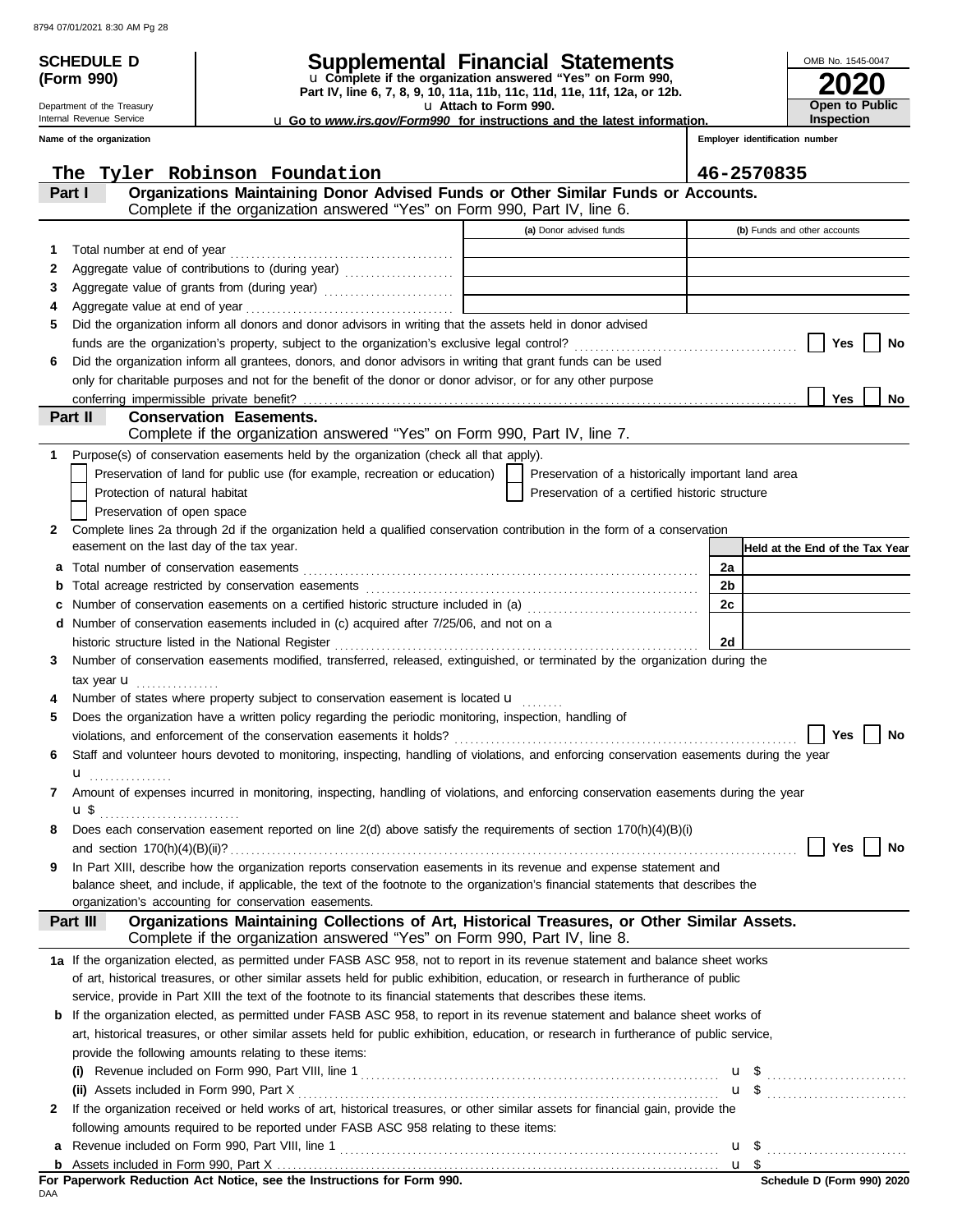8794 07/01/2021 8:30 AM Pg 29

|   | Schedule D (Form 990) 2020 The Tyler Robinson Foundation                                                                                                                                                                             |                         |                          |                    | 46-2570835      |                      |                     |     | Page 2    |  |  |  |
|---|--------------------------------------------------------------------------------------------------------------------------------------------------------------------------------------------------------------------------------------|-------------------------|--------------------------|--------------------|-----------------|----------------------|---------------------|-----|-----------|--|--|--|
|   | Organizations Maintaining Collections of Art, Historical Treasures, or Other Similar Assets (continued)<br>Part III                                                                                                                  |                         |                          |                    |                 |                      |                     |     |           |  |  |  |
|   | 3 Using the organization's acquisition, accession, and other records, check any of the following that make significant use of its<br>collection items (check all that apply):                                                        |                         |                          |                    |                 |                      |                     |     |           |  |  |  |
| a | Public exhibition                                                                                                                                                                                                                    | d                       | Loan or exchange program |                    |                 |                      |                     |     |           |  |  |  |
| b | Scholarly research                                                                                                                                                                                                                   | е                       |                          |                    |                 |                      |                     |     |           |  |  |  |
| c | Preservation for future generations                                                                                                                                                                                                  |                         |                          |                    |                 |                      |                     |     |           |  |  |  |
|   | Provide a description of the organization's collections and explain how they further the organization's exempt purpose in Part                                                                                                       |                         |                          |                    |                 |                      |                     |     |           |  |  |  |
|   | XIII.                                                                                                                                                                                                                                |                         |                          |                    |                 |                      |                     |     |           |  |  |  |
| 5 | During the year, did the organization solicit or receive donations of art, historical treasures, or other similar                                                                                                                    |                         |                          |                    |                 |                      |                     |     |           |  |  |  |
|   |                                                                                                                                                                                                                                      |                         |                          |                    |                 |                      | Yes                 |     | No        |  |  |  |
|   | Part IV<br><b>Escrow and Custodial Arrangements.</b>                                                                                                                                                                                 |                         |                          |                    |                 |                      |                     |     |           |  |  |  |
|   | Complete if the organization answered "Yes" on Form 990, Part IV, line 9, or reported an amount on Form                                                                                                                              |                         |                          |                    |                 |                      |                     |     |           |  |  |  |
|   | 990, Part X, line 21.                                                                                                                                                                                                                |                         |                          |                    |                 |                      |                     |     |           |  |  |  |
|   | 1a Is the organization an agent, trustee, custodian or other intermediary for contributions or other assets not                                                                                                                      |                         |                          |                    |                 |                      |                     |     |           |  |  |  |
|   |                                                                                                                                                                                                                                      |                         |                          |                    |                 |                      | Yes                 |     | No        |  |  |  |
|   | <b>b</b> If "Yes," explain the arrangement in Part XIII and complete the following table:                                                                                                                                            |                         |                          |                    |                 |                      |                     |     |           |  |  |  |
|   |                                                                                                                                                                                                                                      |                         |                          |                    |                 |                      | Amount              |     |           |  |  |  |
|   | c Beginning balance <b>contract to the contract of the set of the contract of the contract of the contract of the contract of the contract of the contract of the contract of the contract of the contract of the contract of th</b> |                         |                          |                    |                 | 1с                   |                     |     |           |  |  |  |
|   |                                                                                                                                                                                                                                      |                         |                          |                    |                 | 1d                   |                     |     |           |  |  |  |
| е |                                                                                                                                                                                                                                      |                         |                          |                    |                 | 1е                   |                     |     |           |  |  |  |
| f |                                                                                                                                                                                                                                      |                         |                          |                    |                 | 1f                   |                     |     |           |  |  |  |
|   | 2a Did the organization include an amount on Form 990, Part X, line 21, for escrow or custodial account liability?                                                                                                                   |                         |                          |                    |                 |                      | Yes                 |     | <b>No</b> |  |  |  |
|   |                                                                                                                                                                                                                                      |                         |                          |                    |                 |                      |                     |     |           |  |  |  |
|   | Part V<br><b>Endowment Funds.</b>                                                                                                                                                                                                    |                         |                          |                    |                 |                      |                     |     |           |  |  |  |
|   | Complete if the organization answered "Yes" on Form 990, Part IV, line 10.                                                                                                                                                           |                         |                          |                    |                 |                      |                     |     |           |  |  |  |
|   |                                                                                                                                                                                                                                      | (a) Current year        | (b) Prior year           | (c) Two years back |                 | (d) Three years back | (e) Four years back |     |           |  |  |  |
|   | 1a Beginning of year balance                                                                                                                                                                                                         |                         |                          |                    |                 |                      |                     |     |           |  |  |  |
|   | <b>b</b> Contributions                                                                                                                                                                                                               |                         |                          |                    |                 |                      |                     |     |           |  |  |  |
|   | c Net investment earnings, gains, and                                                                                                                                                                                                |                         |                          |                    |                 |                      |                     |     |           |  |  |  |
|   |                                                                                                                                                                                                                                      |                         |                          |                    |                 |                      |                     |     |           |  |  |  |
|   | d Grants or scholarships                                                                                                                                                                                                             |                         |                          |                    |                 |                      |                     |     |           |  |  |  |
|   | e Other expenditures for facilities and                                                                                                                                                                                              |                         |                          |                    |                 |                      |                     |     |           |  |  |  |
|   |                                                                                                                                                                                                                                      |                         |                          |                    |                 |                      |                     |     |           |  |  |  |
|   | f Administrative expenses                                                                                                                                                                                                            |                         |                          |                    |                 |                      |                     |     |           |  |  |  |
| g |                                                                                                                                                                                                                                      |                         |                          |                    |                 |                      |                     |     |           |  |  |  |
|   | 2 Provide the estimated percentage of the current year end balance (line 1g, column (a)) held as:                                                                                                                                    |                         |                          |                    |                 |                      |                     |     |           |  |  |  |
|   | a Board designated or quasi-endowment u                                                                                                                                                                                              |                         |                          |                    |                 |                      |                     |     |           |  |  |  |
|   | <b>b</b> Permanent endowment <b>u</b> %                                                                                                                                                                                              |                         |                          |                    |                 |                      |                     |     |           |  |  |  |
|   | c Term endowment <b>u</b> %                                                                                                                                                                                                          |                         |                          |                    |                 |                      |                     |     |           |  |  |  |
|   | The percentages on lines 2a, 2b, and 2c should equal 100%.                                                                                                                                                                           |                         |                          |                    |                 |                      |                     |     |           |  |  |  |
|   | 3a Are there endowment funds not in the possession of the organization that are held and administered for the                                                                                                                        |                         |                          |                    |                 |                      |                     |     |           |  |  |  |
|   | organization by:                                                                                                                                                                                                                     |                         |                          |                    |                 |                      |                     | Yes | No        |  |  |  |
|   |                                                                                                                                                                                                                                      |                         |                          |                    |                 |                      | 3a(i)               |     |           |  |  |  |
|   | (ii) Related organizations <b>contracts</b> and contracts are contracted as a contract of the contract of the contract or contract or contract or contract or contract or contract or contract or contract or contract or contract   |                         |                          |                    |                 |                      | 3a(ii)              |     |           |  |  |  |
|   |                                                                                                                                                                                                                                      |                         |                          |                    |                 |                      | 3b                  |     |           |  |  |  |
|   | Describe in Part XIII the intended uses of the organization's endowment funds.                                                                                                                                                       |                         |                          |                    |                 |                      |                     |     |           |  |  |  |
|   | Land, Buildings, and Equipment.<br>Part VI                                                                                                                                                                                           |                         |                          |                    |                 |                      |                     |     |           |  |  |  |
|   | Complete if the organization answered "Yes" on Form 990, Part IV, line 11a. See Form 990, Part X, line 10.                                                                                                                           |                         |                          |                    |                 |                      |                     |     |           |  |  |  |
|   | Description of property                                                                                                                                                                                                              | (a) Cost or other basis | (b) Cost or other basis  |                    | (c) Accumulated |                      | (d) Book value      |     |           |  |  |  |
|   |                                                                                                                                                                                                                                      | (investment)            | (other)                  |                    | depreciation    |                      |                     |     |           |  |  |  |
|   |                                                                                                                                                                                                                                      |                         |                          |                    |                 |                      |                     |     |           |  |  |  |
|   |                                                                                                                                                                                                                                      |                         |                          |                    |                 |                      |                     |     |           |  |  |  |
|   | c Leasehold improvements                                                                                                                                                                                                             |                         |                          |                    |                 |                      |                     |     |           |  |  |  |
|   |                                                                                                                                                                                                                                      |                         |                          | 14,279             |                 | 8,049                |                     |     | 6,230     |  |  |  |
|   |                                                                                                                                                                                                                                      |                         |                          |                    |                 |                      |                     |     |           |  |  |  |
|   | Total. Add lines 1a through 1e. (Column (d) must equal Form 990, Part X, column (B), line 10c.)                                                                                                                                      |                         |                          |                    |                 | u                    |                     |     | 6,230     |  |  |  |

**Schedule D (Form 990) 2020**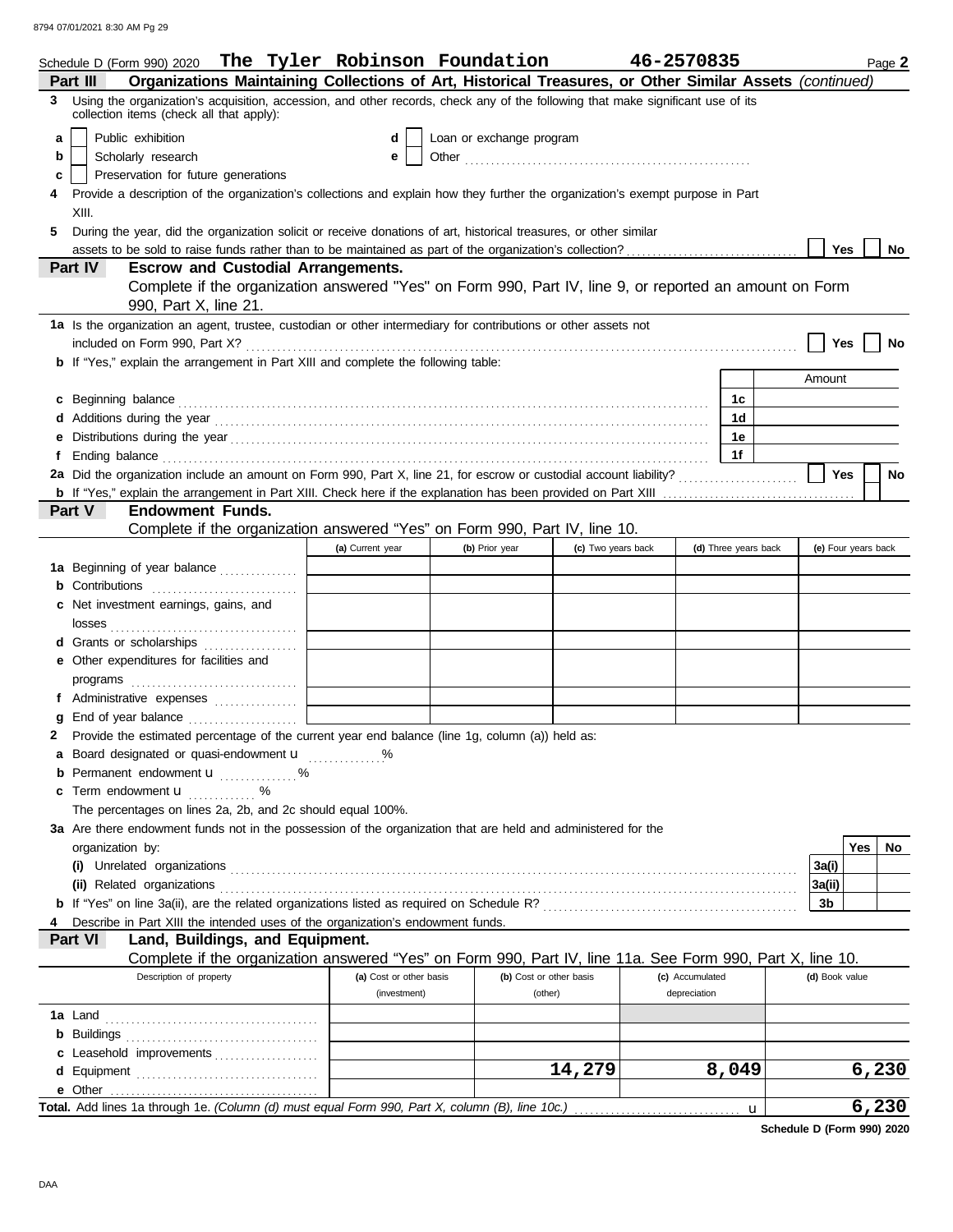|                           | Schedule D (Form 990) 2020                                                                                                     | The Tyler Robinson Foundation |                | 46-2570835                       | Page 3         |
|---------------------------|--------------------------------------------------------------------------------------------------------------------------------|-------------------------------|----------------|----------------------------------|----------------|
| <b>Part VII</b>           | <b>Investments - Other Securities.</b>                                                                                         |                               |                |                                  |                |
|                           | Complete if the organization answered "Yes" on Form 990, Part IV, line 11b. See Form 990, Part X, line 12.                     |                               |                |                                  |                |
|                           | (a) Description of security or category                                                                                        |                               | (b) Book value | (c) Method of valuation:         |                |
|                           | (including name of security)                                                                                                   |                               |                | Cost or end-of-year market value |                |
| (1) Financial derivatives |                                                                                                                                |                               |                |                                  |                |
|                           |                                                                                                                                |                               |                |                                  |                |
| $(3)$ Other               |                                                                                                                                |                               |                |                                  |                |
| (A)                       |                                                                                                                                |                               |                |                                  |                |
| (B)                       |                                                                                                                                |                               |                |                                  |                |
| (C)                       |                                                                                                                                |                               |                |                                  |                |
| $\Box$ (D)                |                                                                                                                                |                               |                |                                  |                |
| $\mathbf{E}(\mathsf{E})$  |                                                                                                                                |                               |                |                                  |                |
| (F)                       |                                                                                                                                |                               |                |                                  |                |
| (G)                       |                                                                                                                                |                               |                |                                  |                |
| (H)                       |                                                                                                                                |                               |                |                                  |                |
| Part VIII                 | Total. (Column (b) must equal Form 990, Part X, col. (B) line 12.)<br>Investments - Program Related.                           |                               | u              |                                  |                |
|                           | Complete if the organization answered "Yes" on Form 990, Part IV, line 11c. See Form 990, Part X, line 13.                     |                               |                |                                  |                |
|                           | (a) Description of investment                                                                                                  |                               | (b) Book value | (c) Method of valuation:         |                |
|                           |                                                                                                                                |                               |                | Cost or end-of-year market value |                |
| (1)                       |                                                                                                                                |                               |                |                                  |                |
| (2)                       |                                                                                                                                |                               |                |                                  |                |
| (3)                       |                                                                                                                                |                               |                |                                  |                |
| (4)                       |                                                                                                                                |                               |                |                                  |                |
| (5)                       |                                                                                                                                |                               |                |                                  |                |
| (6)                       |                                                                                                                                |                               |                |                                  |                |
| (7)                       |                                                                                                                                |                               |                |                                  |                |
| (8)                       |                                                                                                                                |                               |                |                                  |                |
| (9)                       |                                                                                                                                |                               |                |                                  |                |
|                           | Total. (Column (b) must equal Form 990, Part X, col. (B) line 13.)                                                             |                               | u              |                                  |                |
| Part IX                   | <b>Other Assets.</b>                                                                                                           |                               |                |                                  |                |
|                           | Complete if the organization answered "Yes" on Form 990, Part IV, line 11d. See Form 990, Part X, line 15.                     |                               |                |                                  |                |
|                           |                                                                                                                                | (a) Description               |                |                                  | (b) Book value |
| (1)                       |                                                                                                                                |                               |                |                                  |                |
| (2)                       |                                                                                                                                |                               |                |                                  |                |
| (3)                       |                                                                                                                                |                               |                |                                  |                |
| (4)                       |                                                                                                                                |                               |                |                                  |                |
| (5)                       |                                                                                                                                |                               |                |                                  |                |
| (6)                       |                                                                                                                                |                               |                |                                  |                |
| (7)                       |                                                                                                                                |                               |                |                                  |                |
| (8)                       |                                                                                                                                |                               |                |                                  |                |
| (9)                       |                                                                                                                                |                               |                |                                  |                |
|                           | Total. (Column (b) must equal Form 990, Part X, col. (B) line 15.)                                                             |                               |                | u                                |                |
| Part X                    | Other Liabilities.<br>Complete if the organization answered "Yes" on Form 990, Part IV, line 11e or 11f. See Form 990, Part X, |                               |                |                                  |                |
|                           | line $25$ .                                                                                                                    |                               |                |                                  |                |
|                           | (a) Description of liability                                                                                                   |                               |                |                                  | (b) Book value |
| 1.                        |                                                                                                                                |                               |                |                                  |                |
| (1)                       | Federal income taxes                                                                                                           |                               |                |                                  |                |
| (2)<br>(3)                |                                                                                                                                |                               |                |                                  |                |
| (4)                       |                                                                                                                                |                               |                |                                  |                |
| (5)                       |                                                                                                                                |                               |                |                                  |                |
| (6)                       |                                                                                                                                |                               |                |                                  |                |
| (7)                       |                                                                                                                                |                               |                |                                  |                |
| (8)                       |                                                                                                                                |                               |                |                                  |                |
| (9)                       |                                                                                                                                |                               |                |                                  |                |
|                           | Total. (Column (b) must equal Form 990, Part X, col. (B) line 25.)                                                             |                               |                | u                                |                |
|                           |                                                                                                                                |                               |                |                                  |                |

Liability for uncertain tax positions. In Part XIII, provide the text of the footnote to the organization's financial statements that reports the **2.** organization's liability for uncertain tax positions under FASB ASC 740. Check here if the text of the footnote has been provided in Part XIII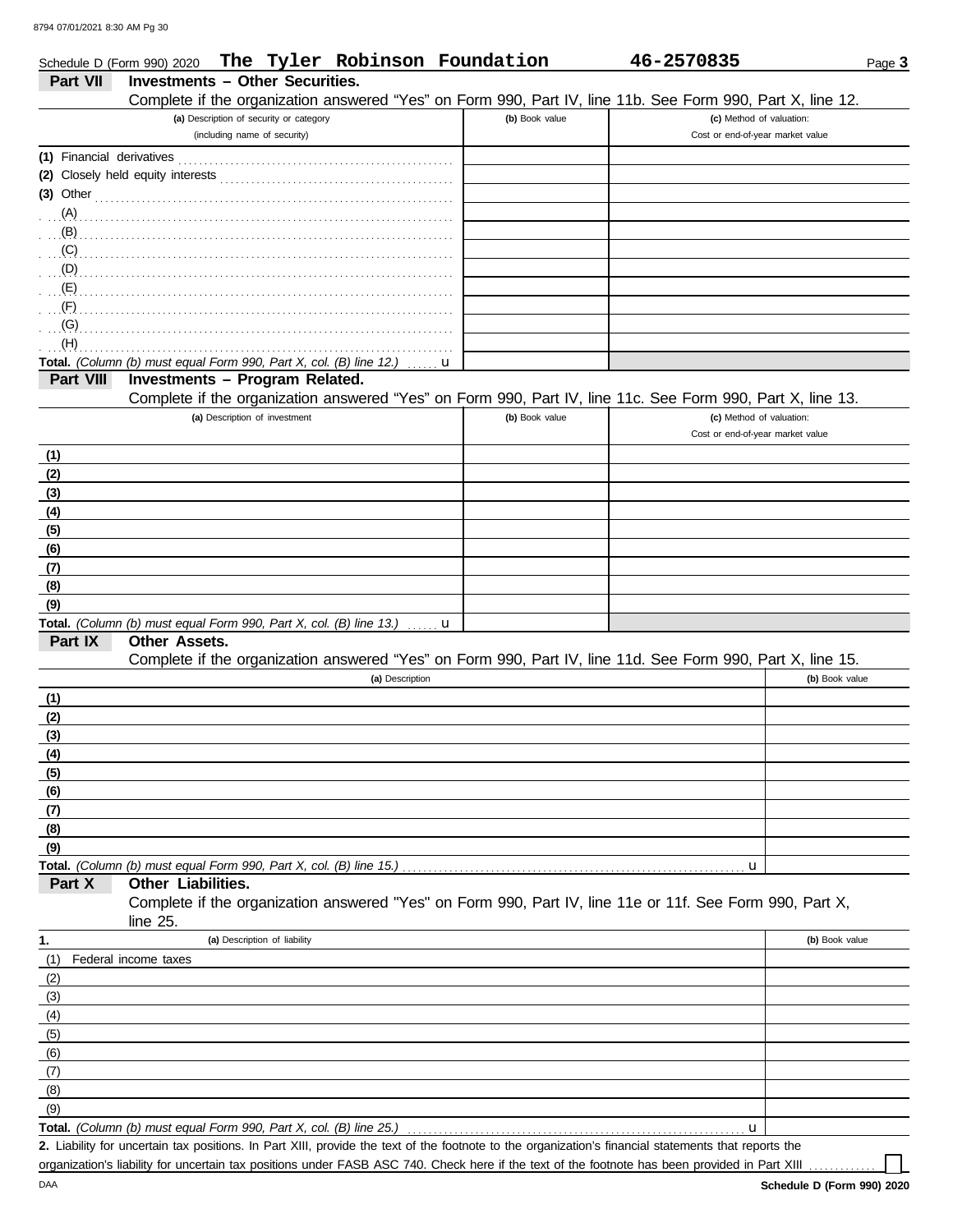|   | Schedule D (Form 990) 2020 The Tyler Robinson Foundation                                                                                                                                                                       |                | 46-2570835 |              | Page 4    |
|---|--------------------------------------------------------------------------------------------------------------------------------------------------------------------------------------------------------------------------------|----------------|------------|--------------|-----------|
|   | Reconciliation of Revenue per Audited Financial Statements With Revenue per Return.<br>Part XI                                                                                                                                 |                |            |              |           |
|   | Complete if the organization answered "Yes" on Form 990, Part IV, line 12a.                                                                                                                                                    |                |            |              |           |
| 1 |                                                                                                                                                                                                                                |                |            | $\mathbf{1}$ | 843,245   |
| 2 | Amounts included on line 1 but not on Form 990, Part VIII, line 12:                                                                                                                                                            |                |            |              |           |
|   |                                                                                                                                                                                                                                | 2a             |            |              |           |
|   |                                                                                                                                                                                                                                | 2 <sub>b</sub> | 10,000     |              |           |
|   |                                                                                                                                                                                                                                | 2c             |            |              |           |
|   |                                                                                                                                                                                                                                | 2d             |            |              |           |
|   |                                                                                                                                                                                                                                |                |            | 2e           | 10,000    |
| 3 |                                                                                                                                                                                                                                |                |            | 3            | 833,245   |
| 4 | Amounts included on Form 990, Part VIII, line 12, but not on line 1:                                                                                                                                                           |                |            |              |           |
|   |                                                                                                                                                                                                                                | 4а             |            |              |           |
|   |                                                                                                                                                                                                                                | 4b             |            |              |           |
|   | c Add lines 4a and 4b                                                                                                                                                                                                          |                |            | 4c           |           |
| 5 |                                                                                                                                                                                                                                |                |            | 5            | 833,245   |
|   | Reconciliation of Expenses per Audited Financial Statements With Expenses per Return.<br>Part XII                                                                                                                              |                |            |              |           |
|   | Complete if the organization answered "Yes" on Form 990, Part IV, line 12a.                                                                                                                                                    |                |            |              |           |
| 1 | Total expenses and losses per audited financial statements [11] contain the container and statements and statements and statements and statements and statements and statements and statements are statements and statements a |                |            | $\mathbf 1$  | 2,148,042 |
| 2 | Amounts included on line 1 but not on Form 990, Part IX, line 25:                                                                                                                                                              |                |            |              |           |
|   |                                                                                                                                                                                                                                | 2a             | 10,000     |              |           |
|   |                                                                                                                                                                                                                                | 2 <sub>b</sub> |            |              |           |
|   |                                                                                                                                                                                                                                | 2c             |            |              |           |
|   |                                                                                                                                                                                                                                | 2d             |            |              |           |
|   |                                                                                                                                                                                                                                |                |            | 2e           | 10,000    |
| 3 |                                                                                                                                                                                                                                |                |            | 3            | 2,138,042 |
| 4 | Amounts included on Form 990, Part IX, line 25, but not on line 1:                                                                                                                                                             |                |            |              |           |
|   |                                                                                                                                                                                                                                | 4a             |            |              |           |
|   |                                                                                                                                                                                                                                | 4b             |            |              |           |
|   | c Add lines 4a and 4b                                                                                                                                                                                                          |                |            | 4с           |           |
|   |                                                                                                                                                                                                                                |                |            | 5            | 2,138,042 |
|   | Part XIII Supplemental Information.                                                                                                                                                                                            |                |            |              |           |
|   | Provide the descriptions required for Part II, lines 3, 5, and 9; Part III, lines 1a and 4; Part IV, lines 1b and 2b; Part V, line 4; Part X, line                                                                             |                |            |              |           |
|   | 2; Part XI, lines 2d and 4b; and Part XII, lines 2d and 4b. Also complete this part to provide any additional information.                                                                                                     |                |            |              |           |
|   |                                                                                                                                                                                                                                |                |            |              |           |
|   |                                                                                                                                                                                                                                |                |            |              |           |
|   |                                                                                                                                                                                                                                |                |            |              |           |
|   |                                                                                                                                                                                                                                |                |            |              |           |
|   |                                                                                                                                                                                                                                |                |            |              |           |
|   |                                                                                                                                                                                                                                |                |            |              |           |
|   |                                                                                                                                                                                                                                |                |            |              |           |
|   |                                                                                                                                                                                                                                |                |            |              |           |
|   |                                                                                                                                                                                                                                |                |            |              |           |
|   |                                                                                                                                                                                                                                |                |            |              |           |
|   |                                                                                                                                                                                                                                |                |            |              |           |
|   |                                                                                                                                                                                                                                |                |            |              |           |
|   |                                                                                                                                                                                                                                |                |            |              |           |
|   |                                                                                                                                                                                                                                |                |            |              |           |
|   |                                                                                                                                                                                                                                |                |            |              |           |
|   |                                                                                                                                                                                                                                |                |            |              |           |
|   |                                                                                                                                                                                                                                |                |            |              |           |
|   |                                                                                                                                                                                                                                |                |            |              |           |
|   |                                                                                                                                                                                                                                |                |            |              |           |
|   |                                                                                                                                                                                                                                |                |            |              |           |
|   |                                                                                                                                                                                                                                |                |            |              |           |
|   |                                                                                                                                                                                                                                |                |            |              |           |
|   |                                                                                                                                                                                                                                |                |            |              |           |
|   |                                                                                                                                                                                                                                |                |            |              |           |
|   |                                                                                                                                                                                                                                |                |            |              |           |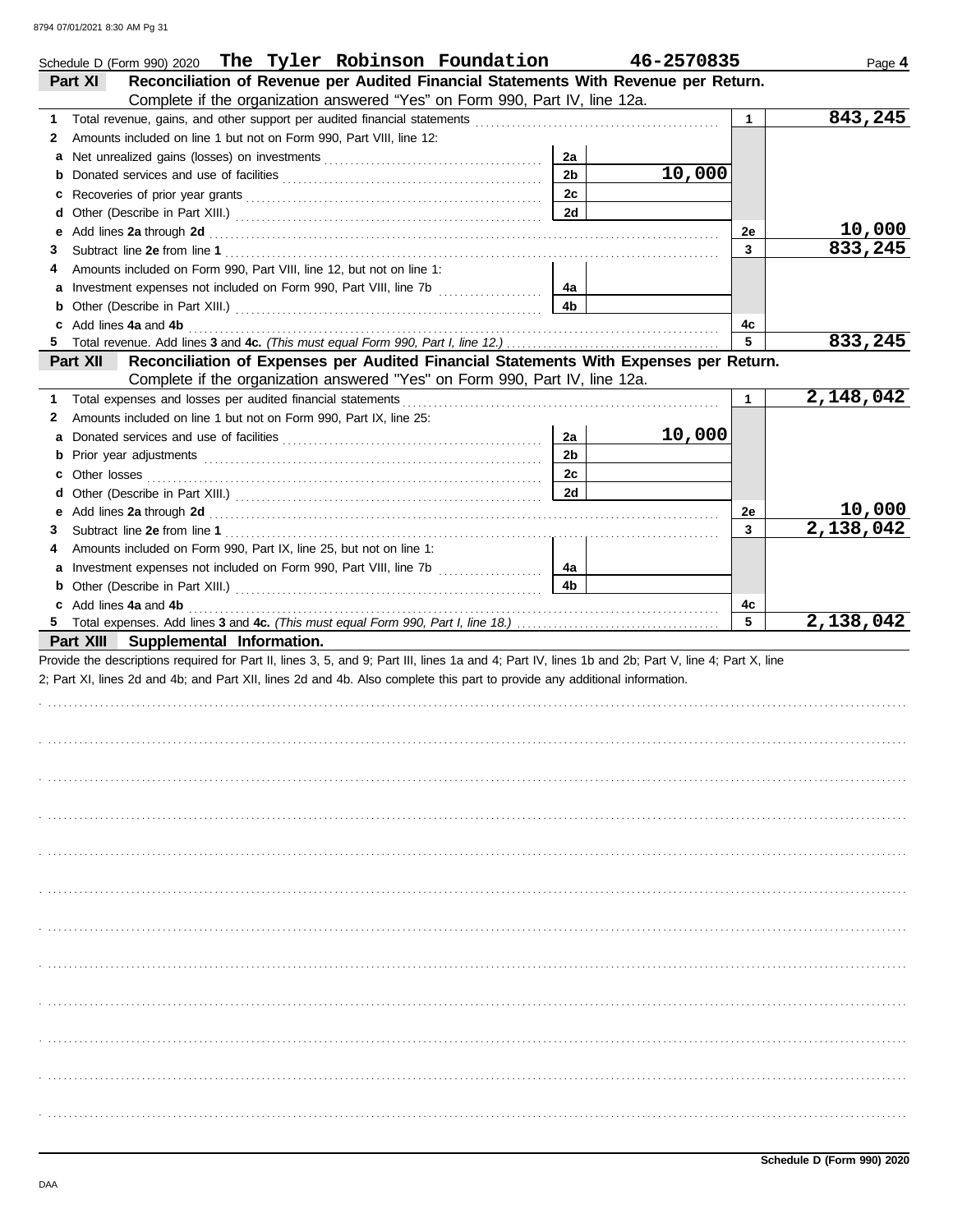|           |                                      | Schedule D (Form 990) 2020 The Tyler Robinson Foundation | 46-2570835 | Page 5 |
|-----------|--------------------------------------|----------------------------------------------------------|------------|--------|
| Part XIII | Supplemental Information (continued) |                                                          |            |        |
|           |                                      |                                                          |            |        |
|           |                                      |                                                          |            |        |
|           |                                      |                                                          |            |        |
|           |                                      |                                                          |            |        |
|           |                                      |                                                          |            |        |
|           |                                      |                                                          |            |        |
|           |                                      |                                                          |            |        |
|           |                                      |                                                          |            |        |
|           |                                      |                                                          |            |        |
|           |                                      |                                                          |            |        |
|           |                                      |                                                          |            |        |
|           |                                      |                                                          |            |        |
|           |                                      |                                                          |            |        |
|           |                                      |                                                          |            |        |
|           |                                      |                                                          |            |        |
|           |                                      |                                                          |            |        |
|           |                                      |                                                          |            |        |
|           |                                      |                                                          |            |        |
|           |                                      |                                                          |            |        |
|           |                                      |                                                          |            |        |
|           |                                      |                                                          |            |        |
|           |                                      |                                                          |            |        |
|           |                                      |                                                          |            |        |
|           |                                      |                                                          |            |        |
|           |                                      |                                                          |            |        |
|           |                                      |                                                          |            |        |
|           |                                      |                                                          |            |        |
|           |                                      |                                                          |            |        |
|           |                                      |                                                          |            |        |
|           |                                      |                                                          |            |        |
|           |                                      |                                                          |            |        |
|           |                                      |                                                          |            |        |
|           |                                      |                                                          |            |        |
|           |                                      |                                                          |            |        |
|           |                                      |                                                          |            |        |
|           |                                      |                                                          |            |        |
|           |                                      |                                                          |            |        |
|           |                                      |                                                          |            |        |
|           |                                      |                                                          |            |        |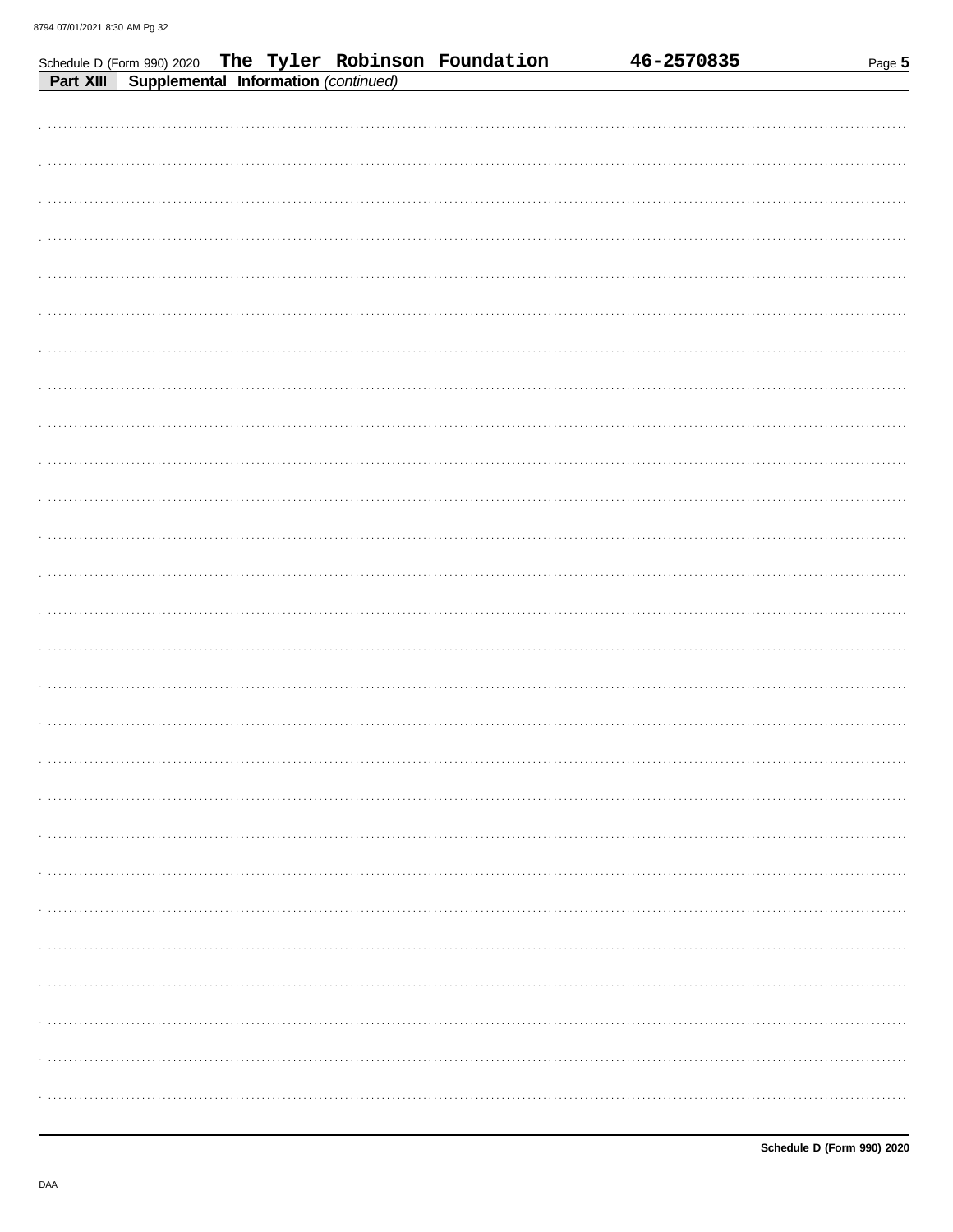| <b>SCHEDULE I</b><br>(Form 990)                                                                                  | Grants and Other Assistance to Organizations,<br>Governments, and Individuals in the United States                                                                                                                                                                                                                                            |            |                                                                                  |                             |                                       |                                                             | OMB No. 1545-0047                        |                                       |  |
|------------------------------------------------------------------------------------------------------------------|-----------------------------------------------------------------------------------------------------------------------------------------------------------------------------------------------------------------------------------------------------------------------------------------------------------------------------------------------|------------|----------------------------------------------------------------------------------|-----------------------------|---------------------------------------|-------------------------------------------------------------|------------------------------------------|---------------------------------------|--|
|                                                                                                                  |                                                                                                                                                                                                                                                                                                                                               |            | Complete if the organization answered "Yes" on Form 990, Part IV, line 21 or 22. |                             |                                       |                                                             |                                          |                                       |  |
| La Attach to Form 990.<br>Department of the Treasury<br>LI Go to www.irs.gov/Form990 for the latest information. |                                                                                                                                                                                                                                                                                                                                               |            |                                                                                  |                             |                                       |                                                             | <b>Open to Public</b><br>Inspection      |                                       |  |
| Internal Revenue Service<br>Name of the organization                                                             | Employer identification number                                                                                                                                                                                                                                                                                                                |            |                                                                                  |                             |                                       |                                                             |                                          |                                       |  |
|                                                                                                                  | The Tyler Robinson Foundation                                                                                                                                                                                                                                                                                                                 |            |                                                                                  |                             |                                       |                                                             |                                          | 46-2570835                            |  |
| Part I                                                                                                           | <b>General Information on Grants and Assistance</b>                                                                                                                                                                                                                                                                                           |            |                                                                                  |                             |                                       |                                                             |                                          |                                       |  |
| $\mathbf 1$<br>$\mathbf{2}$                                                                                      | Does the organization maintain records to substantiate the amount of the grants or assistance, the grantees' eligibility for the grants or assistance, and<br>the selection criteria used to award the grants or assistance?<br>Describe in Part IV the organization's procedures for monitoring the use of grant funds in the United States. |            |                                                                                  |                             |                                       |                                                             |                                          | X Yes<br>  No                         |  |
| Part II                                                                                                          | Grants and Other Assistance to Domestic Organizations and Domestic Governments. Complete if the organization answered "Yes" on Form 990,                                                                                                                                                                                                      |            |                                                                                  |                             |                                       |                                                             |                                          |                                       |  |
|                                                                                                                  | Part IV, line 21, for any recipient that received more than \$5,000. Part II can be duplicated if additional space is needed.                                                                                                                                                                                                                 |            |                                                                                  |                             |                                       |                                                             |                                          |                                       |  |
|                                                                                                                  | (a) Name and address of organization<br>or government                                                                                                                                                                                                                                                                                         | $(b)$ EIN  | $(c)$ IRC<br>section<br>(if applicable)                                          | (d) Amount of cash<br>grant | (e) Amount of non-<br>cash assistance | (f) Method of valuation<br>(book, FMV, appraisal,<br>other) | (g) Description of<br>noncash assistance | (h) Purpose of grant<br>or assistance |  |
| (1) Family Reach Foundation                                                                                      |                                                                                                                                                                                                                                                                                                                                               |            |                                                                                  |                             |                                       |                                                             |                                          |                                       |  |
| 142 Berkeley St N4FL                                                                                             |                                                                                                                                                                                                                                                                                                                                               |            |                                                                                  |                             |                                       |                                                             |                                          | General Support                       |  |
| <b>Boston</b>                                                                                                    | MA 02116                                                                                                                                                                                                                                                                                                                                      | 91-2192211 | $\overline{2}$                                                                   | 36,000                      |                                       |                                                             |                                          |                                       |  |
| (2)                                                                                                              |                                                                                                                                                                                                                                                                                                                                               |            |                                                                                  |                             |                                       |                                                             |                                          |                                       |  |
|                                                                                                                  |                                                                                                                                                                                                                                                                                                                                               |            |                                                                                  |                             |                                       |                                                             |                                          |                                       |  |
| (3)                                                                                                              |                                                                                                                                                                                                                                                                                                                                               |            |                                                                                  |                             |                                       |                                                             |                                          |                                       |  |
|                                                                                                                  |                                                                                                                                                                                                                                                                                                                                               |            |                                                                                  |                             |                                       |                                                             |                                          |                                       |  |
| (4)                                                                                                              |                                                                                                                                                                                                                                                                                                                                               |            |                                                                                  |                             |                                       |                                                             |                                          |                                       |  |
|                                                                                                                  |                                                                                                                                                                                                                                                                                                                                               |            |                                                                                  |                             |                                       |                                                             |                                          |                                       |  |
| (5)                                                                                                              |                                                                                                                                                                                                                                                                                                                                               |            |                                                                                  |                             |                                       |                                                             |                                          |                                       |  |
|                                                                                                                  |                                                                                                                                                                                                                                                                                                                                               |            |                                                                                  |                             |                                       |                                                             |                                          |                                       |  |
| (6)                                                                                                              |                                                                                                                                                                                                                                                                                                                                               |            |                                                                                  |                             |                                       |                                                             |                                          |                                       |  |
|                                                                                                                  |                                                                                                                                                                                                                                                                                                                                               |            |                                                                                  |                             |                                       |                                                             |                                          |                                       |  |
| (7)                                                                                                              |                                                                                                                                                                                                                                                                                                                                               |            |                                                                                  |                             |                                       |                                                             |                                          |                                       |  |
|                                                                                                                  |                                                                                                                                                                                                                                                                                                                                               |            |                                                                                  |                             |                                       |                                                             |                                          |                                       |  |
| (8)                                                                                                              |                                                                                                                                                                                                                                                                                                                                               |            |                                                                                  |                             |                                       |                                                             |                                          |                                       |  |
|                                                                                                                  |                                                                                                                                                                                                                                                                                                                                               |            |                                                                                  |                             |                                       |                                                             |                                          |                                       |  |
| (9)                                                                                                              |                                                                                                                                                                                                                                                                                                                                               |            |                                                                                  |                             |                                       |                                                             |                                          |                                       |  |
|                                                                                                                  |                                                                                                                                                                                                                                                                                                                                               |            |                                                                                  |                             |                                       |                                                             |                                          |                                       |  |
| $\mathbf{2}$                                                                                                     | Enter total number of section $501(c)(3)$ and government organizations listed in the line 1 table                                                                                                                                                                                                                                             |            |                                                                                  |                             |                                       |                                                             |                                          | u 13                                  |  |
| 3                                                                                                                | For Paperwork Reduction Act Notice, see the Instructions for Form 990.                                                                                                                                                                                                                                                                        |            |                                                                                  |                             |                                       |                                                             |                                          | u<br>Schedule I (Form 990) (2020)     |  |

DAA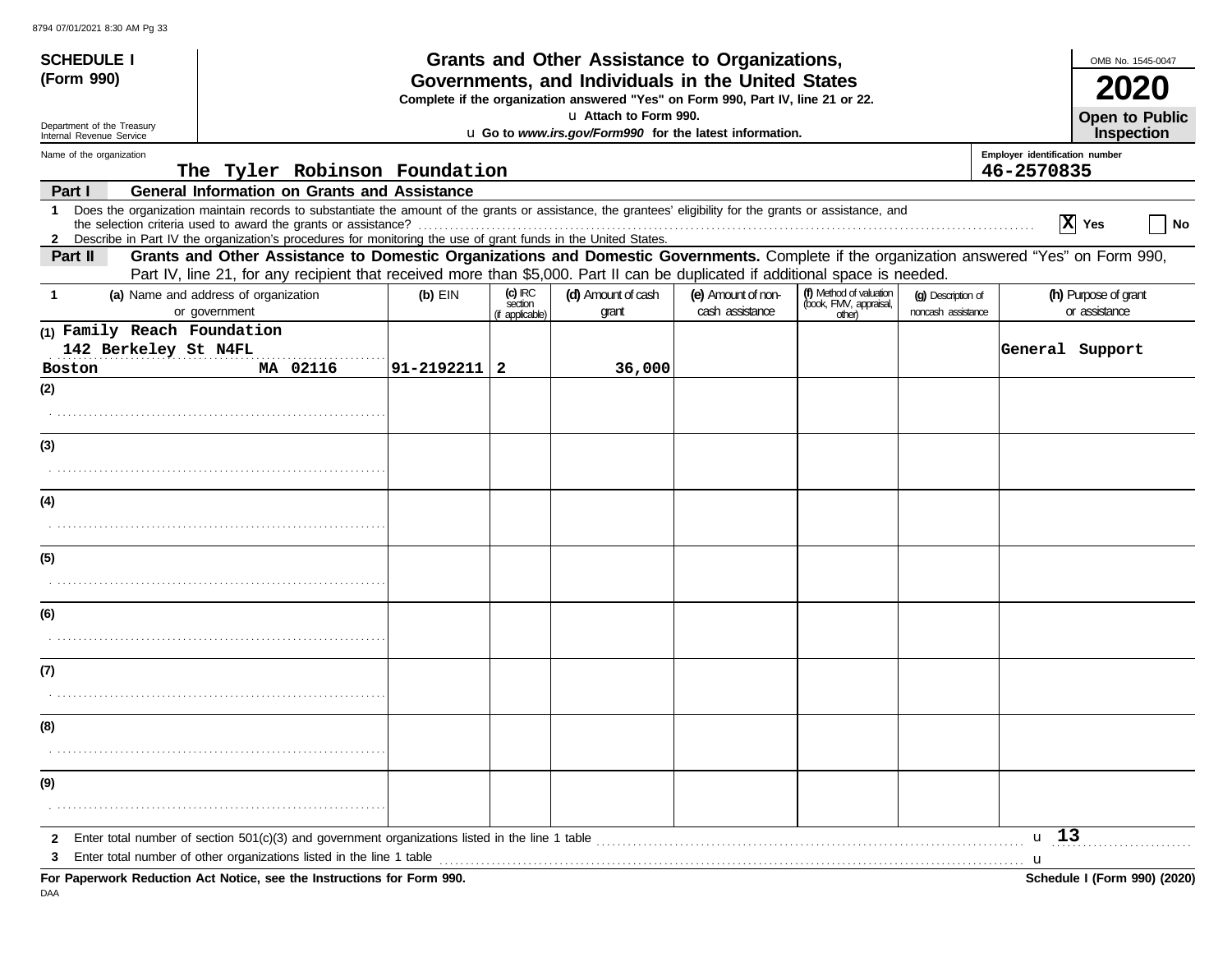### Schedule I (Form 990) (2020) Page **2 The Tyler Robinson Foundation 46-2570835**

**Part III Grants and Other Assistance to Domestic Individuals.** Complete if the organization answered "Yes" on Form 990, Part IV, line 22. Part III can be duplicated if additional space is needed.

| (a) Type of grant or assistance                                                                                                                             | (b) Number of<br>recipients | (c) Amount of<br>cash grant | (d) Amount of<br>noncash assistance | (e) Method of valuation (book,<br>FMV, appraisal, other) | (f) Description of noncash assistance |  |  |  |
|-------------------------------------------------------------------------------------------------------------------------------------------------------------|-----------------------------|-----------------------------|-------------------------------------|----------------------------------------------------------|---------------------------------------|--|--|--|
| 1 Rent & utilities                                                                                                                                          | 62                          | 494,572                     |                                     |                                                          |                                       |  |  |  |
| 2 Travel                                                                                                                                                    | 35                          | 72,265                      |                                     |                                                          |                                       |  |  |  |
| 3 Funeral expenses                                                                                                                                          | 5                           | 25,230                      |                                     |                                                          |                                       |  |  |  |
| 4 International Family                                                                                                                                      | 3                           | 27,000                      |                                     |                                                          |                                       |  |  |  |
| 5 Emergency Funds                                                                                                                                           | 34                          | 40,901                      |                                     |                                                          |                                       |  |  |  |
| 6 Debit payments                                                                                                                                            | 44                          | 275,311                     |                                     |                                                          |                                       |  |  |  |
| 7 Awards and grants                                                                                                                                         | 67                          | 263,059                     |                                     |                                                          |                                       |  |  |  |
| Supplemental Information. Provide the information required in Part I, line 2; Part III, column (b); and any other additional information.<br><b>Part IV</b> |                             |                             |                                     |                                                          |                                       |  |  |  |
| Part I, Line 2 - Procedures for Monitoring the Use of Grant Funds                                                                                           |                             |                             |                                     |                                                          |                                       |  |  |  |

The Foundation only accepts grant applications from partner hospitals that

have trained social workers who identify families in need of financial

assistance. The grant requests are carefully reviewed by the Foundation's

. . . . . . . . . . . . . . . . . . . . . . . . . . . . . . . . . . . . . . . . . . . . . . . . . . . . . . . . . . . . . . . . . . . . . . . . . . . . . . . . . . . . . . . . . . . . . . . . . . . . . . . . . . . . . . . . . . . . . . . . . . . . . . . . . . . . . . . . . . . . . . . . . . . . . . . . . . . . . . . . . . . . . . . . . . . . . . . . . . . . . . . . . . . . . . . . . . . . . . . . . . . . . . . . . . . . . . . . . .

. . . . . . . . . . . . . . . . . . . . . . . . . . . . . . . . . . . . . . . . . . . . . . . . . . . . . . . . . . . . . . . . . . . . . . . . . . . . . . . . . . . . . . . . . . . . . . . . . . . . . . . . . . . . . . . . . . . . . . . . . . . . . . . . . . . . . . . . . . . . . . . . . . . . . . . . . . . . . . . . . . . . . . . . . . . . . . . . . . . . . . . . . . . . . . . . . . . . . . . . . . . . . . . . . . . . . . . . . .

. . . . . . . . . . . . . . . . . . . . . . . . . . . . . . . . . . . . . . . . . . . . . . . . . . . . . . . . . . . . . . . . . . . . . . . . . . . . . . . . . . . . . . . . . . . . . . . . . . . . . . . . . . . . . . . . . . . . . . . . . . . . . . . . . . . . . . . . . . . . . . . . . . . . . . . . . . . . . . . . . . . . . . . . . . . . . . . . . . . . . . . . . . . . . . . . . . . . . . . . . . . . . . . . . . . . . . . . . .

. . . . . . . . . . . . . . . . . . . . . . . . . . . . . . . . . . . . . . . . . . . . . . . . . . . . . . . . . . . . . . . . . . . . . . . . . . . . . . . . . . . . . . . . . . . . . . . . . . . . . . . . . . . . . . . . . . . . . . . . . . . . . . . . . . . . . . . . . . . . . . . . . . . . . . . . . . . . . . . . . . . . . . . . . . . . . . . . . . . . . . . . . . . . . . . . . . . . . . . . . . . . . . . . . . . . . . . . . .

committee that investigates the legitimacy of all requests. The requests

are granted based upon need and circumstances.

**Schedule I (Form 990) (2020)**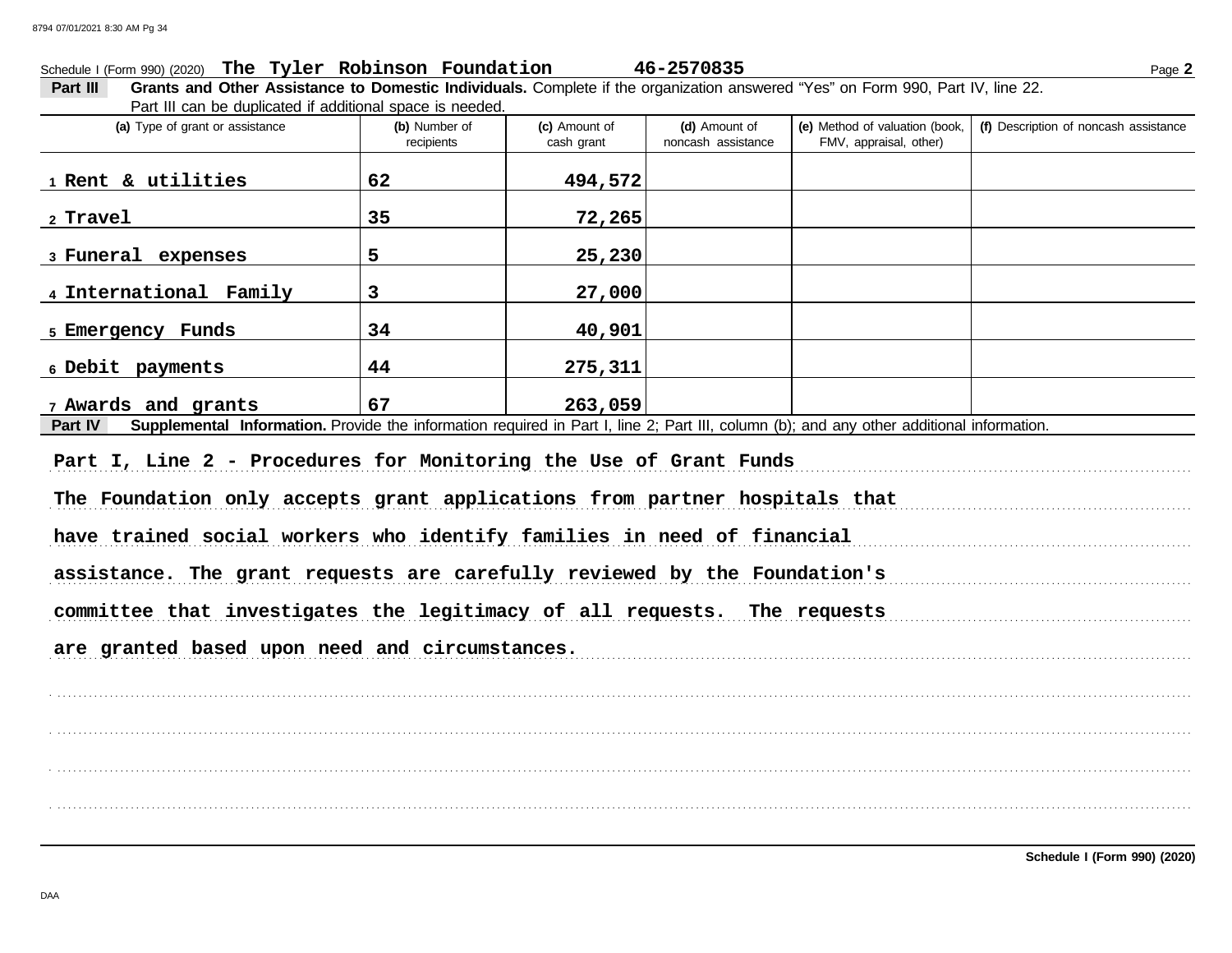#### Schedule I (Form 990) (2020) The Tyler Robinson Foundation 46-2570835

Grants and Other Assistance to Domestic Individuals. Complete if the organization answered "Yes" on Form 990, Part IV, line 22. Part III Part III can be duplicated if additional space is needed.

| (a) Type of grant or assistance                                                                                                                      | (b) Number of<br>recipients | (c) Amount of<br>cash grant | (d) Amount of<br>noncash assistance | (e) Method of valuation (book,<br>FMV, appraisal, other) | (f) Description of noncash assistance |
|------------------------------------------------------------------------------------------------------------------------------------------------------|-----------------------------|-----------------------------|-------------------------------------|----------------------------------------------------------|---------------------------------------|
| 1 Family res & outreach                                                                                                                              | 24                          | 16,362                      |                                     |                                                          |                                       |
| 2 Gift cards                                                                                                                                         | 40                          | 7,857                       |                                     |                                                          |                                       |
| 3 Family fun                                                                                                                                         | 5                           | 6,946                       |                                     |                                                          |                                       |
| 4                                                                                                                                                    |                             |                             |                                     |                                                          |                                       |
| 5                                                                                                                                                    |                             |                             |                                     |                                                          |                                       |
| 6                                                                                                                                                    |                             |                             |                                     |                                                          |                                       |
| $\overline{7}$                                                                                                                                       |                             |                             |                                     |                                                          |                                       |
| Supplemental Information. Provide the information required in Part I, line 2; Part III, column (b); and any other additional information.<br>Part IV |                             |                             |                                     |                                                          |                                       |
|                                                                                                                                                      |                             |                             |                                     |                                                          |                                       |
|                                                                                                                                                      |                             |                             |                                     |                                                          |                                       |
|                                                                                                                                                      |                             |                             |                                     |                                                          |                                       |
|                                                                                                                                                      |                             |                             |                                     |                                                          |                                       |
|                                                                                                                                                      |                             |                             |                                     |                                                          |                                       |
|                                                                                                                                                      |                             |                             |                                     |                                                          |                                       |
|                                                                                                                                                      |                             |                             |                                     |                                                          |                                       |
|                                                                                                                                                      |                             |                             |                                     |                                                          |                                       |
|                                                                                                                                                      |                             |                             |                                     |                                                          |                                       |
|                                                                                                                                                      |                             |                             |                                     |                                                          |                                       |
|                                                                                                                                                      |                             |                             |                                     |                                                          |                                       |
|                                                                                                                                                      |                             |                             |                                     |                                                          |                                       |

DAA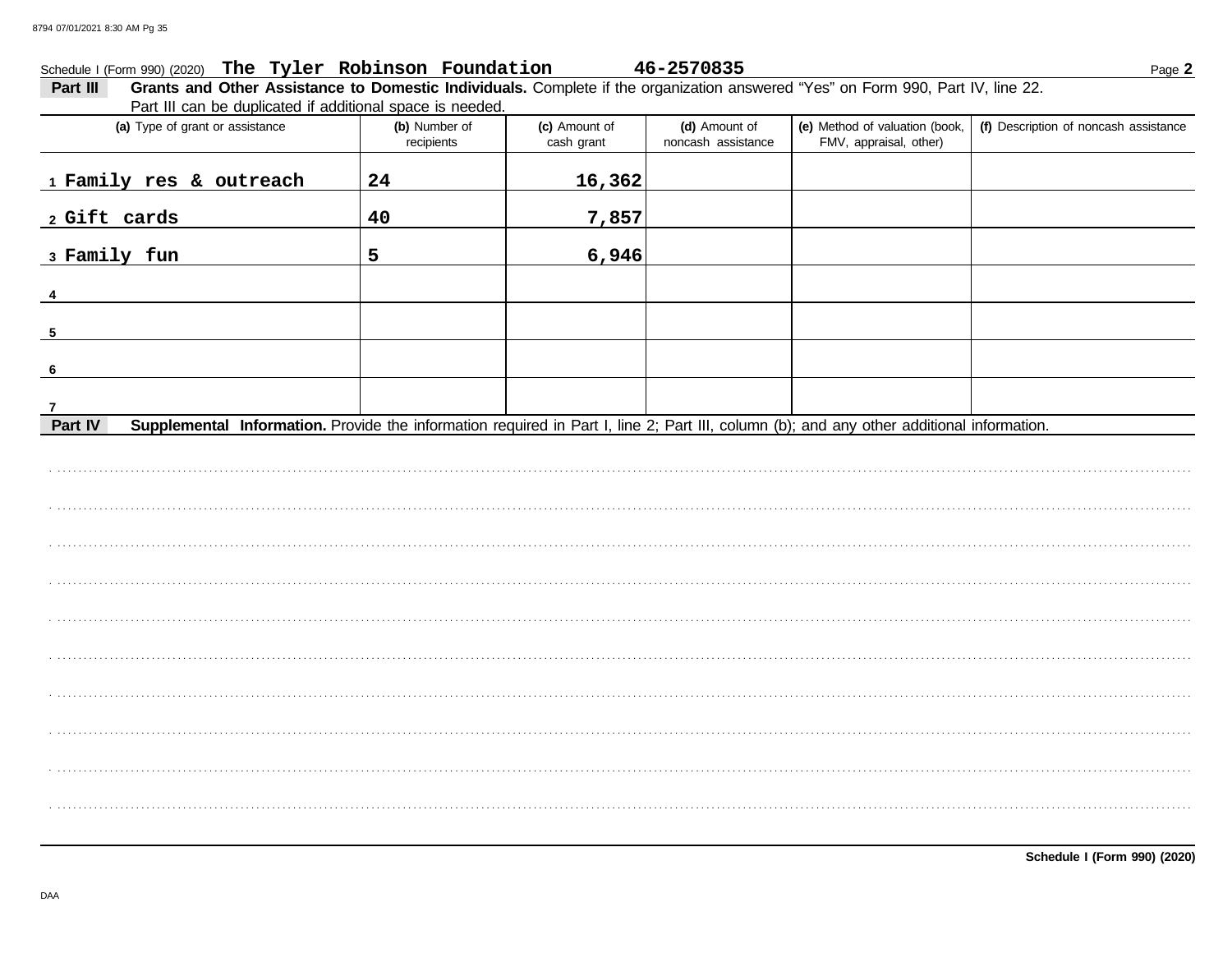**SCHEDULE O** (Form 990 or 990-EZ)

#### Supplemental Information to Form 990 or 990-EZ

Complete to provide information for responses to specific questions on Form 990 or 990-EZ or to provide any additional information. LJ Attach to Form 990 or 990-EZ.

u Go to www.irs.gov/Form990 for the latest information.

**Open to Public** 

Inspection

**Employer identification number** 

46-2570835

Department of the Treasury Internal Revenue Service Name of the organization

### The Tyler Robinson Foundation

Form 990 - Organization's Mission or Most Significant Activities To provide financial assistance to families of children battling cancer. The Foundation provides monetary support for families who are unable to afford cancer carefor their children, or other essential household expenses that they may be unable to pay due to the obligations of paying for cancer care. this includes but is not limited to assisting with hotel or long

term stay bills while the child is being treated with cancer in a location away from their residence, and cost associated with their treatment.

Form 990 - Organization's Mission

To provide financial assistance to families with childern battling cancer. The Foundation provides monetary support for families who are unable to afford cancer care for their children (or other essential household expenses they may be unable pay due to obligations of paying for cancer care). This includes, but is not limited to, assisting with hotel or long term stay bills while the child is being treated for cancer in a location away from their residence, and costs associated with their treatment.

Form 990, Part VI, Line 11b - Organization's Process to Review Form 990 The form 990 is reviewed by the Board before being approved, signed and filed.

Form 990, Part VI, Line 19 - Governing Documents Disclosure Explanation

Upon request. The contract of the contract of the contract of the contract of the contract of the contract of the contract of the contract of the contract of the contract of the contract of the contract of the contract of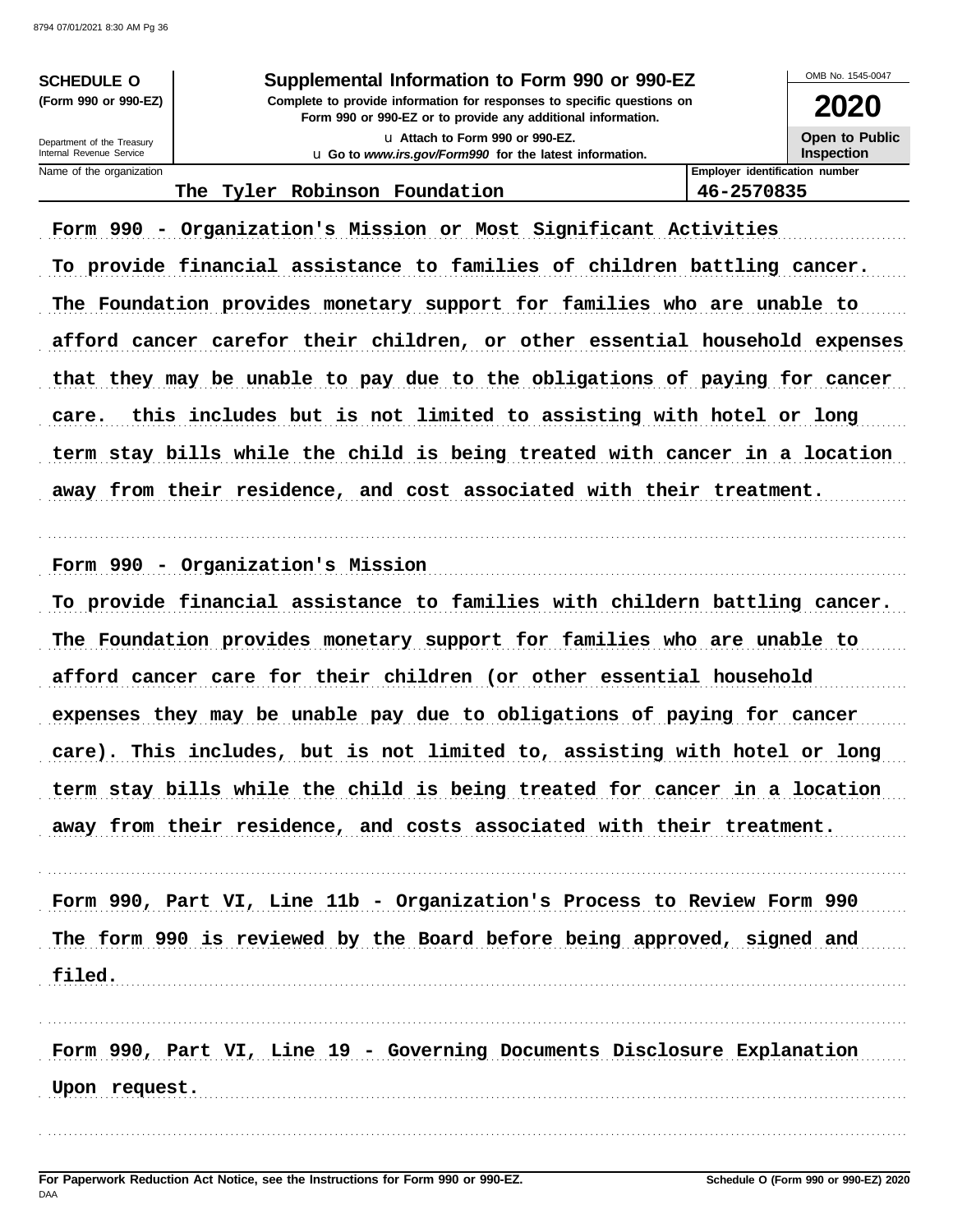|          | 8794 07/01/2021 8:30 AM Pg 37                                                                                                                                                                                                      |                                                                                                           |                                                                                                                                              |                                                    |  |                              |                |                |                  |                         |                            |              |
|----------|------------------------------------------------------------------------------------------------------------------------------------------------------------------------------------------------------------------------------------|-----------------------------------------------------------------------------------------------------------|----------------------------------------------------------------------------------------------------------------------------------------------|----------------------------------------------------|--|------------------------------|----------------|----------------|------------------|-------------------------|----------------------------|--------------|
|          | Form 4562                                                                                                                                                                                                                          | <b>Depreciation and Amortization</b>                                                                      |                                                                                                                                              |                                                    |  |                              |                |                |                  | OMB No. 1545-0172       |                            |              |
|          |                                                                                                                                                                                                                                    | (Including Information on Listed Property)                                                                |                                                                                                                                              |                                                    |  |                              |                |                |                  |                         |                            |              |
|          | Department of the Treasury<br>(99)                                                                                                                                                                                                 | U Attach to your tax return.<br>U Go to www.irs.gov/Form4562 for instructions and the latest information. |                                                                                                                                              |                                                    |  |                              |                |                |                  |                         | Attachment                 | 179          |
|          | Internal Revenue Service<br>Name(s) shown on return                                                                                                                                                                                |                                                                                                           |                                                                                                                                              |                                                    |  |                              |                |                |                  | Identifying number      | Sequence No.               |              |
|          |                                                                                                                                                                                                                                    | The                                                                                                       | Tyler Robinson Foundation                                                                                                                    |                                                    |  |                              |                |                |                  | 46-2570835              |                            |              |
|          | Business or activity to which this form relates                                                                                                                                                                                    |                                                                                                           |                                                                                                                                              |                                                    |  |                              |                |                |                  |                         |                            |              |
|          | Indirect Depreciation                                                                                                                                                                                                              |                                                                                                           |                                                                                                                                              |                                                    |  |                              |                |                |                  |                         |                            |              |
|          | Part I                                                                                                                                                                                                                             |                                                                                                           | Election To Expense Certain Property Under Section 179<br>Note: If you have any listed property, complete Part V before you complete Part I. |                                                    |  |                              |                |                |                  |                         |                            |              |
| 1        | Maximum amount (see instructions)                                                                                                                                                                                                  |                                                                                                           |                                                                                                                                              |                                                    |  |                              |                |                |                  | $\mathbf{1}$            |                            | 1,040,000    |
| 2        |                                                                                                                                                                                                                                    |                                                                                                           |                                                                                                                                              |                                                    |  |                              |                |                |                  | $\overline{2}$          |                            |              |
| 3        |                                                                                                                                                                                                                                    |                                                                                                           |                                                                                                                                              |                                                    |  |                              |                |                |                  |                         |                            | 2,590,000    |
| 4        |                                                                                                                                                                                                                                    |                                                                                                           |                                                                                                                                              |                                                    |  |                              |                |                |                  | $\overline{\mathbf{4}}$ |                            |              |
| 5        | Dollar limitation for tax year. Subtract line 4 from line 1. If zero or less, enter -0-. If married filing separately, see instructions                                                                                            |                                                                                                           |                                                                                                                                              |                                                    |  |                              |                |                |                  | 5                       |                            |              |
| 6        |                                                                                                                                                                                                                                    | (a) Description of property                                                                               |                                                                                                                                              |                                                    |  | (b) Cost (business use only) |                |                | (c) Elected cost |                         |                            |              |
|          |                                                                                                                                                                                                                                    |                                                                                                           |                                                                                                                                              |                                                    |  |                              |                |                |                  |                         |                            |              |
| 7        |                                                                                                                                                                                                                                    |                                                                                                           |                                                                                                                                              |                                                    |  |                              | $\overline{7}$ |                |                  |                         |                            |              |
| 8        | Total elected cost of section 179 property. Add amounts in column (c), lines 6 and 7 [[[[[[[[[[[[[[[[[[[[[[[[                                                                                                                      |                                                                                                           |                                                                                                                                              |                                                    |  |                              |                |                |                  | 8                       |                            |              |
| 9        |                                                                                                                                                                                                                                    |                                                                                                           |                                                                                                                                              |                                                    |  |                              |                |                |                  | $\mathbf{9}$            |                            |              |
| 10       |                                                                                                                                                                                                                                    |                                                                                                           |                                                                                                                                              |                                                    |  |                              |                |                |                  | 10                      |                            |              |
| 11       | Business income limitation. Enter the smaller of business income (not less than zero) or line 5. See instructions                                                                                                                  |                                                                                                           |                                                                                                                                              |                                                    |  |                              |                |                |                  | 11                      |                            |              |
| 12       | Section 179 expense deduction. Add lines 9 and 10, but don't enter more than line 11  [11] expense deduction. Add lines 9 and 10, but don't enter more than line 11                                                                |                                                                                                           |                                                                                                                                              |                                                    |  |                              |                |                |                  | 12                      |                            |              |
| 13       | Carryover of disallowed deduction to 2021. Add lines 9 and 10, less line 12  ▶<br>Note: Don't use Part II or Part III below for listed property. Instead, use Part V.                                                              |                                                                                                           |                                                                                                                                              |                                                    |  |                              | 13             |                |                  |                         |                            |              |
|          | Part II                                                                                                                                                                                                                            |                                                                                                           | Special Depreciation Allowance and Other Depreciation (Don't include listed property. See instructions.)                                     |                                                    |  |                              |                |                |                  |                         |                            |              |
| 14       | Special depreciation allowance for qualified property (other than listed property) placed in service                                                                                                                               |                                                                                                           |                                                                                                                                              |                                                    |  |                              |                |                |                  |                         |                            |              |
|          | during the tax year. See instructions                                                                                                                                                                                              |                                                                                                           |                                                                                                                                              |                                                    |  |                              |                |                |                  | 14                      |                            |              |
| 15       | Property subject to section 168(f)(1) election <i>[1]</i> match contains the section of the section of the section of the section of the section of the section of the section of the section of the section of the section of the |                                                                                                           |                                                                                                                                              |                                                    |  |                              |                |                |                  | 15                      |                            |              |
| 16       |                                                                                                                                                                                                                                    |                                                                                                           |                                                                                                                                              |                                                    |  |                              |                |                |                  | 16                      |                            | 1,558        |
|          | Part III                                                                                                                                                                                                                           |                                                                                                           | <b>MACRS Depreciation (Don't include listed property. See instructions.)</b>                                                                 |                                                    |  |                              |                |                |                  |                         |                            |              |
|          |                                                                                                                                                                                                                                    |                                                                                                           |                                                                                                                                              | <b>Section A</b>                                   |  |                              |                |                |                  | 17                      |                            | 0            |
| 17<br>18 | If you are electing to group any assets placed in service during the tax year into one or more general asset accounts, check here                                                                                                  |                                                                                                           |                                                                                                                                              |                                                    |  |                              |                |                | u                |                         |                            |              |
|          |                                                                                                                                                                                                                                    |                                                                                                           | Section B-Assets Placed in Service During 2020 Tax Year Using the General Depreciation System                                                |                                                    |  |                              |                |                |                  |                         |                            |              |
|          |                                                                                                                                                                                                                                    |                                                                                                           | (b) Month and year                                                                                                                           | (c) Basis for depreciation                         |  | (d) Recovery                 |                |                |                  |                         |                            |              |
|          | (a) Classification of property                                                                                                                                                                                                     |                                                                                                           | placed in<br>service                                                                                                                         | (business/investment use<br>only-see instructions) |  | period                       |                | (e) Convention | (f) Method       |                         | (g) Depreciation deduction |              |
| 19a      | 3-year property                                                                                                                                                                                                                    |                                                                                                           |                                                                                                                                              |                                                    |  |                              |                |                |                  |                         |                            |              |
| b        | 5-year property                                                                                                                                                                                                                    |                                                                                                           |                                                                                                                                              |                                                    |  |                              |                |                |                  |                         |                            |              |
| c        | 7-year property                                                                                                                                                                                                                    |                                                                                                           |                                                                                                                                              |                                                    |  |                              |                |                |                  |                         |                            |              |
| d        | 10-year property                                                                                                                                                                                                                   |                                                                                                           |                                                                                                                                              |                                                    |  |                              |                |                |                  |                         |                            |              |
| е        | 15-year property<br>20-year property                                                                                                                                                                                               |                                                                                                           |                                                                                                                                              |                                                    |  |                              |                |                |                  |                         |                            |              |
| g        | 25-year property                                                                                                                                                                                                                   |                                                                                                           |                                                                                                                                              |                                                    |  | 25 yrs.                      |                |                | S/L              |                         |                            |              |
|          | <b>h</b> Residential rental                                                                                                                                                                                                        |                                                                                                           |                                                                                                                                              |                                                    |  | 27.5 yrs.                    |                | ΜМ             | S/L              |                         |                            |              |
|          | property                                                                                                                                                                                                                           |                                                                                                           |                                                                                                                                              |                                                    |  | 27.5 yrs.                    |                | MМ             | S/L              |                         |                            |              |
|          | i Nonresidential real                                                                                                                                                                                                              |                                                                                                           |                                                                                                                                              |                                                    |  | 39 yrs.                      |                | MМ             | S/L              |                         |                            |              |
|          | property                                                                                                                                                                                                                           |                                                                                                           |                                                                                                                                              |                                                    |  |                              |                | MМ             | S/L              |                         |                            |              |
|          |                                                                                                                                                                                                                                    |                                                                                                           | Section C-Assets Placed in Service During 2020 Tax Year Using the Alternative Depreciation System                                            |                                                    |  |                              |                |                |                  |                         |                            |              |
| 20a      | Class life                                                                                                                                                                                                                         |                                                                                                           |                                                                                                                                              |                                                    |  |                              |                |                | S/L              |                         |                            |              |
| b<br>c   | 12-year<br>30-year                                                                                                                                                                                                                 |                                                                                                           |                                                                                                                                              |                                                    |  | 12 yrs.                      |                |                | S/L<br>S/L       |                         |                            |              |
|          | $d$ 40-year                                                                                                                                                                                                                        |                                                                                                           |                                                                                                                                              |                                                    |  | 30 yrs.<br>40 yrs.           |                | мм<br>ΜМ       | S/L              |                         |                            |              |
|          | Part IV<br><b>Summary</b> (See instructions.)                                                                                                                                                                                      |                                                                                                           |                                                                                                                                              |                                                    |  |                              |                |                |                  |                         |                            |              |
| 21       | Listed property. Enter amount from line 28                                                                                                                                                                                         |                                                                                                           |                                                                                                                                              |                                                    |  |                              |                |                |                  | 21                      |                            |              |
| 22       | Total. Add amounts from line 12, lines 14 through 17, lines 19 and 20 in column (g), and line 21. Enter                                                                                                                            |                                                                                                           |                                                                                                                                              |                                                    |  |                              |                |                |                  |                         |                            |              |
|          | here and on the appropriate lines of your return. Partnerships and S corporations—see instructions                                                                                                                                 |                                                                                                           |                                                                                                                                              |                                                    |  |                              |                |                |                  | 22                      |                            | 1,558        |
| 23       | For assets shown above and placed in service during the current year, enter the                                                                                                                                                    |                                                                                                           |                                                                                                                                              |                                                    |  |                              | 23             |                |                  |                         |                            |              |
|          | For Panorwork Poduction Act Notice, see separate instructions                                                                                                                                                                      |                                                                                                           |                                                                                                                                              |                                                    |  |                              |                |                |                  |                         |                            | $ECD$ (2004) |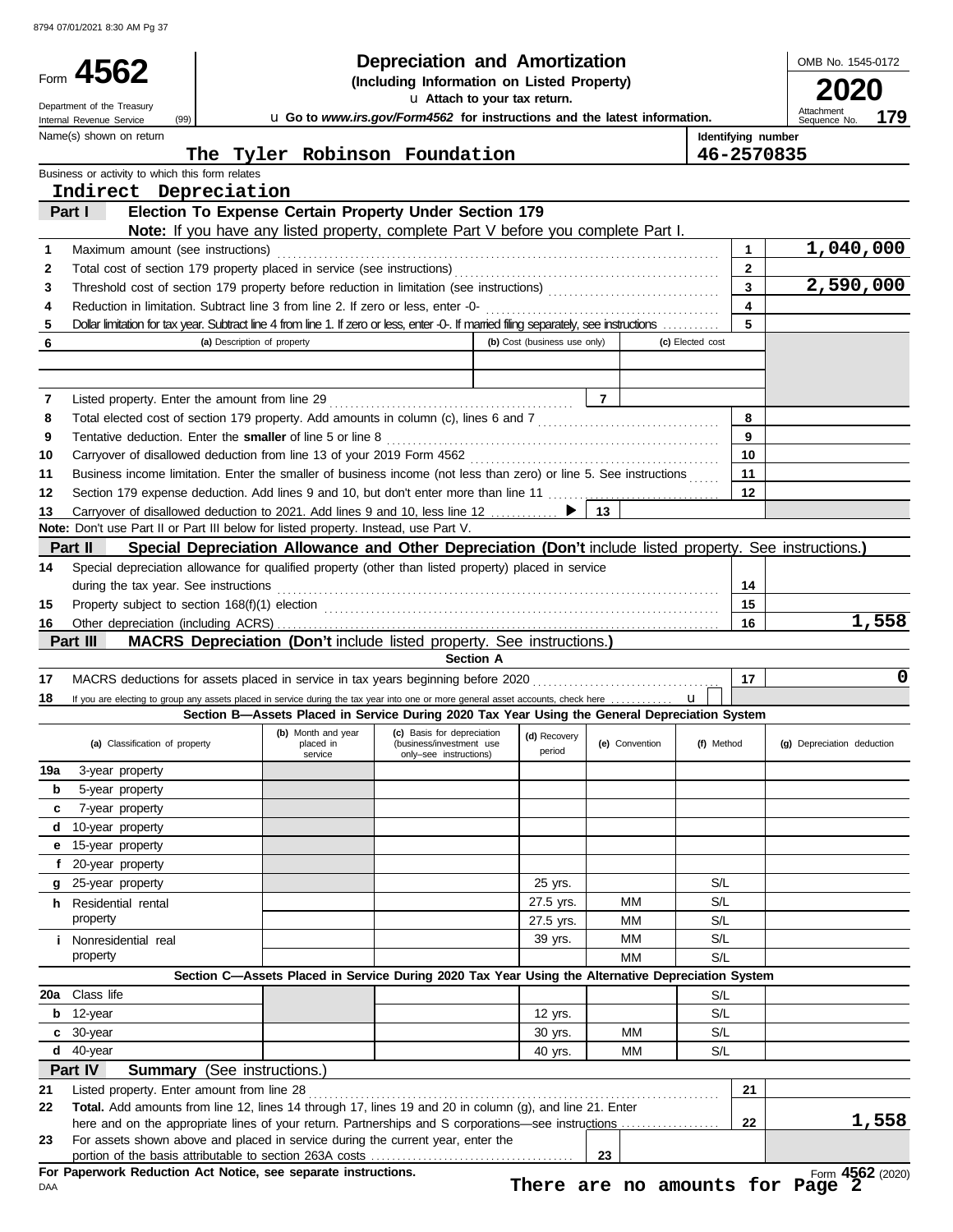| 46-2570835<br>FYE: 12/31/2020 | 8794 The Tyler Robinson Foundation<br><b>Depreciation Adjustment Report</b><br><b>All Business Activities</b> | 07/01/2021 8:29 AM<br>Page 1       |
|-------------------------------|---------------------------------------------------------------------------------------------------------------|------------------------------------|
| Unit Asset<br><b>Form</b>     | Description<br><b>AMT</b><br>Tax<br>There are no assets that meet the criteria of this report                 | AMT<br>Adjustments/<br>Preferences |
|                               |                                                                                                               |                                    |
|                               |                                                                                                               |                                    |
|                               |                                                                                                               |                                    |
|                               |                                                                                                               |                                    |
|                               |                                                                                                               |                                    |
|                               |                                                                                                               |                                    |
|                               |                                                                                                               |                                    |
|                               |                                                                                                               |                                    |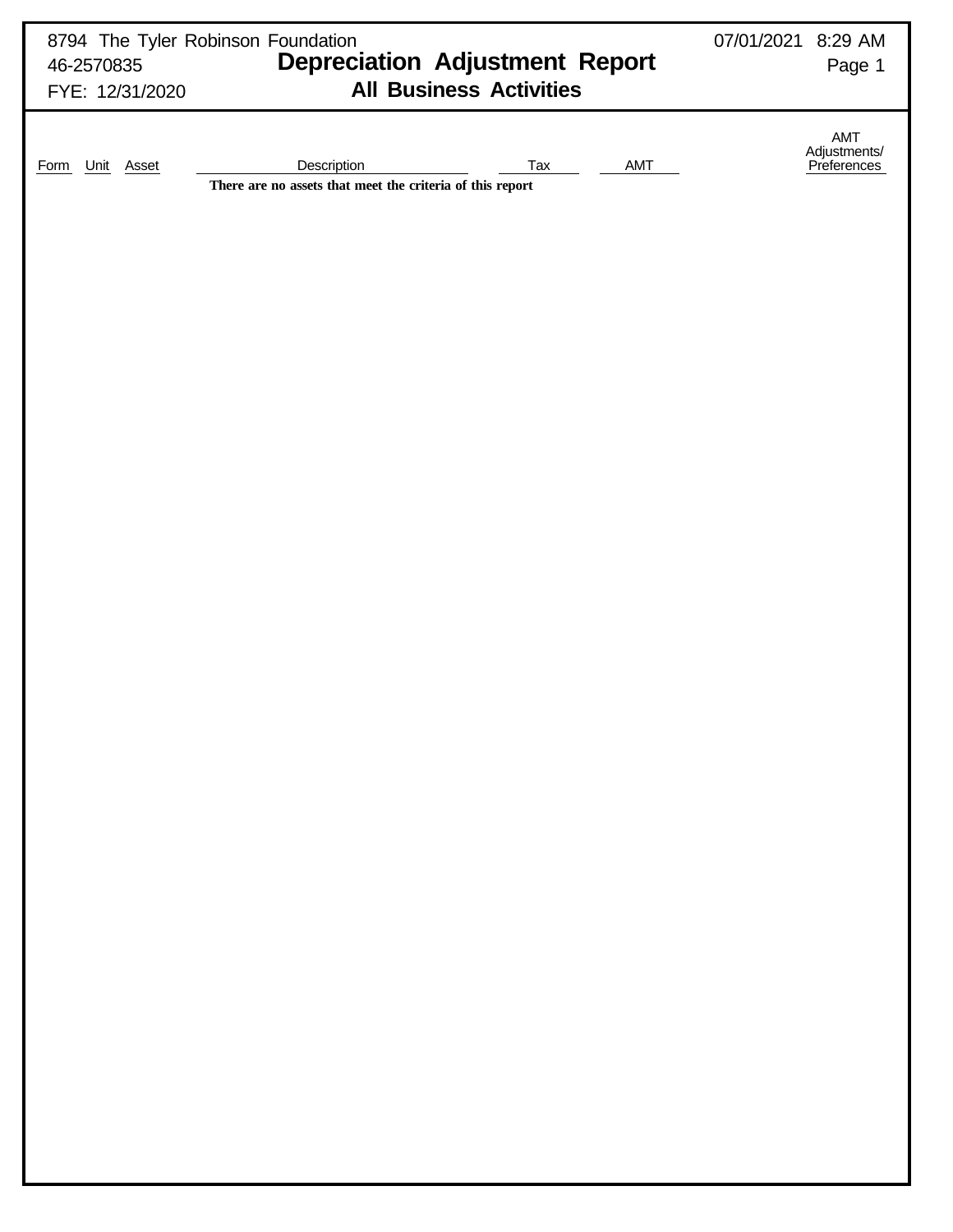| Asset | <b>Description</b>                       | Date In<br>Service | Cost   | Tax      | <b>AMT</b>     |
|-------|------------------------------------------|--------------------|--------|----------|----------------|
|       | <b>Other Depreciation:</b>               |                    |        |          |                |
|       | USB drive                                | 1/29/14            | 138    | 0        | 0              |
| 2     | Projector and screen                     | 1/31/14            | 982    | $\theta$ | 0              |
| 4     | Card swipers                             | 2/20/14            | 695    | 0        | 0              |
| 6     | MacBook Pro                              | 3/06/14            | 2,081  |          | 0              |
| 7     | Costco Table                             | 3/07/14            | 330    |          | $\overline{0}$ |
| 9     | Breezy computer                          | 2/17/15            | 1,519  |          | 0              |
| 10    | Apple Laptop                             | 5/04/17            | 1.767  | 353      | 0              |
| 11    | Laptop                                   | 12/17/19           | 2,518  | 503      | 0              |
| 12    | Office Furniture                         | 3/04/20            | 4,250  | 607      | 0              |
|       | <b>Total Other Depreciation</b>          |                    | 14,280 | 1,463    | $\Omega$       |
|       | <b>Total ACRS and Other Depreciation</b> |                    | 14,280 | 1,463    |                |
|       | <b>Grand Totals</b>                      |                    | 14,280 | 1,463    | $\mathbf{0}$   |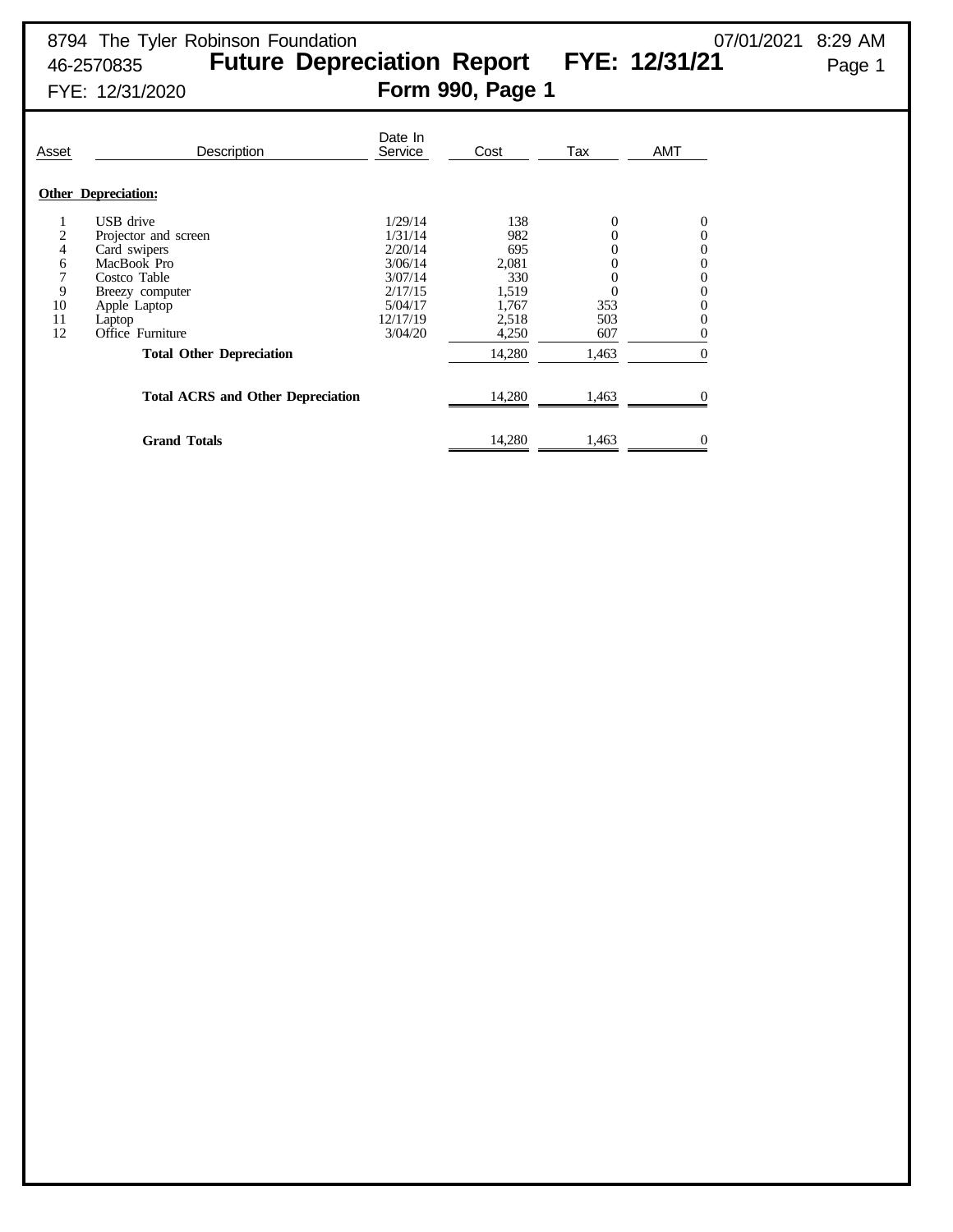|                | Form 990                 | For calendar year 2020, or tax year beginning                     |                | <b>Two Year Comparison Report</b> | ending              | 2019 & 2020                    |
|----------------|--------------------------|-------------------------------------------------------------------|----------------|-----------------------------------|---------------------|--------------------------------|
| Name           |                          |                                                                   |                |                                   |                     | Taxpayer Identification Number |
|                |                          | The Tyler Robinson Foundation                                     |                |                                   |                     | 46-2570835                     |
|                |                          |                                                                   |                | 2019                              | 2020                | <b>Differences</b>             |
|                |                          |                                                                   | $\mathbf{1}$ . | 1,895,994                         | 827,855             | $-1,068,139$                   |
|                |                          |                                                                   | 2.             |                                   |                     |                                |
|                |                          | 3. Government contributions and grants                            | 3.             |                                   |                     |                                |
| $\overline{a}$ |                          |                                                                   | 4.             |                                   |                     |                                |
| $\blacksquare$ |                          |                                                                   | 5.             | 7,105                             | 2,002               | $-5,103$                       |
| Φ<br>>         |                          |                                                                   | 6.             |                                   |                     |                                |
| œ              |                          | 7. Net gain or (loss) from sale of assets other than inventory    | 7.             |                                   |                     |                                |
|                |                          | 8. Net income or (loss) from fundraising events                   | 8.             |                                   |                     |                                |
|                |                          |                                                                   | 9.             |                                   |                     |                                |
|                |                          |                                                                   | 10.            | 7,592                             | 3,388               | $-4,204$                       |
|                |                          |                                                                   | 11.            |                                   |                     |                                |
|                |                          | 12. Total revenue. Add lines 1 through 11                         | 12.            | 1,910,691                         | 833,245             | $-1,077,446$                   |
|                |                          |                                                                   | 13.            | 1,251,873                         | 1,274,725           | 22,852                         |
|                |                          |                                                                   | 14.            |                                   |                     |                                |
|                |                          | 15. Compensation of officers, directors, trustees, etc.           | 15.            | 115,299                           | 103,927             | $-11,372$                      |
| w              |                          | 16. Salaries, other compensation, and employee benefits           | 16.            | 377,877                           | 357,916             | $-19,961$                      |
|                |                          |                                                                   | 17.            |                                   |                     |                                |
| ൦              |                          |                                                                   | 18.            | 106,595                           | 90,344              | $-16,251$                      |
| ш              |                          | 19. Occupancy, rent, utilities, and maintenance <i>maintering</i> | 19.            | 41,895                            | $\overline{47,331}$ | 5,436                          |
|                |                          |                                                                   | 20.            | 561                               | 1,557               | 996                            |
|                |                          |                                                                   | 21.            | 395,234                           | 262,242             | $-132,992$                     |
|                |                          |                                                                   | 22.            | 2,289,334                         | 2,138,042           | $-151,292$                     |
|                |                          | 23. Excess or (Deficit). Subtract line 22 from line 12            | 23.            | $-378,643$                        | $-1,304,797$        | $-926, 154$                    |
|                |                          |                                                                   | 24.            | 1,910,691                         | 833, 245            | $-1,077,446$                   |
|                |                          |                                                                   | 25.            |                                   |                     |                                |
|                |                          |                                                                   | 26.            | 14,697                            | 5,390               | $-9,307$                       |
|                |                          |                                                                   | 27.            | 1,024,357                         | 389,217             | $-635,140$                     |
| Information    |                          |                                                                   | 28.            | 33,528                            | 703,185             | 669,657                        |
|                |                          |                                                                   | 29.            | 990,829                           | $-313,968$          | $-1, 304, 797$                 |
| Other          |                          | 30. Number of voting members of governing body                    | 30.            | 18                                | 18                  |                                |
|                |                          | 31. Number of independent voting members of governing body        | 31.            | 18                                | 18                  |                                |
|                |                          |                                                                   | 32.            | 6                                 | 6                   |                                |
|                | 33. Number of volunteers |                                                                   | 33.            | 7000                              | 6695                |                                |

**7000 6695**